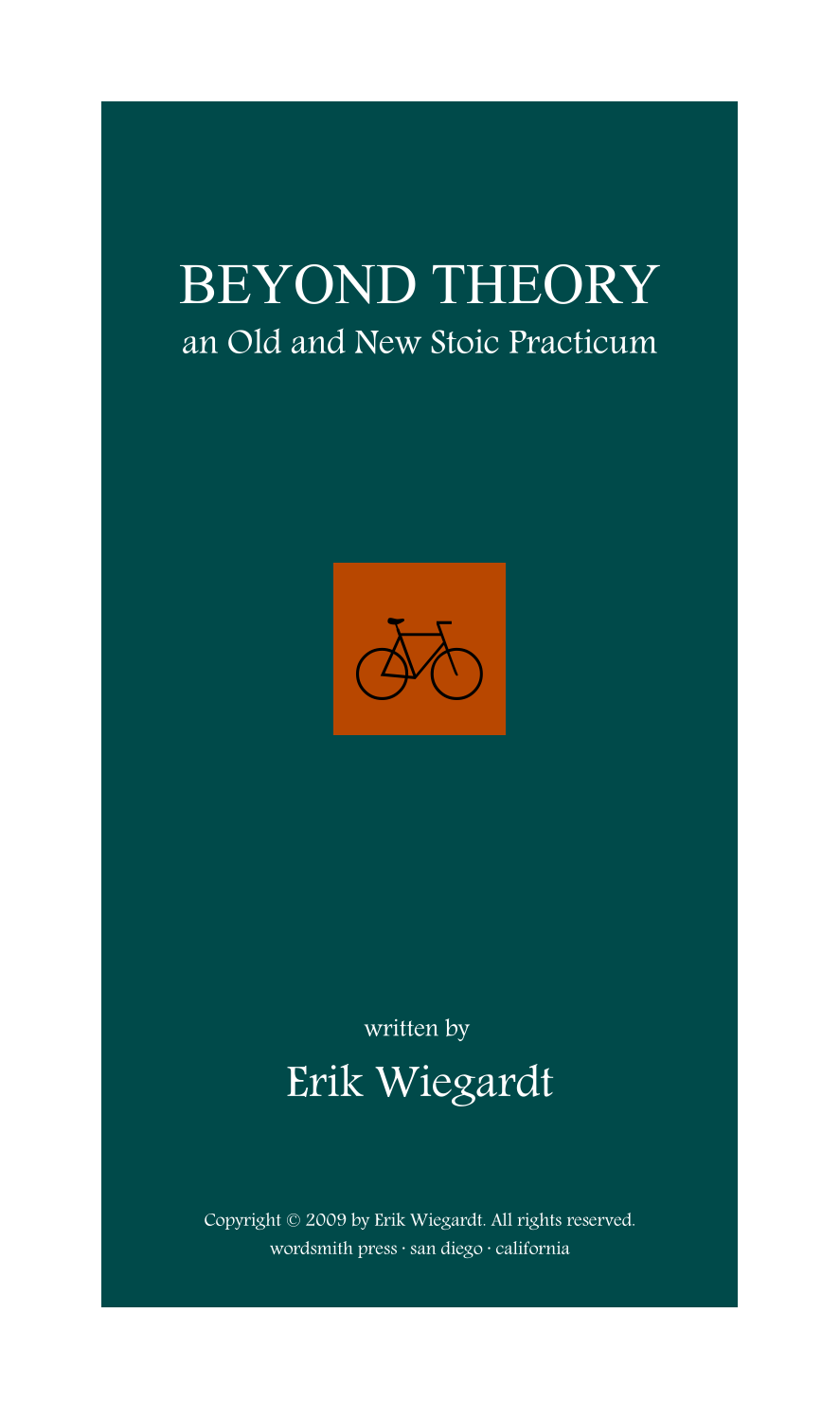## CONTENTS Page

| 3              |
|----------------|
|                |
| 6              |
| $\overline{7}$ |
| 18             |
| 18             |
| 19             |
| 20             |
| 22             |
|                |
| 23             |
| 31             |
| 37             |
| 38             |
| 40             |
| 42             |
| 43             |
|                |

Endnotes 46

\* \* \* \*

Acknowledgments. First, I would like to thank my colleagues at the College of Stoic Philosophers for their insistence that Stoic exercises were essential to the curricula of our school. Their inspiration, I came to find out, was due to an appreciation for the work of Pierre Hadot, the French historian of philosophy who has done so much to promote philosophy as a way of life. Secondly, I would like to thank Pierre Hadot for the reason just given. Much of Part One of this book was the result of a new appreciation for both Epictetus and Marcus Aurelius that Hadot's scholarship provided. Finally, I would like to thank my wife and editor for her uncomplaining return to a second proofreading made necessary by the forces indicated above.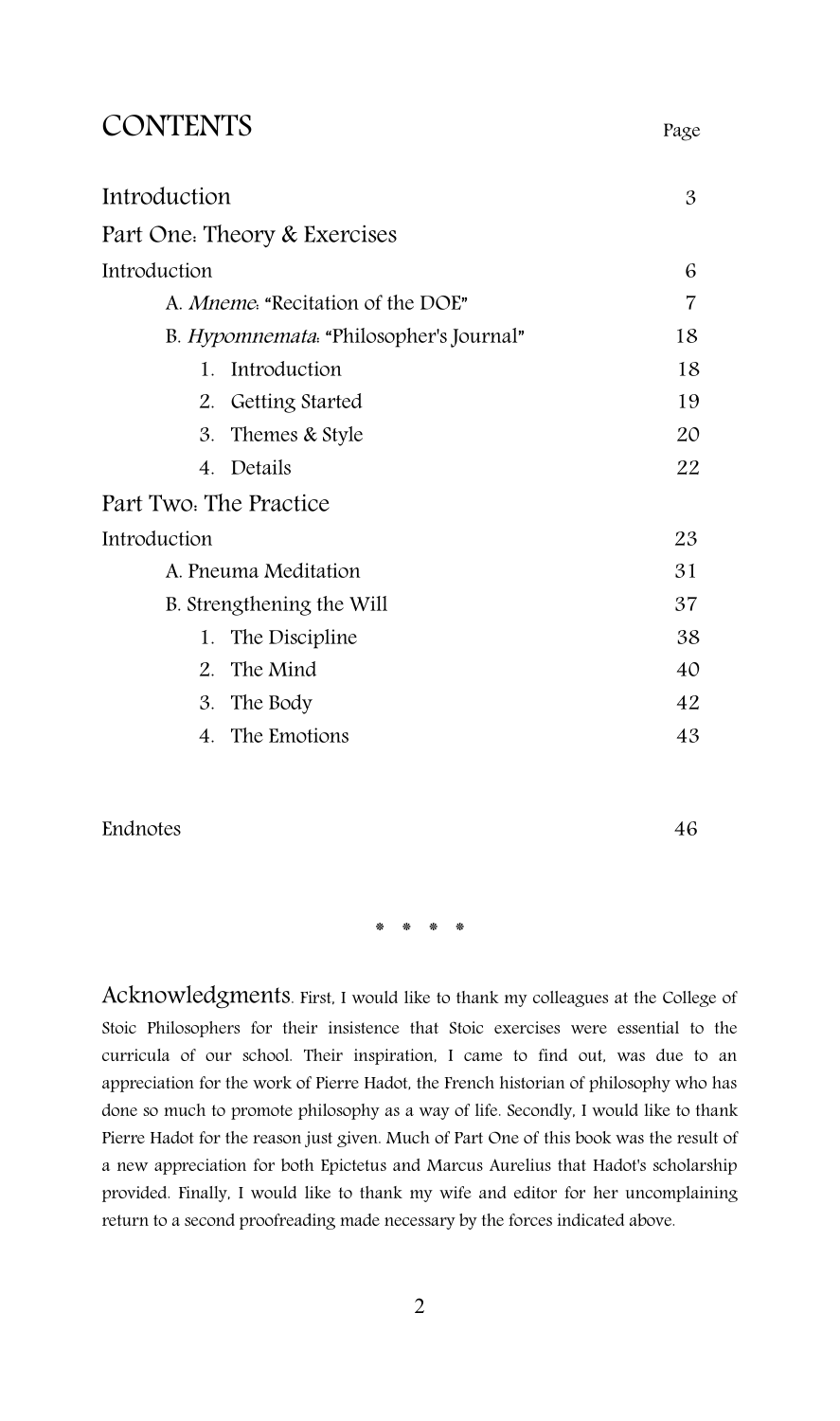## INTRODUCTION

*The first and most necessary topic in philosophy is the practical application of principles.....* Epictetus, *Enchiridion* #51

When I was in the US Army Infantry Officer's School at Fort Benning, Georgia, I was in a new and experimental training program the Army spent years to develop. It was unlike any other program they ever had. In short, they gave us the answers to every examination in every field procedure right at the beginning. If you had to disassemble and assemble an M-16 rifle in x-number of minutes, they showed exactly what you had to do to pass. We practiced the procedure until we got it down, then we took the test. It was brilliant, quickly paced, and it worked. In four months, a fresh-faced Second Lieutenant could do everything a grizzled Sergeant of 25 years could do—or so they assured us.

As the name of this book implies, there is something that comes before which cannot be denied. These exercises and practices presuppose a background in Stoic literature, including general theory and readings in the three Romans. Without the foundational material, reading *Beyond Theory* is a bit like getting to take a look at the final exam on the first day of class. If you are beginning your studies with this work, that's OK. Sometimes it's good to know where you are going before you begin. Read on and see if you want to stay with us. You may not understand all of this practicum, but if you keep this by your side as you go through your other studies, you will be able to see where you are going and will pass with flying colors.

If you have read *The Book of Doubt* and are still reading, then you are a seeker of wisdom to be reckoned with. You will not be disappointed. If you survived the brilliant attacks of the skeptical philosophers, then you know that our familiar world may not be what we think it is. Or, it may. I believe a better way to see the phenomenon of existence is to realize that it is what we think it is  $$ and so much more. If the attacks of the skeptics have left you wavering and unsure if you even want to go on, I understand. I left Stoicism and became a Pyrrhonean skeptic for several years before coming back to the Stoa. I came back, because although real skepticism is smart and offers a point of view that is both thoughtful and open-minded, it isn't grounded. It offers neither discipline nor devotion. It doesn't ask you to be the best that you can be. It doesn't ask for justice, altruism, or a noble character. Stoicism does.

It is part of the Stoic tradition to examine the possibility that other schools, such as the Skeptics, may be correct. Even if they are, it doesn't matter. If the skeptics are as correct or incorrect as the Stoics, we would still prefer to live as we do. As Marcus Aurelius said,

*The universe is either chaos and randomness; or it is unity, order, and providence. If it is the former, why should I wish to remain in such confusion and disorder? And why should I wish for anything other than*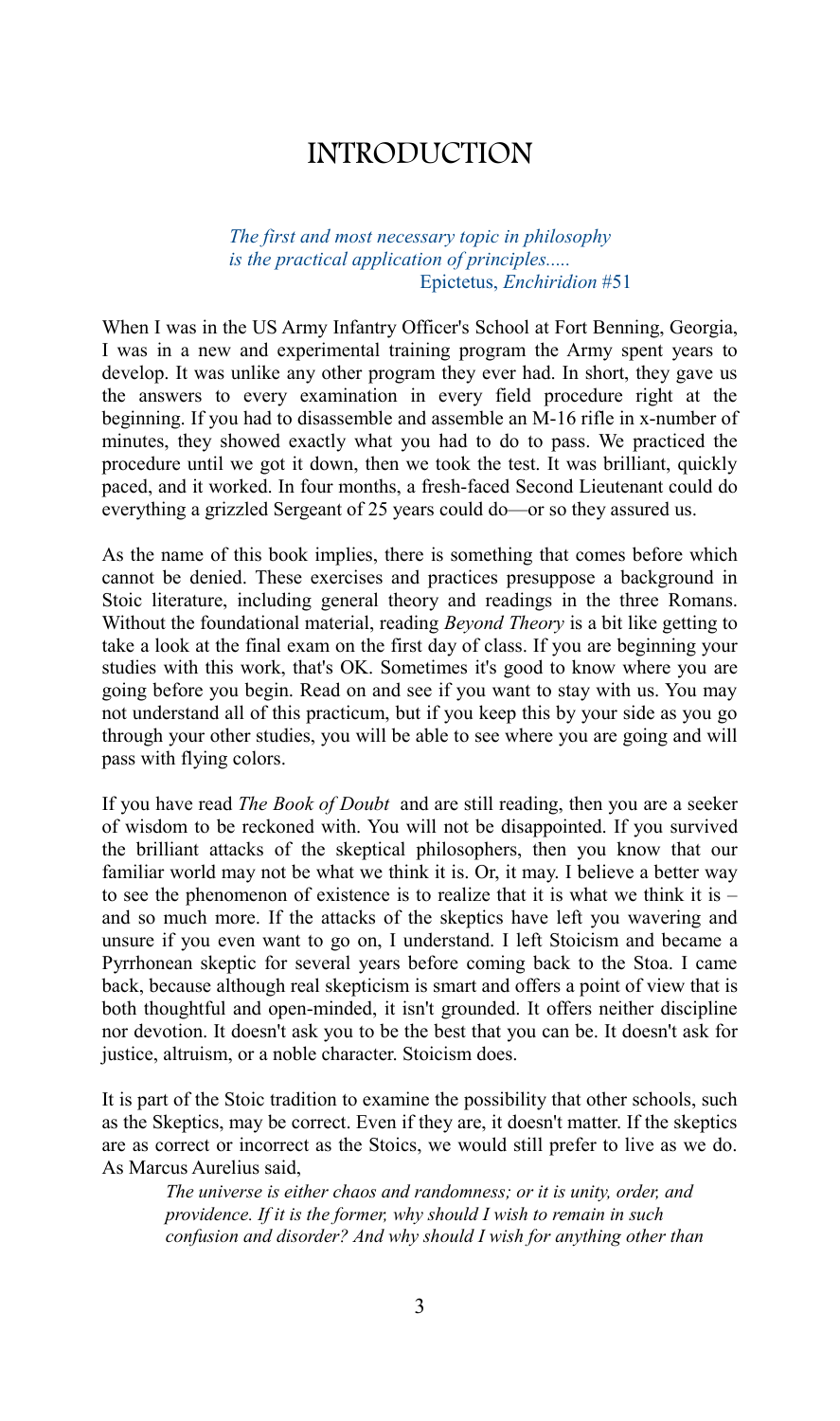*returning to the earth? And why am I disturbed, the dispersion of my elements will happen no matter what I do? But if the other supposition is true, then I venerate, and I am firm, and I trust in the god of Nature who governs*. [1](#page-45-0)

If you have read *The Path of the Sage* and the *32 Principal Doctrines of the Stoa* in addition to *The Book of Doubt*, then you have both a solid foundation in Stoic thought and the kind of objectivity you need to be a contemporary philosopher. It's perfectly reasonable to allow that the world may not be what it appears to be and still embrace Stoicism as the best promise of living well. But now is time to go beyond all this theory, which means you need to exercise and practice. As Epictetus said time and time again: practice, practice practice. In Stoic philosophy, practicing our principles is profoundly important. There really is nothing more important.

You already *know* what a Stoic is. Now you can experience *being* the noble character our philosophy promises. If the real world is your only testing ground, the only place where you can practice, then it's going to be quite difficult for most, and many will fall away. That is not the best way to acquire even an elementary skill, let alone the master of all skills, the art of living. Whether you are an athlete training for the Olympics or a soldier training for combat, in order to be at your best you must exercise and practice *before* the contest or conflict. In *Beyond Theory*, that's what we learn to do.

There are two parts to this book: Part One summarizes theory and recommends two exercises; Part Two offers a new kind of practice. It was felt that a condensed recap of theory was necessary before jumping right into the exercises. The exercises of Part One require the usual analytical and logical effort, the left brain in action, while the "new" kind of practice of Part Two is meditation, real meditation, the one that clearly engages the silent, intuitive mind of the right brain. I'm guessing you are already familiar and comfortable with the former, the left-brain analysis, but some of you may be feeling a little anxiety right now about the latter. I have corresponded with many Stoics and would venture to guess that 90% of them are left-brain oriented people—and proud of it!

Virtually all of this book comes down to us from antiquity, but only Part One is from the western side of our ancient world and the left side of our ancient brain. Socrates *may* have achieved perfection by the use of reason alone, but we don't really know. That was more than two millenia ago. The Stoa is capable of expanding and evolving. It must be. It either evolves or it ossifies and dies. Without change, it becomes nothing more than an intellectual artifact, an academic curiosity. All existence is in a state of flux, as Heraclitus said, and our philosophy can be no exception. Seneca said, "Truth will never be discovered if we are content with discoveries that have already been made.... Truth lies open for all; it has not yet been monopolized. And, there is plenty of it left even for posterity to discover."<sup>[2](#page-45-1)</sup> If Stoicism isn't gaining in wisdom, then it's either senile or dead, and we are either studying a living philosophy or a dead one.

It's true, virtually everything in classical Stoicism is left-brain reasoning, and we don't have to abandon the past just because particle physicists currently occupy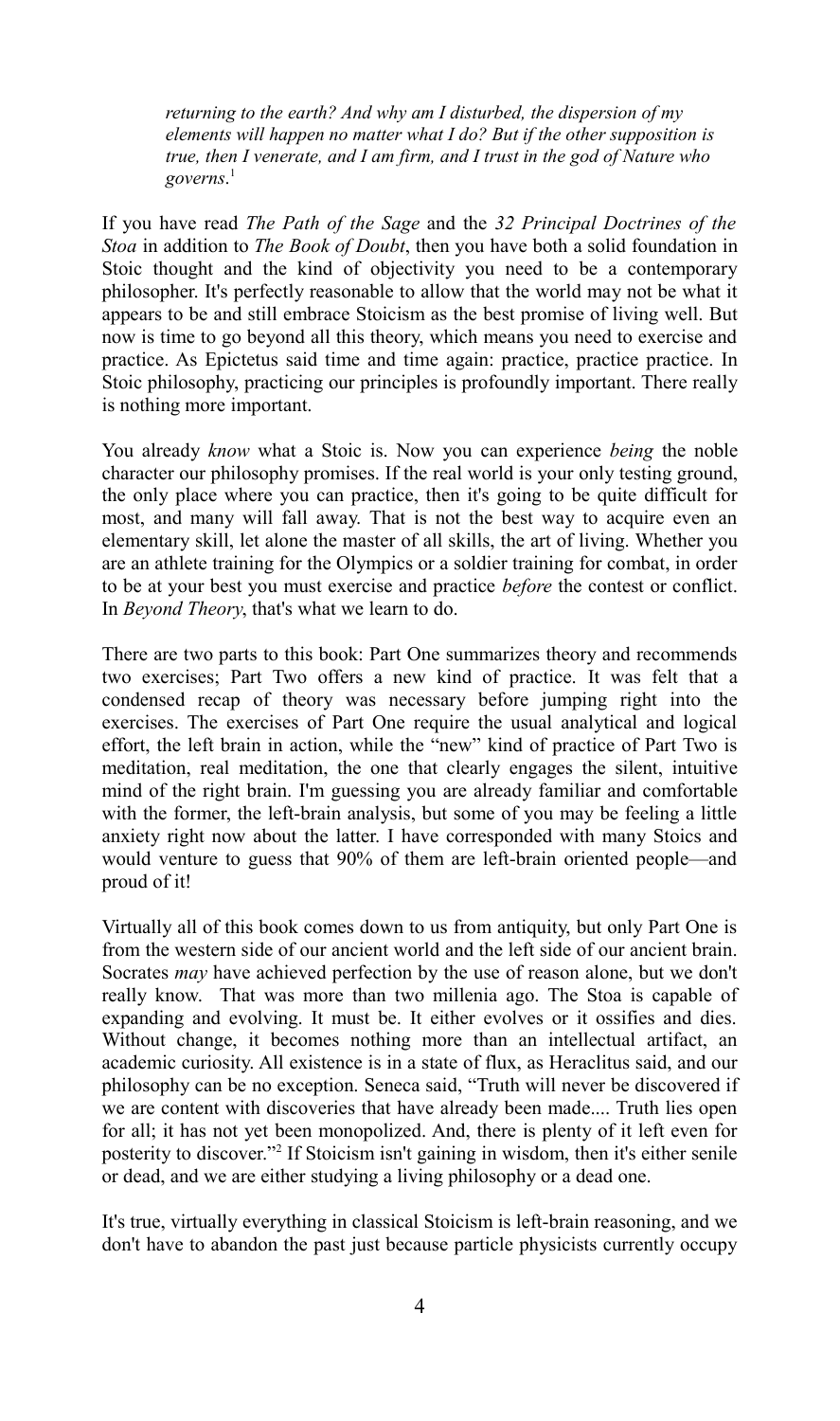the scientific throne. It only means that we have to learn a new set of rules. It's a quantum world we are living in, which makes our philosophy more exciting than ever, because now we have an opportunity to write a new chapter in our history. It's not that we have to give up our left-brain world view. On the contrary, this orientation is quite handy actually, and we still need it every day. However, it's not the only description of life in our familiar world.

In Part Two, for the first time in Stoic history, meditation no longer means leftbrain cogitation practiced in a quiet corner. At last, Stoic meditation can take on a new and greater meaning. Now we can do real meditation, what the mystics and sages of the Orient have been doing for millenia, but in our case we can practice without their antiquated and unnecessary prejudices and expectations. Baggage. We now have a Stoic meditation that is clear, straightforward, and one that can nurture and strengthen the right brain. We have always been in possession of both sides of the brain, but now we can actually *use* both of them. Isn't it time Stoics learned how to appreciate *all* of what Nature has given?

But first, Part One.

\* \*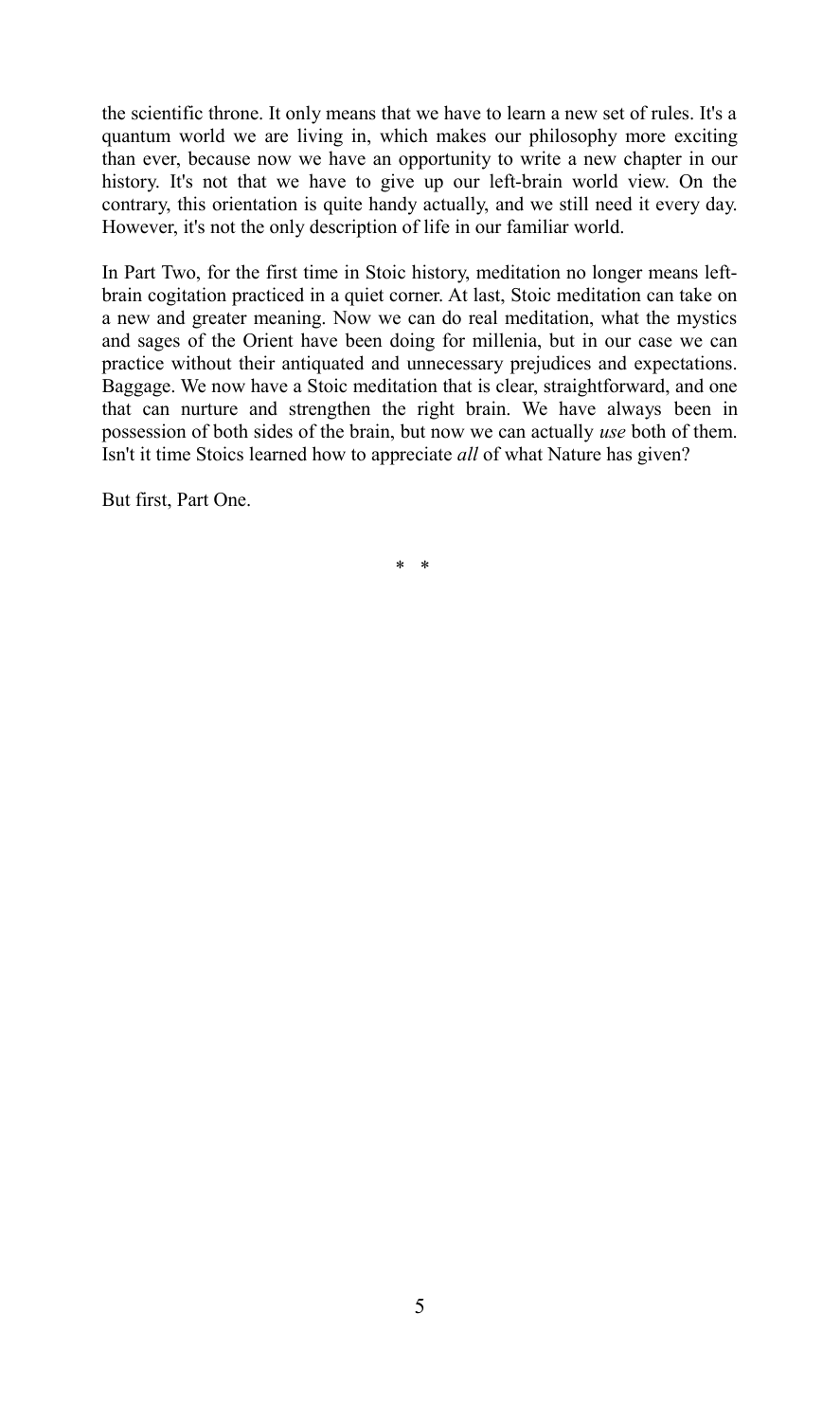## Part One: Theory & Exercises

### **INTRODUCTION**

I received an email from an unhappy member of the Stoic community who wanted his name removed from the registry of New Stoa. He was looking for a job and didn't want his association with us to compromise his employment prospects. He was an unemployed or underemployed philosophy teacher and wanted a better situation. I tried to reason with him about how a Stoic would approach this problem, but he angrily told me not to preach to him about Stoicism, he had read all the books, and he didn't need my advice. Then he ended our correspondence with this comment. This is an exact quote: "*But I really do have obligations and these must take precedence before stoic principles—just as my Christian duties take precedence before pagan philosophy."*

Frankly, I was floored and left speechless—for about one minute. I almost answered his ridiculous comment, then thought better of it. Not because I didn't have an answer, but because it is against my policy to argue with anyone who wants to leave the Stoic community. We are not a cult. It's his life, and he can do with it what he chooses.

What I really wanted to say to him is that for a Stoic, *nothing* takes precedence before Stoic principles! Nothing. But, then, he is obviously an academic Stoic, not a practitioner. He is a clear example of the difference between an academic and a real Stoic, all theory and no practice, which was anathema to the classical Stoics. For this disgruntled philosophy teacher, Stoicism is an intellectual parlor game, not a way of life. But he doesn't end there. Here is his final misunderstanding: "my Christian duties take precedence before pagan philosophy." Not only does he fail to understand the whole purpose of being a Stoic, he clearly states that his *religious faith* is more important than the *reasoning mind* of the philosopher. And in case there is any doubt about his meaning, he refers to Stoicism as a "pagan philosophy" as if it is inferior to his religion.

How unfortunate. How misguided. If you forget everything you ever learn about Stoicism, I hope you remember one thing: being a Stoic is not an intellectual abstraction; it is not a game; it is a way of life. A Stoic's principles take precedence before *everything*. It *is* everything. It is how we live life—and live it well. We do *not* take second place to someone's religious myths and wishful thinking.

One way to insure that you are not misled into believing our philosophy is some kind of distant, abstract, ancient world-view that doesn't have anything to do with the *real* world we live in is to begin to live like a Stoic right now. You can do that first by understanding and holding tightly to essential Stoic doctrine, then adding specific exercises that bring life and strength to what you know. The following is a summary of that Stoic doctrine condensed into the briefest possible language. This reference point in Stoic thought is the basis for the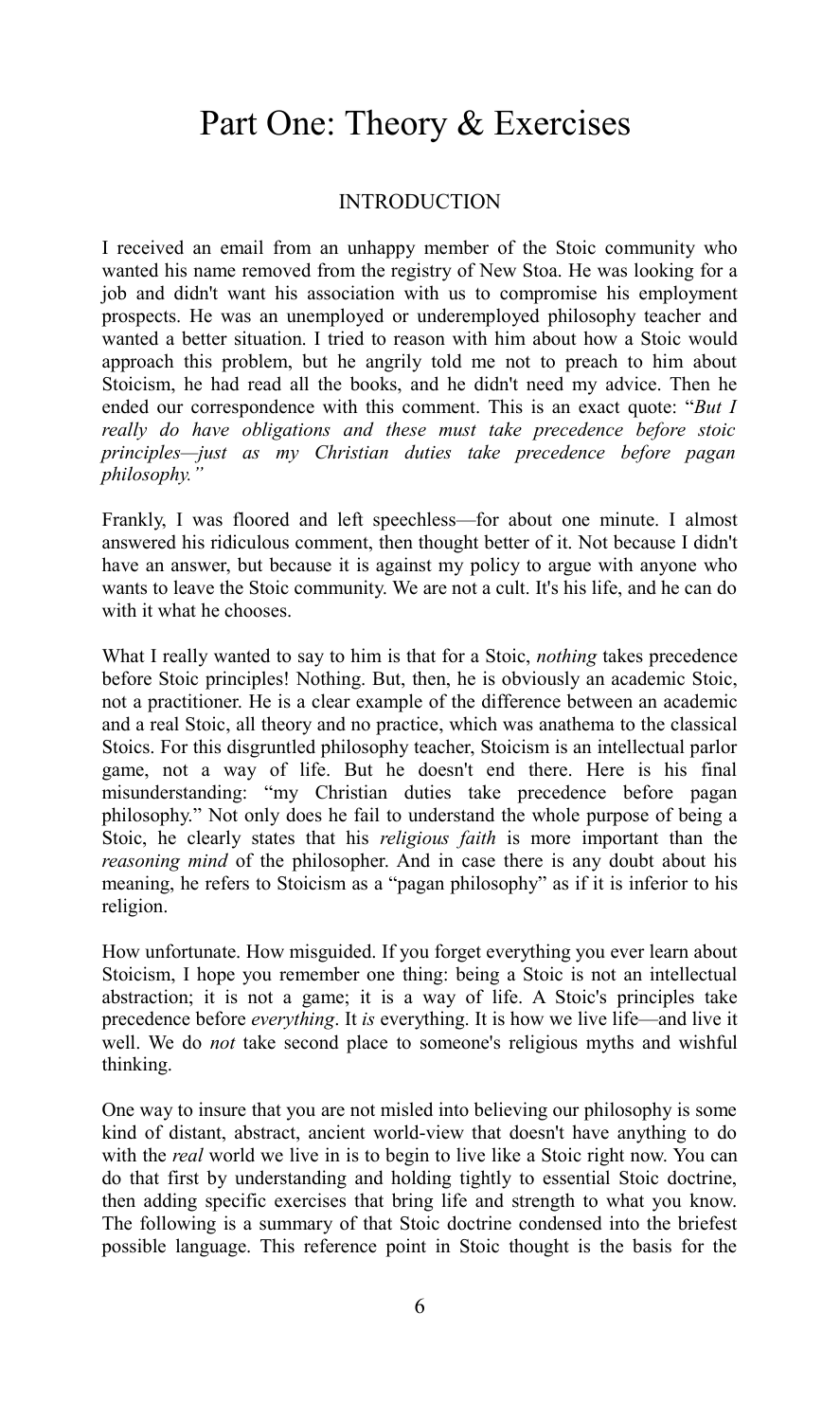exercises that follow. If the theory is understood and the exercises are practiced with an open mind and sincerity, you will quickly acquire an insight into what it really means to think like and *be* a real Stoic.

\* \*

## A. Mneme: "Recitation of the DOE"

The greatest tribal warrior who ever lived was probably illiterate, a master of the keen memory and oral tradition that has been with us for all of human evolution. Genghis Khan's 150,000 cavalry warriors didn't move as a single massive column, as was common in his day, the 12th century, but were broken into many units and spread out over great distances. The difficulty in managing such an army was in communication. Virtually all of his soldiers were also illiterate, including most of the officers, which meant that all messages had to be communicated orally. As we all know, the further you are from the source of any oral communication, the more it gets distorted. To prevent misunderstanding, all laws, codes of conduct, and battle orders made by the Great Khan were composed in a commonly known Mongolian poetic style, set to music, and sung by the men as they rode on horseback.<sup>[3](#page-45-2)</sup>

What follows is written in the form of verse for the same reason: it's easier to remember and less likely to be distorted with repetition. It's meant to be memorized. *Mneme*, or memory exercises, were very much a part of a classical Stoic's education. What you will find here is an extreme synthesis of the Discourses of Epictetus (the DOE), organized and composed into a common poetic style, blank verse. The endnotes that identify Epictetus's various points of theory in this verse, even though numerous, are not all that can be found but are some of my personal favorites. If you have any doubt about the dogma of this *mneme*, I encourage you to look up the references provided. *The DOE* is *mneme*, a memory exercise that can begin each day and/or as often as needed when one wishes or needs to remember Epictetus's marching orders for life.

#### **"The DOE"**

One rule to unite us: *live in agreement with Nature*. [4](#page-45-3) Two maxims to guide us: *Good is virtue that evil lacks; all the rest is indifferent.[5](#page-45-4) Good and evil are in the will; only will is in our power*. [6](#page-45-5) Three studies abide us:<sup>[7](#page-45-6)</sup> *Judgments and the inner discourse, Desires and the rising passions, Actions and the noble duties*. Hear the sage inside us: *practice, practice, practice, practice*. [8](#page-45-7) \* \*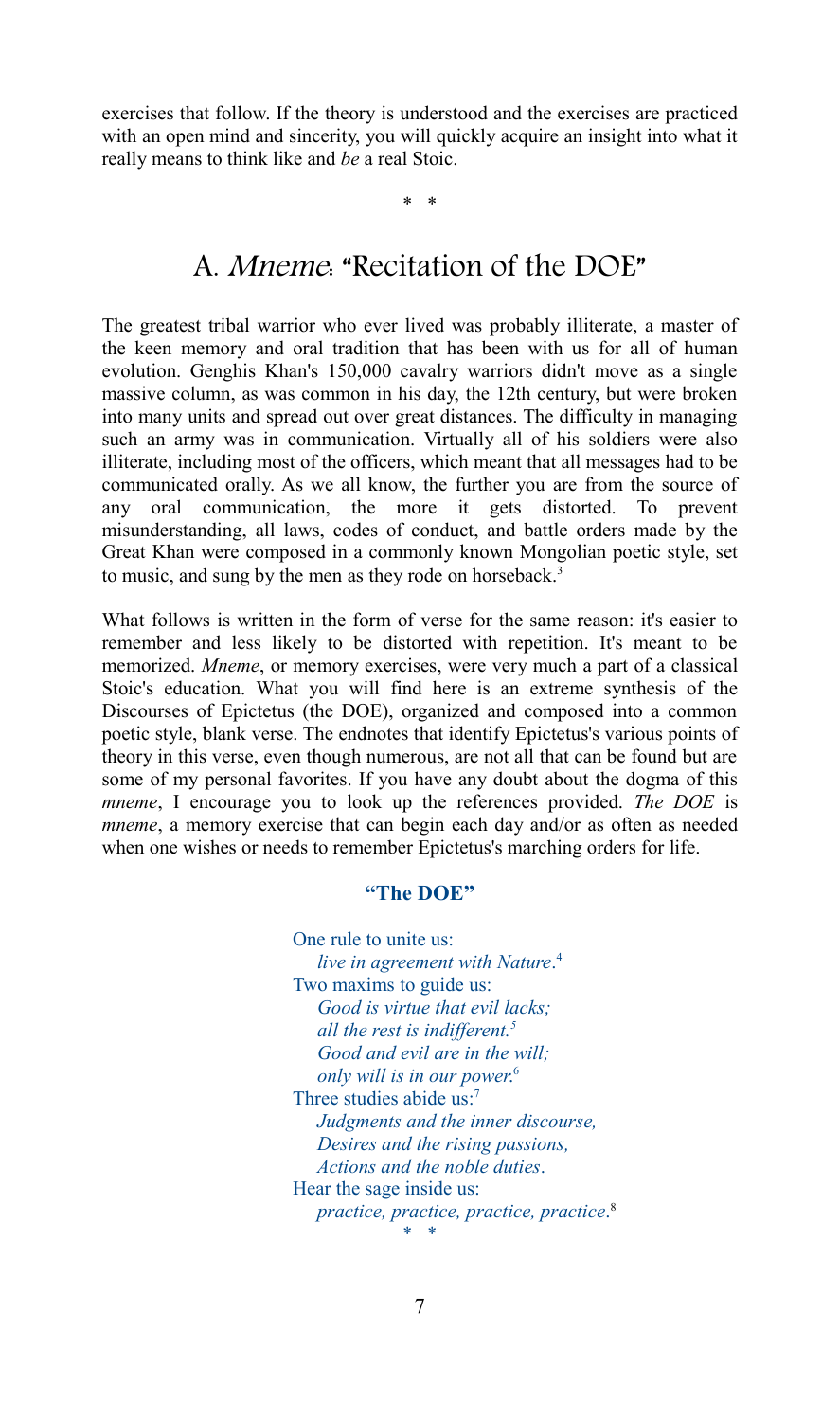## ONE RULE

One rule to unite us:  *live in agreement with Nature.*

*Epictetus remarked that it was a rule in life ... to do what was in accordance with nature. For, if we desire in every matter and on every occasion to conform to nature, we must on every occasion evidently make it our aim .... Philosophers, therefore, first exercise us in theory, which is the more easy task, and then lead us to the more difficult* [1:26]*.*

The actual heading of this chapter of the *Discourses* is entitled, "What the Rule of Life Is." About this there can be no doubt. From Zeno to the end of the classical period the Stoic motto, which is said a number of ways – in harmony with nature, in agreement with Nature, conformably with nature – all mean the same thing: there is one rule that unites all Stoics and all aspects of Stoic philosophy. This is so important that Epictetus even matter-of-factly states that anyone who does not live by this rule "...will wander up and down, entirely deaf and blind, supposing himself to be somebody, while he is nobody."[9](#page-45-8)

It's important to remember that living in agreement with Nature does *not* mean living by tooth and claw and survival of the biggest, strongest, and fittest among us. That would be a better description of the other creatures in the forest. No, our unique ability given to us by Nature is not bigger teeth and muscles, but bigger brains. Using reason is our way, or should be our way. If there is any doubt in your mind about the one rule of life, read Epictetus.

## TWO MAXIMS

Two maxims to guide us:  *Good is virtue that evil lacks; all the rest is indifferent. Good and evil are in the will; only will is in our power.*

The First Maxim:

*The essence of good and evil is a certain kind of moral purpose. What are things outward, then? Materials on which the moral purpose may act, in attaining its own good or evil. How, then, will it attain good? If it be not dazzled by its own materials; for right principles concerning these materials keep the moral purpose in a good state; but perverse and distorted principles in a bad one. This law God hath ordained, who says, "If you wish for good, receive it from yourself."[10](#page-45-9)*

Epictetus

The first maxim is a continuum, and the second maxim is a polarity. This one, the continuum, connects the good on one end and evil on the other with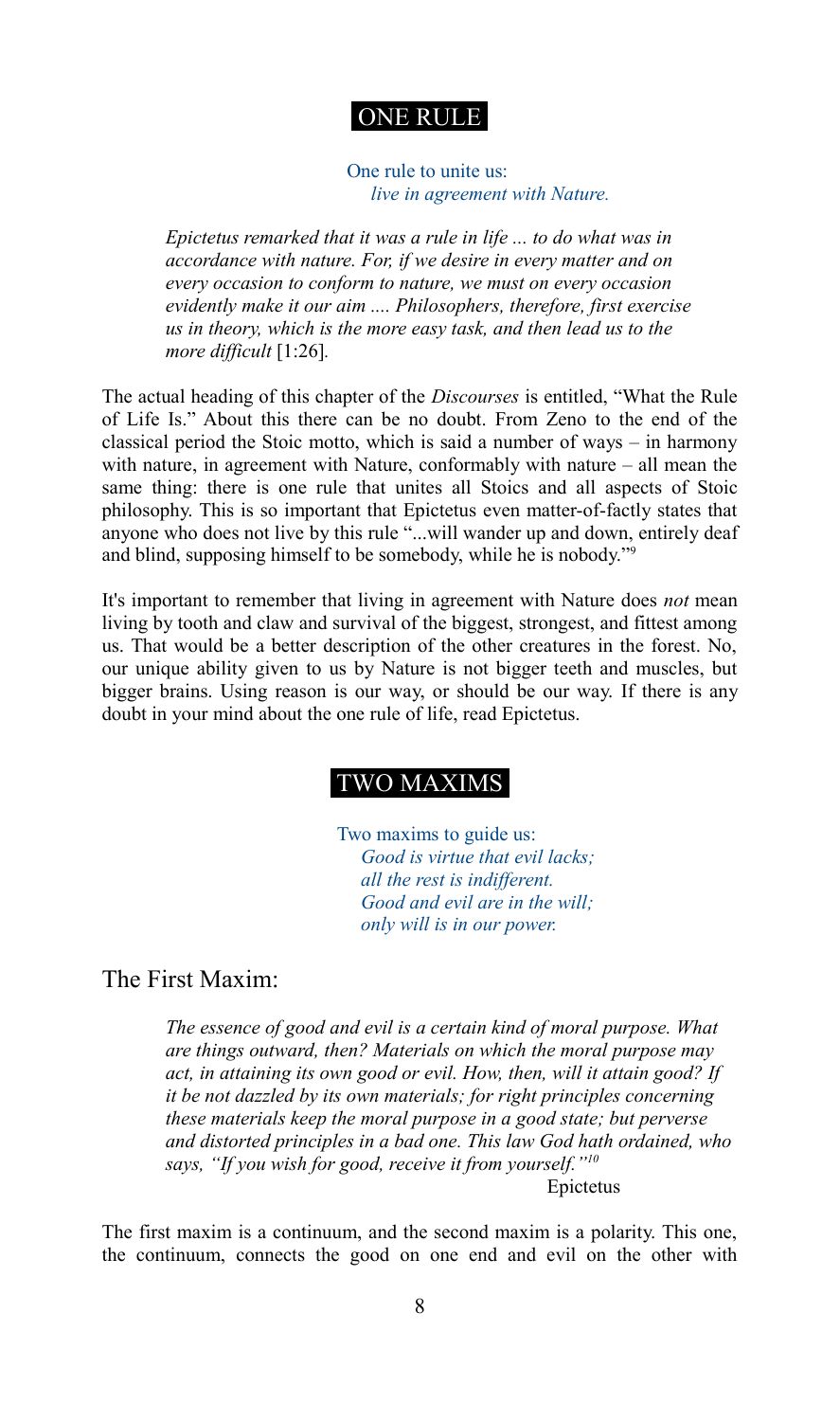indifferent things in the middle. "Some things are good, some evil, and some indifferent. Now the good are the virtues ... the evil are vices ... the indifferent lie between these, as riches, health, life, death, pleasure, pain.[11](#page-45-10) In order to understand what it is we are memorizing, the following will analyze this *mneme* line by line.

*Good is virtue that evil lacks*. What does this mean? We have already seen from our general principals that the good and only good, is virtue. "Only that which is good and can never be used for undue gain and immoral purposes qualifies unequivocally as good. Only the virtues are good in every situation and on every occasion, and therefore qualify for the name that must always be honorable, the Good."<sup>[12](#page-45-11)</sup>

So, the good is virtue. The cardinal virtues, as you will recall, are wisdom, justice, courage, and decorum. *Virtue that evil lacks* means that evil is simply a lack of virtue. That's what evil is. That's it. Evil is a lack of virtue. It has nothing to do with committing a frightful sin whispered into your ear by a Prince of Darkness that is calculated to bring about the wrath of a vengeful god. That's a children's story. If evil is a lack of virtue, then it is the *absence* of wisdom, justice, courage, and decorum.

We can use *bad* and *evil* interchangeably. "What we commonly call bad (*kakon*) is not really bad. Sickness, poverty, and exile are the *indifferents* to the wise. Even death, because it is the inevitable and natural process of change, is neither good nor bad and must be one of the indifferents. There is no evil in Nature, only in human beings when they act without virtue. Just as virtue is the only good, so it is that the acts of persons who are lacking in virtue are the only sources of evil in this world."<sup>[13](#page-45-12)</sup>

Now we come to the end of the first maxim: *all the rest is indifferent*. This is one of the most important concepts in Stoicism, and one we must all learn, remember, and return to time and again. These are what Epictetus constantly refers to as "externals." Good and evil come from inside, internal, not from outside of us, the externals. The externals are matters that belong to others as well as the inevitable consequences of Nature. "All those things we *commonly* call good or bad [see above] are neither good nor bad and are only indifferent. Only virtue is good, and only the lack of virtue is bad."[14](#page-45-13) So, except for wisdom, justice, courage, and decorum, or the lack thereof, all the rest are indifferents. What *are* indifferents? What does that mean exactly?

For years I placed little value on the indifferents, simply because I didn't really understand them. The Epictetus quote about the indifferents as materials upon which the moral purpose may act, finally sunk into my thick skull and rearranged my thinking on the matter altogether. In looking over what I have written on the subject in the past, I could see I was saying all the right words, but not really knowing them in my gut. It's so easy to gloss over the indifferents when you learn that you must be indifferent to everything but your ethical behavior. That's what I did, and that's not what it means at all.

To isolate virtues *without* indifferents is to exist in a vacuum, which is impossible and absurd. Without the indifferents to work on, you have no virtues.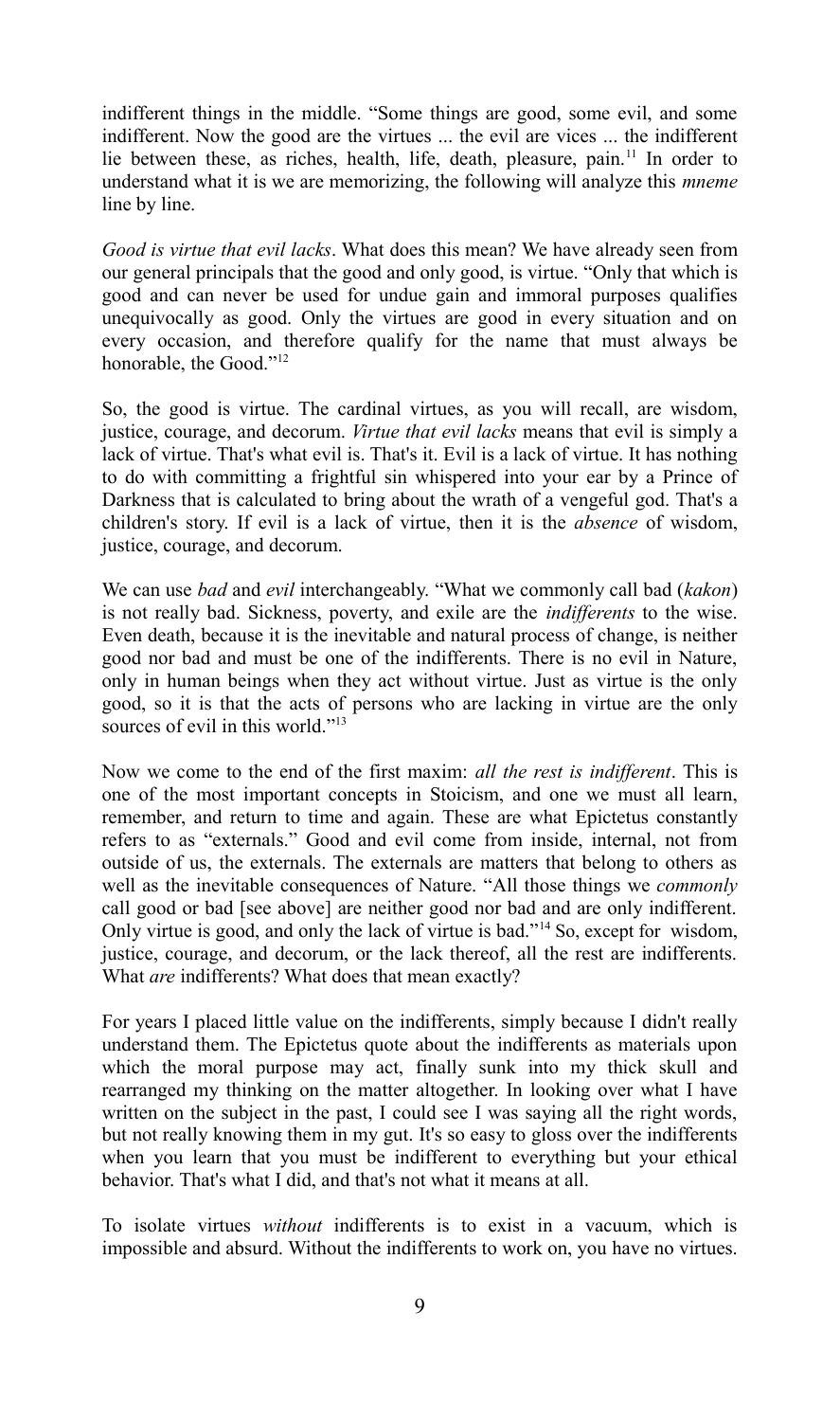In fact, you don't even exist. Indifferents give you something to *do* in life. They *are* your life. Everything that happens *to* you is an external, an indifferent, and what you *do* with everything is what defines your character as noble or ignoble, good or evil. To say you're not going to have anything to do with externals is ridiculous. You really don't have a choice. You're only choice is *what* you do with them, and *how* you act upon the materials you have been given.

*In order for good to be always obtainable, or an evil aways avoidable, they must depend exclusively on man's freedom; but the only things which fulfill these conditions are moral good and evil. They alone depend on us. Here, 'everything else,' which does not depend on us, refers to the necessary linkage of cause and effect, which is not subject to our freedom. It must be indifferent to us: that is, we must not introduce any differences into it, but accept it in its entirety, as willed by fate. This is the domain of nature*. [15](#page-45-14)

#### Epictetus

It's like the potter sitting at his wheel. The indifferents are like the clay. How can the potter be indifferent to his clay? Without the clay he has nothing to do but watch the wheel spin around. The potter *cares* about his clay. The skill of the potter in working with his hands to form a beautiful and useful vessel from this lump of clay is like the skill of the Stoic in working with the cardinal virtues in forming a noble character. The Stoic's clay is made up of the indifferents. Without the clay and without the indifferents, the potter and the Stoic have nothing upon which to practice their skills. Don't be afraid of your clay, the indifferents; don't avoid them. Use them, enjoy them, work with them. Practice, practice, practice.

> *The principle of all Stoicism is, moreover, precisely indifference to indifferent things. This means, in the first place, that the only value is moral good, which depends on our freedom, and that everything that does not depend on our freedom—poverty, wealth, sickness, and health is neither good nor bad, and is therefore indifferent. Second, it means that we must not make any distinction between indifferent things;in other words, we must love them equally, since they have been willed by universal Nature*. [16](#page-45-15)

> > Pierre Hadot

\* \*

### The Second Maxim:

*Seek not good from without; seek it within yourselves, or you will never find it*. [17](#page-45-16)

#### Epictetus

To keep the first and second maxims from being entangled with each other, it may be helpful to remember that the first maxim is a continuum and the second is a polarity. In the continuum, Epictetus is saying that good and evil are at opposite ends, and the indifferents are in between. In the second maxim, good and evil are not at opposite ends of a polarity, they are together at the same end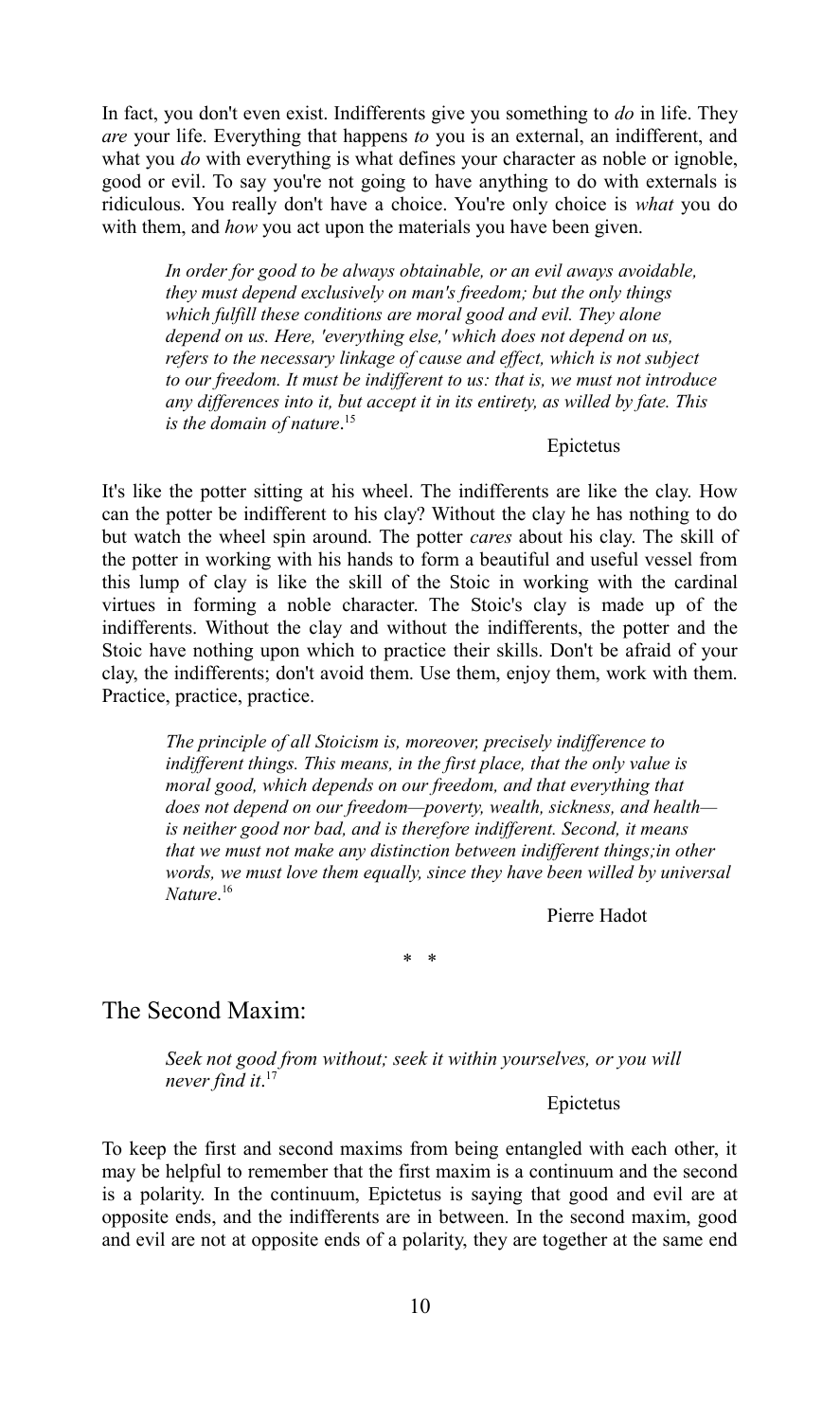with our will. They are choices of our will. At the other end of this polarity are the externals, the indifferents, those things not in our power. So, we now have a polarity of internals and externals. On one side are the choices of the will, what things are in our power; and on the other side are those things that are not in our power, everything else. If this isn't entirely clear, perhaps the following discussion will make it so.

*Good and evil are in the will*. Stoics believe we choose either good or evil by exercising the power of our will. In fact, not only do we have this choice, it is our only *real* choice, and it is our choice alone. Friends, enemies, tyrants, no one, not even a god can take away the power of choice to do good or evil that we have in the will. As Epictetus said of tyrants, "You will fetter my leg, but not even Zeus himself can get the better of my free will."[18](#page-45-17) Such a great power we have. Think about that. Think about what a great discovery the Stoics made about the power of the will to choose to do good or evil.

Before we go on, perhaps we should make sure we know what our will is. When in doubt, we can always consult a dictionary. Here's what mine says:

**1.a.** The mental faculty by which one deliberately chooses or decides upon a course of action; volition. **b**. The act of exercising the will.... [19](#page-45-18)

When we say that virtue and the lack of virtue are in the will, we are talking about the "mental faculty by which one deliberately chooses or decides upon a course of action." When we say that only will is in our power, we are saying that good and evil only exist in our mental faculty as a choice, and *only this choice between good and evil is in our power* – nothing else. That's where our power ends. Everything else is either in the will of another individual or in the Will of Nature.

*But now, although it is in our power to care for one thing, and apply ourselves to one, we choose rather to care for many, and to encumber ourselves with many—body, property, brother, friend, child, and slave and, by this multiplicity of encumbrances we are burdened and weighed down....[20](#page-45-19)*

*What, then, is to be done? To make the best of what is in our power, and*  take the rest as it occurs. And how does it occur? As God wills.<sup>[21](#page-45-20)</sup> Epictetus

Is that right? The one power that we have seems right, but do we not have *any* power over anything else? I mean, what about the potter and his clay as a simile for the Stoic working with his indifferents, the externals? Don't I have some power over my health, for example, if I eat right, exercise, avoid destructive habits, et cetera? Statistically, my chances of living a long life increase if I take care of my health, right? True, but you could be struck by lightning, get run over by a truck, or die of lung cancer at the age of 30 without ever smoking (as my wife's friend did a couple of years ago).

One of the first surprises you discover when you are in the medical profession, or close to someone in that profession, is that people at the peak of health can acquire disabling physical conditions and can die at all ages of diseases that they should never have gotten. Or so we commonly believe. The truth is that we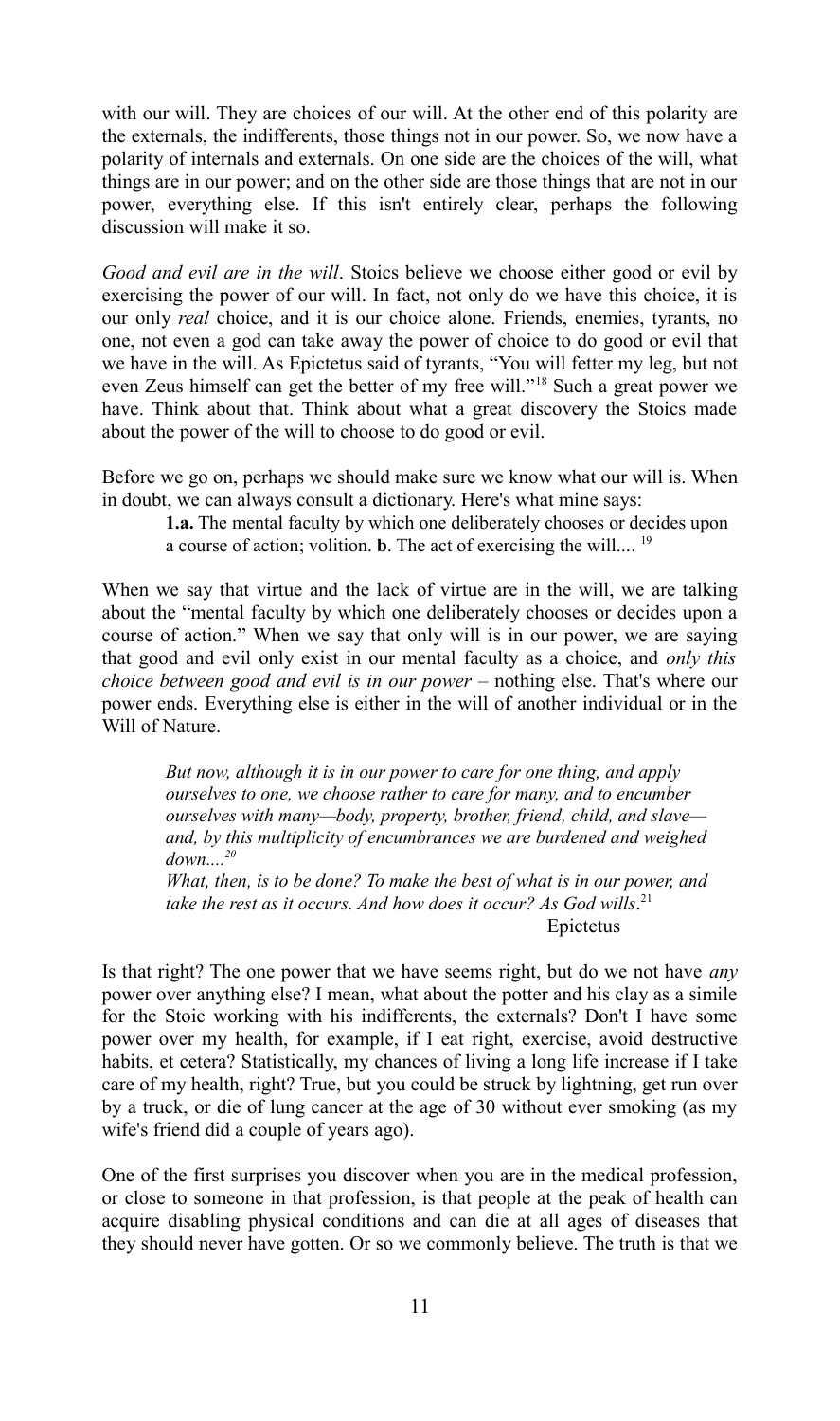*are* able to take care of ourselves, and prudence says that we *should*, but in the end, a life of good health and the proximity of death are *not* in our power.

The same can be said of all other externals. People who have amassed a fortune want us to believe it was done by their own power, by their superior intelligence and exceptionally hard work. That's just a form of denial and lack of selfawareness. Fate and destiny work twice as hard in the accumulation of wealth as any individual, and it can work to put an end to that wealth overnight.

To begin with, people are born with certain talents that others do not possess. They didn't create these innate talents any more than a genius is responsible for his or her superior intellect. They were born with certain talents as certainly as one child is born into crushing poverty and another is to the manor born. Even of those born into poverty one will struggle night and day to rise above his station and another will succumb to the first drug dealer that knocks on his door. Why? We are born into certain environments and with certain talents that tell much more about us and what our future holds than any other factor.

Here's a story to illustrate my point. Aristotle Onassis, a Greek shipping magnate, amassed one of the greatest fortunes of the  $20<sup>th</sup>$  century. He was also born into poverty, but he was born with a special talent: he somehow got the best of every deal he made. When he was a small child he would find one marble and trade it for two. Then he would take his two marbles and an old, discarded pair of gloves and trade them all for a broken tricycle with a missing wheel. And so on, until he ended up with the finest bicycle in town. It was always like this for Ari, as his friends called him.

When he was a teenager, his parents moved to a Latin American country, and they could no longer afford to send him to school. So, where did Ari go to work? As an office boy in a trading and shipping company. Before he had been there a year, he overheard a deal that he believed could make him rich. Only, it would require some capital, and he had none. Did that stop him, as it would have stopped 99.9% of the office boys in his city? No. Did he have boundless courage and energy that aggressively put together the capital he needed? No. Actually, he was a bit shy, and didn't really impress anyone as being especially hard-working.

(Albert Einstein was told by his graduate school physics professor that he was very bright but so lazy he would never amount to anything.)

Ari sought out the name of the richest man in town and got his address. Then he went to the man's house and found out at what time he left his estate for work each day. Every morning, Ari stood just outside the man's gate and quietly watched as the rich man's chauffeur-driven limousine turned out of the gate on its way. He made no motion to stop the rich man; didn't beg, didn't call out, just stood there watching as the limo drove by. At first, the man ignored this strange teenager standing there looking at him every day, but then his curiosity got the better of him.

He told his driver to stop, and he asked the boy what he was up to. Ari told him of the great deal he had heard about at his trading company and that he would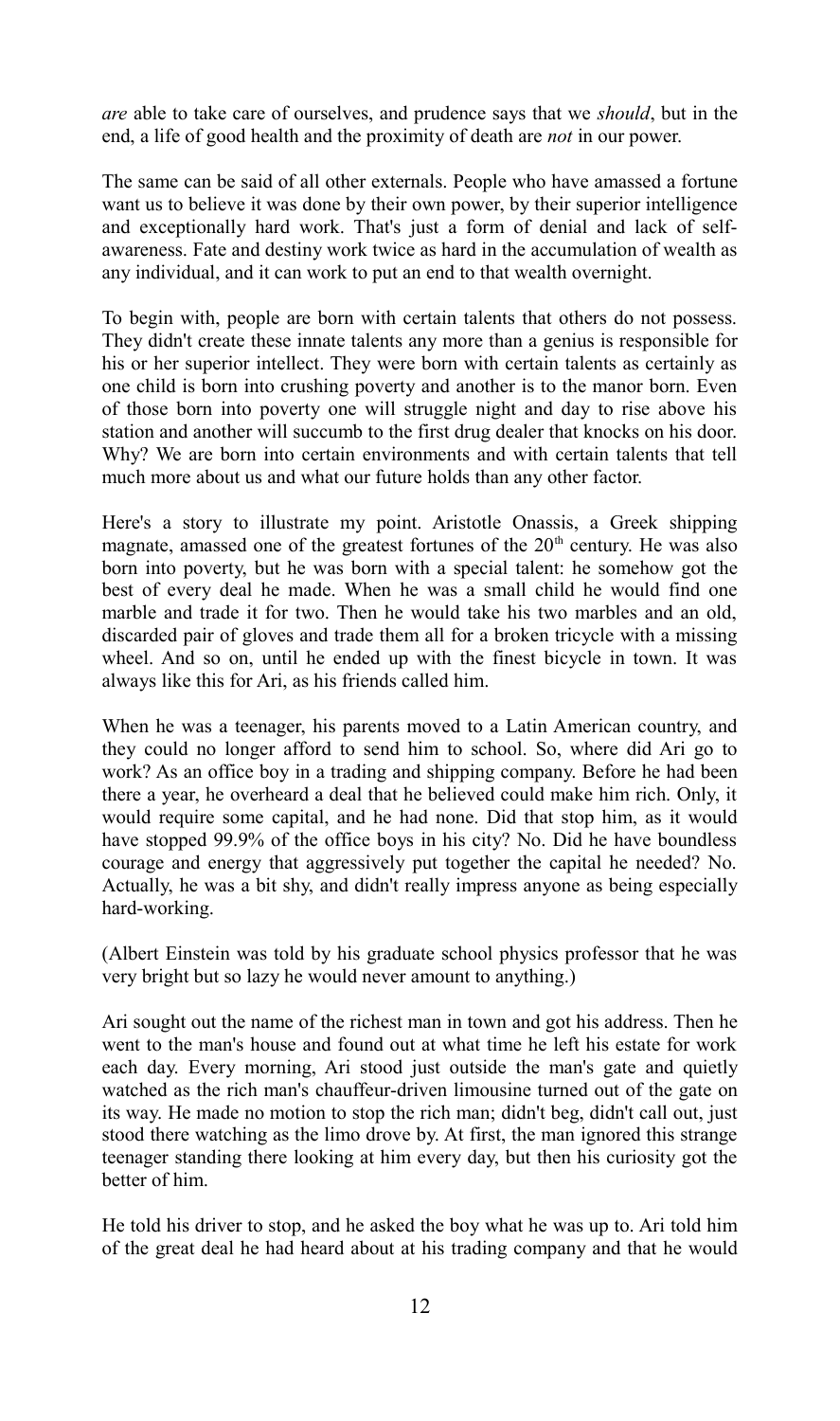need two ships to make it work. If the rich man would lend him the money, he would make the deal and split the profits with him. The rich man was convinced, and the Onassis fortune and legend was born.

The choice of good and evil is in the power of *our* will – and ours alone. Everything else is in the will of Nature. We are responsible for one thing; fate is responsible for everything else. Was Aristotle Onassis wasting his time working with all those indifferents that made up his colossal shipping empire? No. Was he bound to be evil in managing all those externals that were not in his power? Of course not. Nature made Aristotle Onassis. Nature gave this poor and shy boy an extraordinary talent. It also gave him the same thing it gave each of us: absolute power over one thing, the choices of the will. If Ari employed virtue to consistently choose good over evil in his work with indifferents, then he was able to build both great wealth *and* a noble character with what he was given.

## THREE STUDIES

 Three studies abide us: *Judgments and the inner discourse, Desires and the rising passions, Actions and the noble duties*.

*There are three fields of study in which he who would be wise and good must be exercised: that of* [1] *desires and aversions ...* [2] *pursuits and avoidances, and in general, the duties of life ...* [*and,* 3] *whatever belongs to the judgment*. [22](#page-45-21)

#### Epictetus

You'll notice the order in which these class notes were written down by Arrian places desires first and judgments last. Assuming Arrian wrote them down in the given order, Epictetus apparently believed that the thing he needed to emphasize to his students was, first and foremost, the desires. Then, it naturally followed that the actions would proceed from the desires. However, I have taken the liberty of beginning with the judgments that form in the mind, because that's chronologically more accurate. I'm more comfortable starting at the beginning of an event rather than in the middle, and we have seen time and again that what we think about a thing is where it all begins.

The passage above appears to be used by Epictetus for a specific teaching purpose, because as he points out elsewhere that desires and aversions *begin* in the mind. "Men are disturbed not by things, but by the views which they take of things. Thus death is nothing terrible, else it would have appeared so to Socrates. But the terror consists in our notion of death, that it is terrible.<sup>2[23](#page-45-22)</sup> It is the judgment we have learned and reinforced with our inner discourse, what we tell ourselves about death, that creates the fear of death.

And from desire, action surely follows. An impression comes to the mind from outside stimuli, external or internal discourse, and a judgment is made. From this judgment, one feels desire or aversion, and the motivation for action has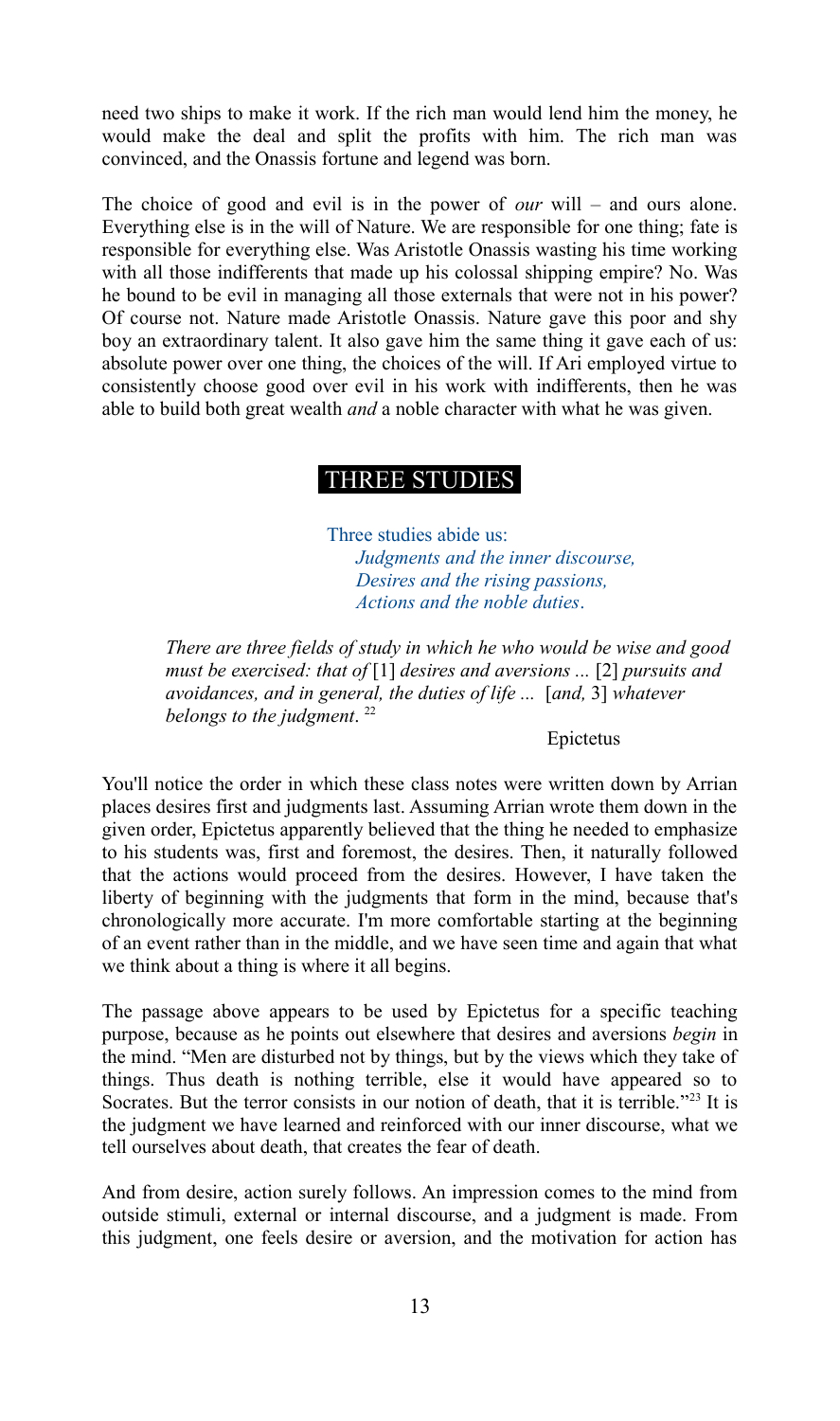begun. Epictetus knew this. Listen to what he says: "If what the philosophers say be true, that all men's *actions* [my emphasis] proceed from one source, namely feeling...."<sup>[24](#page-45-23)</sup> And what is that feeling? Desire or aversion. We either desire something to be or we desire it not to be.

What Epictetus refers to as "pursuits and avoidances" we can more easily remember as *actions*. Just as we narrowed down the idea of desires and aversions to the single word, "desire," so too can we encompass pursuits and avoidances with a single word. It is important to bear in mind that actions include acts of omission and acts of commission. As Marcus said, "A man does not sin by commission only, but often by omission."[25](#page-45-24)

If you have trouble with such changes, forgive me. I, too, am loathe to take liberties with the word of Epictetus, but such exercises as these require a certain amount of streamlining. Marcus did that, $26$  and that's what we have done here. The meaning is the same; the words are variously translated according to the light of the translator, and in this case I believe we can safely follow Michael Chase's translation of Pierre Hadot's interpretation of pursuits and avoidance as *actions*, [27](#page-45-26) which is how the third study will be represented henceforth.

Incidentally, according to Hadot, Epictetus was the first to divide Stoic thought into three studies – judgments, desires, and actions – but he was really just following the three parts of philosophy. He did this by pairing judgment with logic, desires with physics, and actions with ethics.<sup>[28](#page-45-27)</sup> Marcus Aurelius apparently followed Epictetus in using the same tripartite division, and it was his focus on these three studies that made up the bulk of his writing exercises we now know as the *Meditations.[29](#page-45-28)*

## Judgments:

*Take away the complaint, "I have been harmed," and the harm is taken away.[30](#page-45-29) The habits of your thoughts will become the character of your mind; for the soul is dyed by the thoughts. Dye it, then, with thoughts such as these: wherever one lives, one can live well—even if he must live in a palace.[31](#page-45-30)*

#### Marcus Aurelius

**1. Judgment, Logic, and the Inner Discourse**. Clearly, the inner discourse, what we tell ourselves about our world, is one of the most important themes in all of Stoic literature. Hadot believes it is the very essence of being a Stoic. He says, "Everything in an individual's life depends on how he represents things to himself—in other words, how he tells them to himself in inner dialogue."<sup>[32](#page-45-31)</sup> As you can see from the quotations above, much of the actual work of becoming a Stoic begins with *judgments and the inner discourse*.

So, what does this have to do with logic? The ancients believed that the truth of the judgments that form in the mind could be *proved* by formal logic, syllogisms. However, it's more important to remember that logic is made up of both syllogisms *and* rhetoric. The rhetoric part, essentially the clarity and accuracy of our reasoning with words, the stuff of our inner discourse, is what we emphasize here. There is danger in getting bogged down and sidetracked by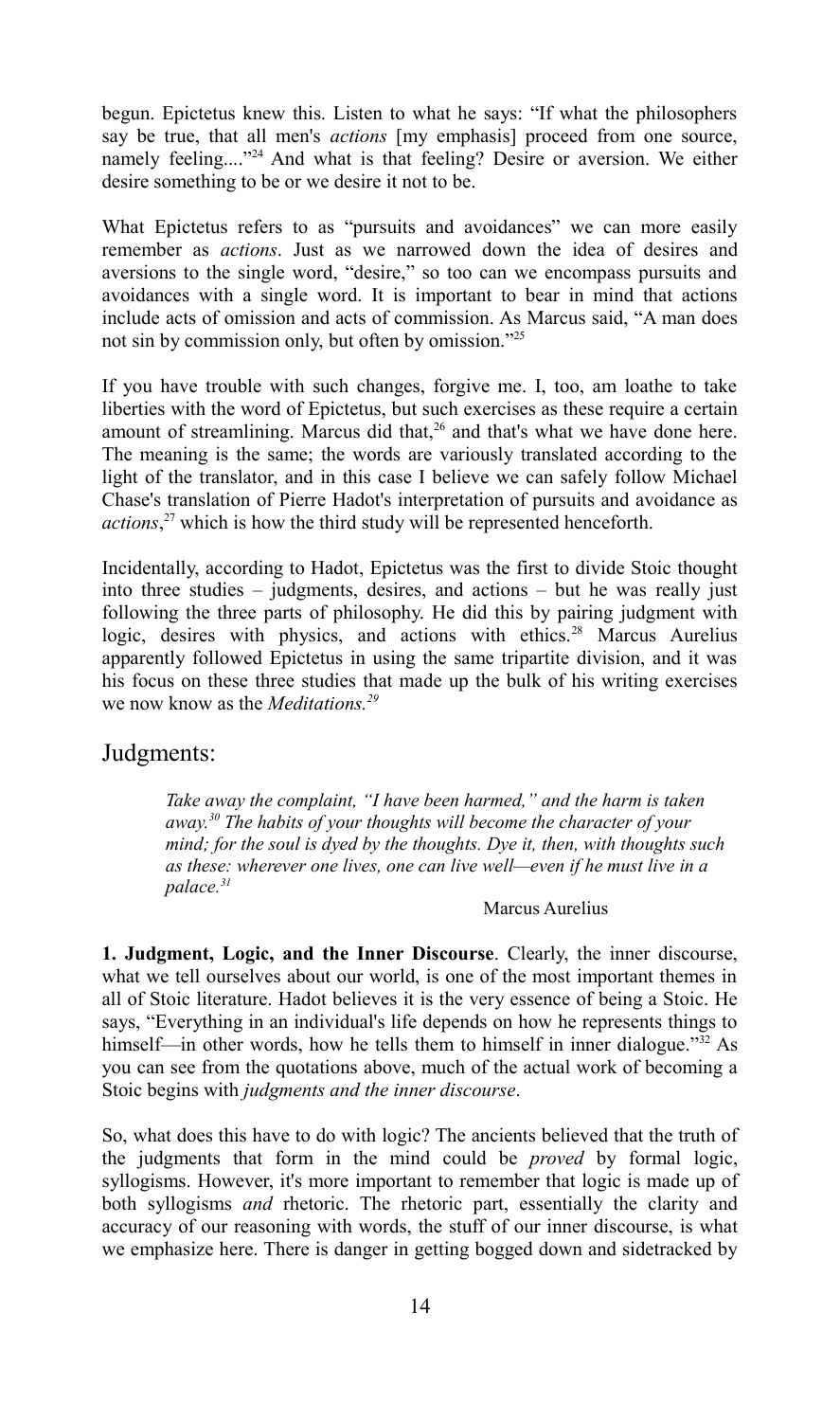analysis, and it's been going on for millenia. Both Seneca and Epictetus caution us against it.

> *One is led to believe that unless one has constructed syllogisms of the craftiest kind, and reduced fallacies to a compact form in which a false conclusion is derived from a true premise, one will not be in a position to distinguish what one should aim at and what one should avoid.*

*It makes one ashamed that men of our advanced years should turn a thing as serious as this into a game.*

*'Mouse is a syllable, and a mouse nibbles cheese; therefore, a syllable nibbles cheese.' Suppose for the moment I can't detect the fallacy in that. What danger am I placed in by such a lack of insight?... What childish fatuities these are![33](#page-45-32)* Seneca

*...our present philosophers, leaving the first [desires] and second [actions] topics, employ themselves wholly about the third [judgments]; dealing in the logical subtleties.... Is this really, then, the thing you need? Have you mastered the other points?"[34](#page-45-33)*

#### Epictetus

Our first study is the inner discourse and how it forms our judgments. As we have already seen "... death is nothing terrible ... the terror consists in our notion of death, that it is terrible."[35](#page-45-34) Shakespeare said the same thing more concisely and poetically in *Hamlet*. "There is nothing either good or bad, but thinking makes it so."[36](#page-45-35) It is the judgments we form in the mind that inflame or cool the passions, the emotions that have run amuck. If we were not afraid of death or great pain, we would not know fear even in the face of a raging lion.

Of course we do feel fear in such circumstances because of the primary impulse of survival, and that's OK. It's more than OK; it's ordained by Nature. Stoics are not retarded. We know there is a place for adrenalin. We are *supposed* to be energized by such emotion – in this case, be prepared to fight or flee.

In addition to facing danger, there are many other kinds of judgments we form with the thoughts of our inner discourse. In fact, virtually everything. Where else can the feelings of desire and aversion come from? We desire one thing; we don't desire another. Why? Because of what we have been told and/or told ourselves about this thing. And there's another source: the body. It also enters the inner discourse with it's own feelings of hunger, fatigue, dis-ease, and other physical complaints of the body.

However, it is what we do with this information, all information from all sources, that matters. The mind acquires an impression, makes a judgment, then desires something to be or not to be: a large bowl of yummy food – without a hair in it; a different president – one that's thoughtful, strong, and kind; a new wife that is rich – and good-looking. All of our desires imply aversions, and vice versa.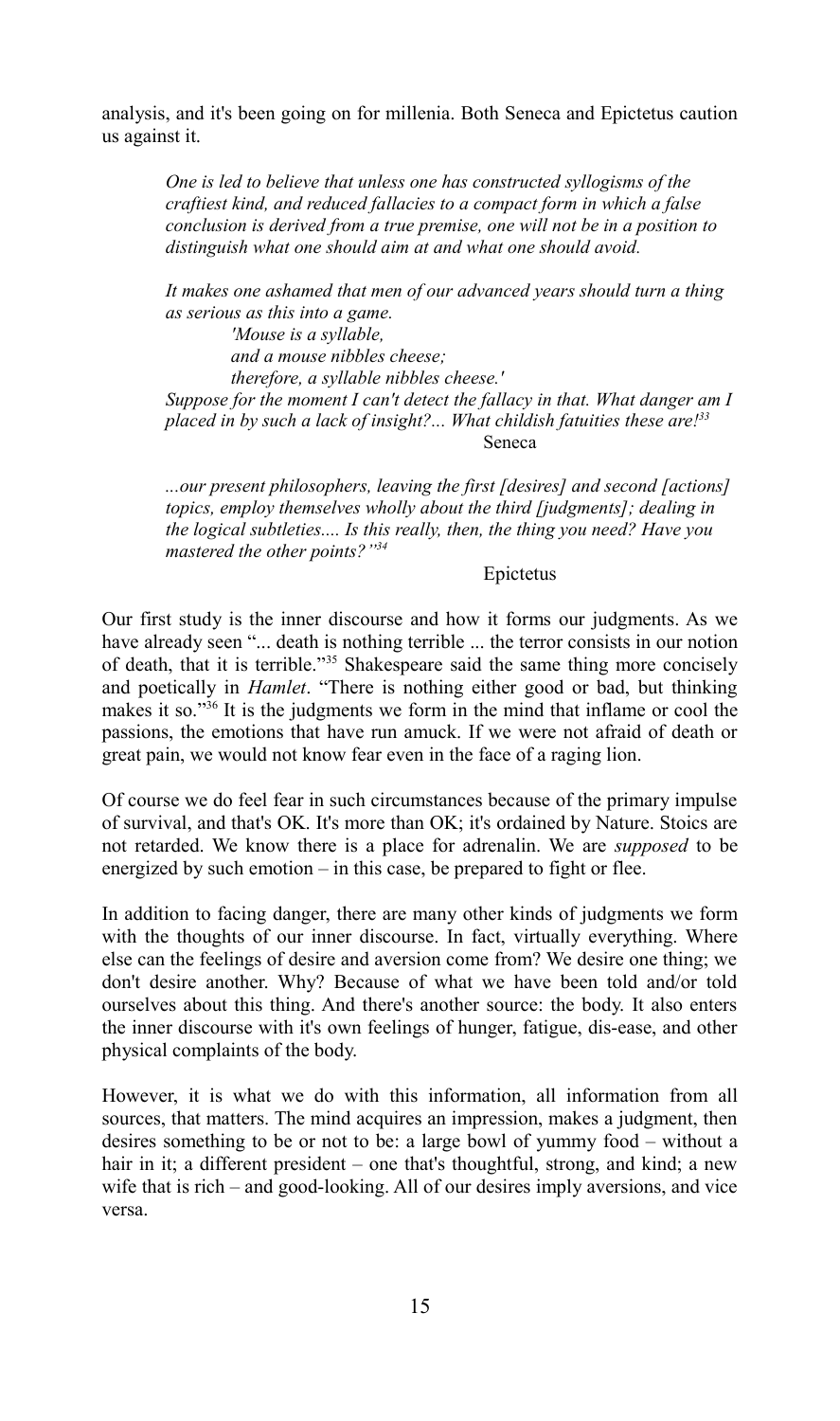## Desires:

*Of these [three studies] the principal and most urgent is that which reaches the passions; for passion is only produced by a disappointment of one's desires and an incurring of one's aversions. It is this which introduces perturbations, tumults, misfortunes, and calamities; this is the spring of sorrow, lamentation, and envy; this renders us envious an emulous, and incapable of hearing reason.[37](#page-45-36)*

#### Epictetus

*Observe the courses of the stars as if you were to run those courses with them; have constantly in mind the changes of the elements into one another, for such thoughts sweep away the squalor of life on earth. And when you talk about men you should look upon things on earth as one who looks from above on things below*.... [38](#page-45-37)

#### Marcus Aurelius

**2. The Physics of Desires and Aversions**. The Stoic's desires and aversions are studied so that we can bring them into alignment with the will of Nature. This is an expansion of our motto, *living in agreement with Nature*. In the first place, we use our chief attribute designed for us by Nature, our reason. When we use reason, we see that there is only one good, virtue. Evil, then, is the lack of virtue. Both good and evil are in the will, and only the will is in our power. Thus, living according to Nature means desiring the good, virtue, and desiring to avoid evil, the lack of virtue. This is the one power that Nature has given us, the choices of the will. The right use of reason and will power are the desires of a Stoic.

There is a subtle but significant difference between the use of 'desire' by Epictetus compared to that of Marcus Aurelius. Epictetus teaches that we should desire only that which depends on us, the will, while Marcus Aurelius speaks of aligning our desire with the fate of universal Reason. That is, we should desire that *our* will is the same as the *divine* Will.<sup>[39](#page-45-38)</sup> However, this is the stuff of scholarship, and not being a scholar I can only appreciate both points of view without insisting on one being more correct or more orthodox. I can't even imagine ignoring one in preference for the other. I believe we should consciously study to align our desire with both the individual will and with the greater Will of Nature.

## Actions:

*The next topic regards the duties of life. For I am not to be undisturbed by passions, as a stature is; but as one who preserves the natural and acquired relations—as a pious person, a son, a brother, a father, a citizen*. [40](#page-45-39)

*Duties are universally measured by relations. Is a certain man your father? In this are implied taking care of him; submitting to him in all things; patiently receiving his reproaches, his correction. "But he is a bad father."*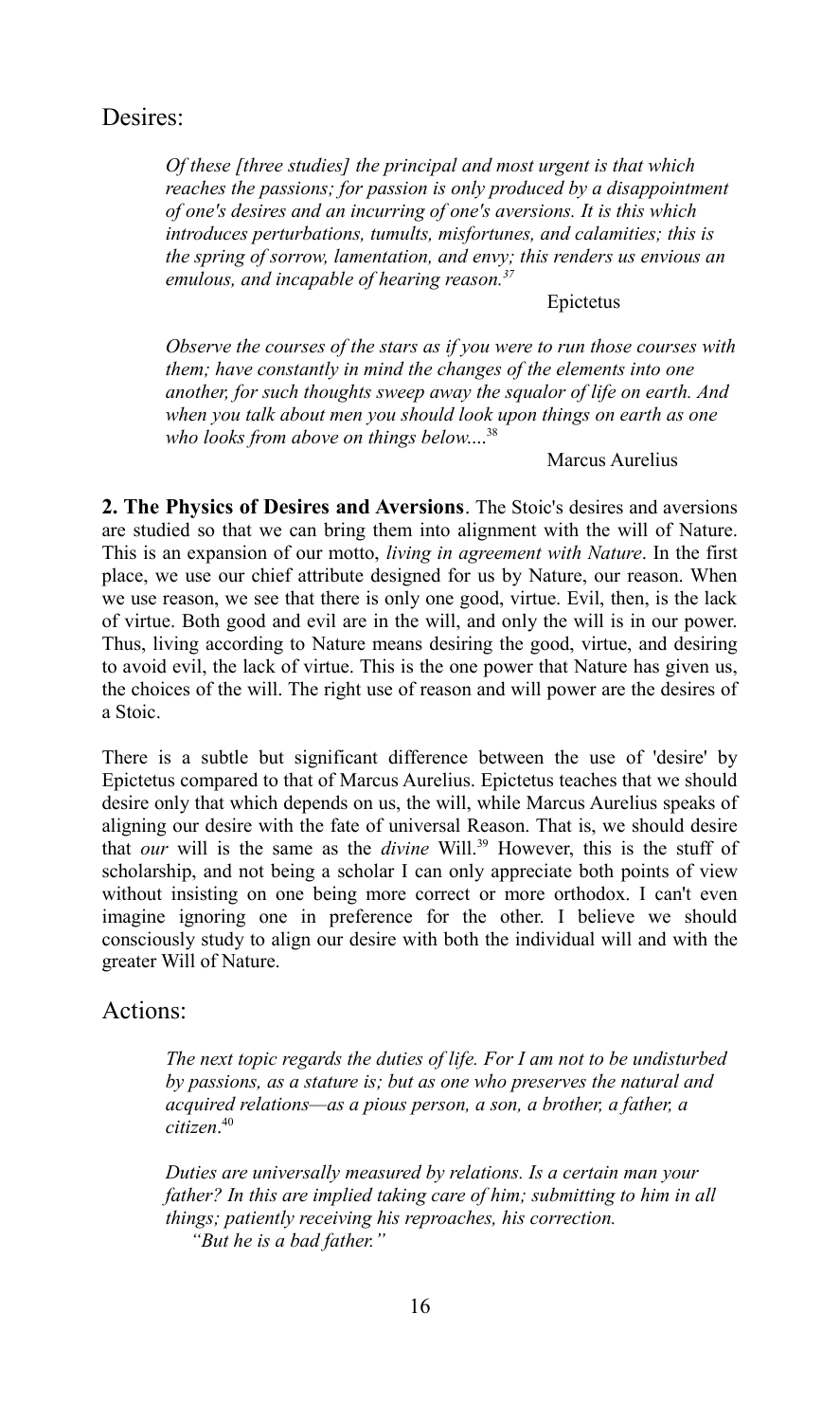*Is your natural tie, then to a* good *father? No, but to a father. Is a brother unjust? Well, preserve your own just relation towards him. Consider not what* he *does, but what* you *are to do, to keep your own will in a state of harmony with nature.[41](#page-45-40)*

#### Epictetus

3. Actions, Duties, Ethics, and Oikeiosis. Our desires and aversions depend upon judgments we have made and become motivation for ensuing action. If we want a new car we have to find the money to pay for it. Epictetus doesn't dwell on the mere mundane of our actions but on how they become our duties – the duties of life. The evolution from the Primary Impulse of self-love to other-love, *oikeiosis,* is the work of a Stoic philosopher. They are his duties. Mature adult, socialized behavior is exemplified by the noble character, the lofty spirit, the Stoic philosopher, the sage. This process is one of the great principals of ethics.

If our desires and aversions are aligned with Nature, we are burdened with only one responsibility, the good and evil in the will. The proper exercise of that responsibility shows in our actions as a pious person, a good son, a good brother, a good father, a good citizen. A Stoic is the cornerstone of civilized society in that we *preserve* the natural and acquired relations. All of our actions are oriented to that preservation. To a Stoic, these are the noble duties of life. They are *noble* duties because they clearly show the true nature of our character.

What about being a pious person? What *is* a pious person? The first definition of 'pious' in my dictionary says that a pious person is one having or showing a dutiful spirit of reverence for god or an earnest wish to fulfill religious obligations."[42](#page-45-41) How do we do that? Are we supposed to be religious? No. It's true, the classical Stoics believed it was appropriate for a person to attend the religious devotions of the society in which you live. If you were a Roman you honored the Roman gods: Jupiter, Venus, Mars, et cetera. If you were Greek, you honored the Greek gods: Zeus, Athena, Aphrodite, et cetera. Did they believe in these gods as actual living, immortal deities? No, Stoics believed they were merely names for different aspects of the One, the Logos, Nature. <sup>[43](#page-46-0)</sup> Being pious meant honoring the divinity in Nature in a manner harmonious with the time and place in which you live.

Then how can we be pious? I think it's more difficult to answer this question today for a couple of reasons. For one, many Stoics today are atheists, many more are skeptics or agnostics. Does that mean a Stoic should be a Buddhist in Japan, a Hindu in India, a Muslim in Iraq, a Jew in Israel, and a Christian in Canada? Perhaps, but in no way could such a one take on the absolutist mindset of the fundamentalist. That would require forsaking reason for faith in old myths and prophets who claim to speak for God.

Does that mean a Stoic can be a bit of a jellyfish and a hypocrite, one who goes along to get along and makes a show of belief that isn't genuine? Isn't that basically dishonest? Yes, I think it is. There may be only one form of piety that can satisfy the honesty of all kinds of earnest Stoics—atheists, skeptics, and deists alike. That is, a piety and devotion to Nature, our environment. Nature is, after all, our god. Reverence for Nature is a piety we can honestly respect.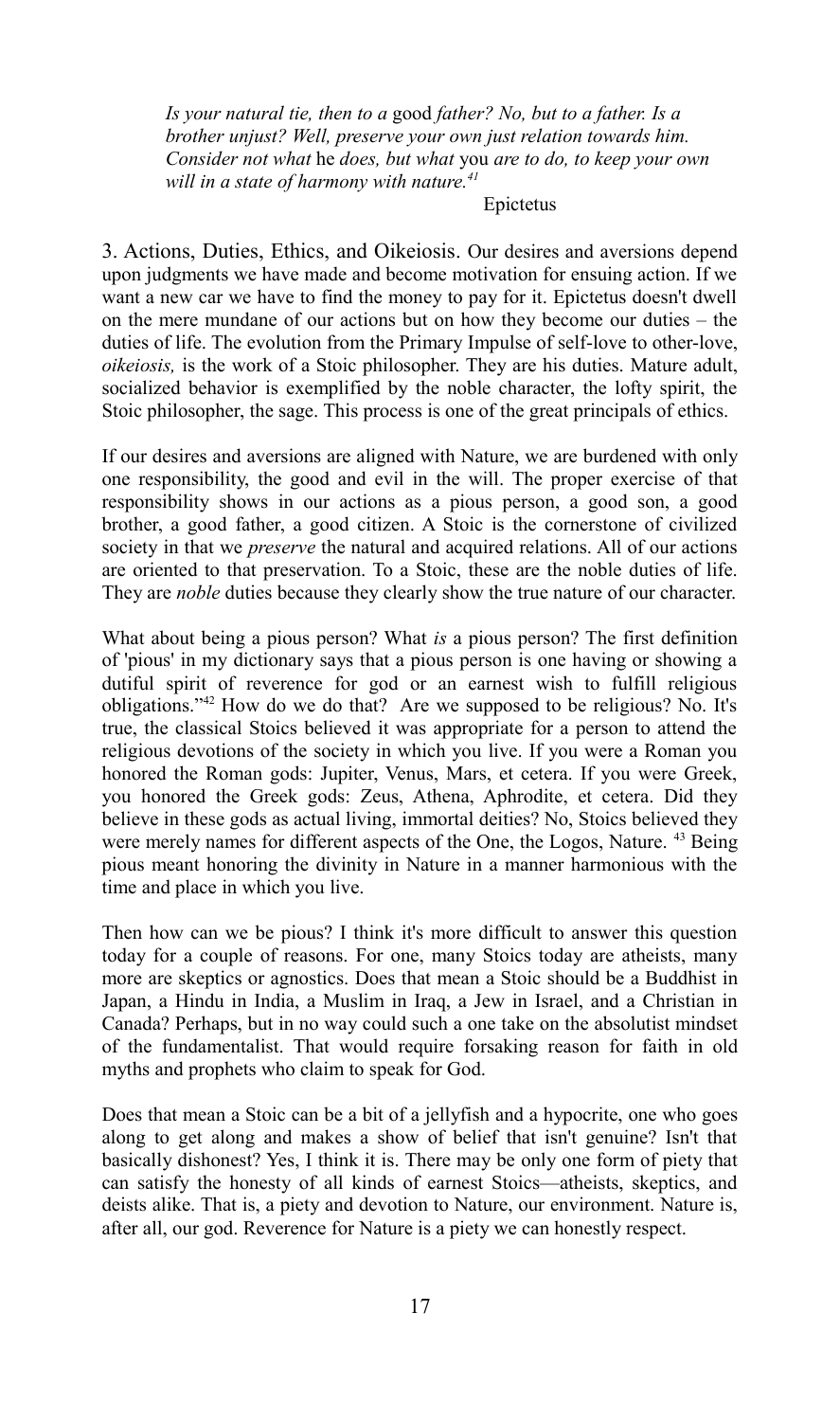We may be a Greenpeace militant, a tree-hugger, a surfer, a camper, or a mountain climber. Whatever way is right for you personally is probably right. It's an individual matter. However, I hope you notice that I did *not* include hunting or fishing on that list, because I do not consider it to be an ideal form of piety. I don't believe that hunting and fishing for food is wrong; I just don't think killing for "sport," is the best way to show reverence for our god.

## HEAR THE SAGE

 Hear the sage inside us: *practice, practice, practice, practice.*

*...philosophers advise us not to be contented with mere learning, but to add meditation likewise, and then practice.... If, therefore, we do not likewise put into practice right opinions, we shall be nothing more than expositors of the abstract doctrines of others.*[44](#page-46-1)

Epictetus

Practice. That's what we are doing.

\* \* \* \*

## B. Hypomnemata: The Philosopher's Journal

#### INTRODUCTION

No one knows exactly what Marcus Aurelius was doing when he wrote his socalled meditations. The work itself was never titled, and there is no indication it was intended for publication. These thoughts were found among his papers after his death, and it can only be surmised that they survived for so many centuries because he was an emperor. If they had been the writings of a lesser figure, these scattered and disorganized notes would have undoubtedly perished.

It is Hadot's thesis that these "meditations" were actually Stoic exercises written by the emperor as notes to himself to keep Stoic doctrines freshly in mind. Personal notes such as these were not at all uncommon in his day, and there was even a name for them, "*hypomnemata*," giving them some credibility as a literary form. Hadot points out that the often tedious repetition of certain themes one finds is evidence of his use of these *hypomnemata* as exercises, not as work in preparation for publication.

Hadot traces these Stoic exercises back to Epictetus and the three studies he recommends,<sup>[45](#page-46-2)</sup> which Hadot claims are unique to Epictetus.<sup>[46](#page-46-3)</sup> Here we have an emperor doing writing exercises as taught by a former slave. (If there is any doubt about the egalitarian nature of the Stoics this should put it to rest once and for all.) These three studies – judgment, desire, and action – Marcus returns to repeatedly, except for the first chapter which he devotes to acknowledging the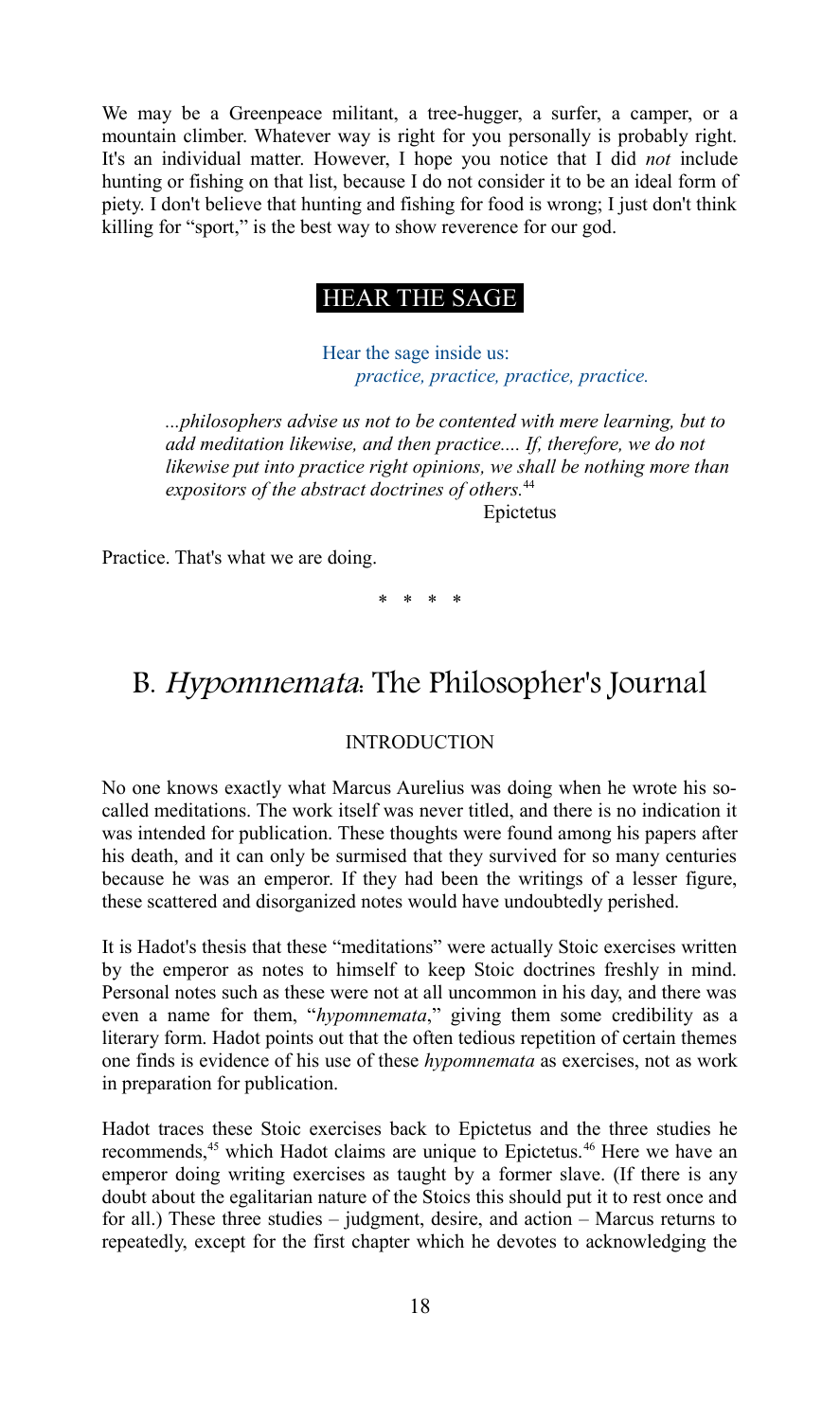most important influences of his life. The three studies themselves, which Epictetus also calls "three acts of the soul,"<sup>[47](#page-46-4)</sup> he further relates, as we have seen, to logic, physics, and ethics, respectively.

Today, such personal notes would likely be called a diary, log, or journal, a record of events, feelings, and ideas. That's why this exercise is called, "Philosopher's Journal." This was the work of an emperor-philosopher. And, we may not be an emperor, but we can be a philosopher.

*As he wrote the Meditations, Marcus was thus practicing the Stoic spiritual exercises. He was using writing as a technique or procedure in order to influence himself, and to transform his inner discourse by meditating on the Stoic dogmas and rules of life. This was an exercise of writing day by day, ever-renewed, always taken up again and always needing to be taken up again, since the true philosopher is he who is conscious of not yet having attained wisdom*. [48](#page-46-5)

## Getting Started

We have already done the "horizontal" work, amassing a considerable quantity of information that makes up the body of Stoic thought. Now, we're going to proceed "vertically." That's what Marcus did. We do that by looking at a single piece of information, or bit of dogma, from several points of view. So far we've been learning largely from one perspective, because there is so much to learn. Now we're going for depth.

If you recall from your readings in the *Meditations*, Marcus often examined one theme repeatedly, sometimes to the point of exhaustion. If we read a passage that sounds familiar and wonder if we have read that before, we probably have, more than once. (Recall how often he examines the theme of death.) With repetition comes experience, depth, and another kind of learning. Ideas become a part of consciousness, and we *know*. That's the value of the *hypomnemata* exercise. Thats how Stoic principals stick with us wherever we go.

From my own experience I have found that the easiest way to get started in your "Philosopher's Journal" is to start paying more attention to your life. Before long, you will habitually note anything that made an impression on you that day. You don't have to write it all down immediately. If pressed for time, just make a note and come back to it when you can set aside an hour to develop your observation. If your life is especially boring these days and you're having trouble finding anything in it that you want to examine, what about the actions of someone in the news?

It doesn't have to be a specific event, however; it can be a general theme. Basically the difference between dealing with a subject specifically or generally is in the distance from which you remove yourself from it. I'm not talking about measurement. For example, consider the emotional impact of a death in the family, yours or someone else's. That's a death as it relates to a specific person and situation. To consider death as a general subject, you turn away from a specific death and explore the subject of the death of all humans, or pull back even further to consider the death of all living things?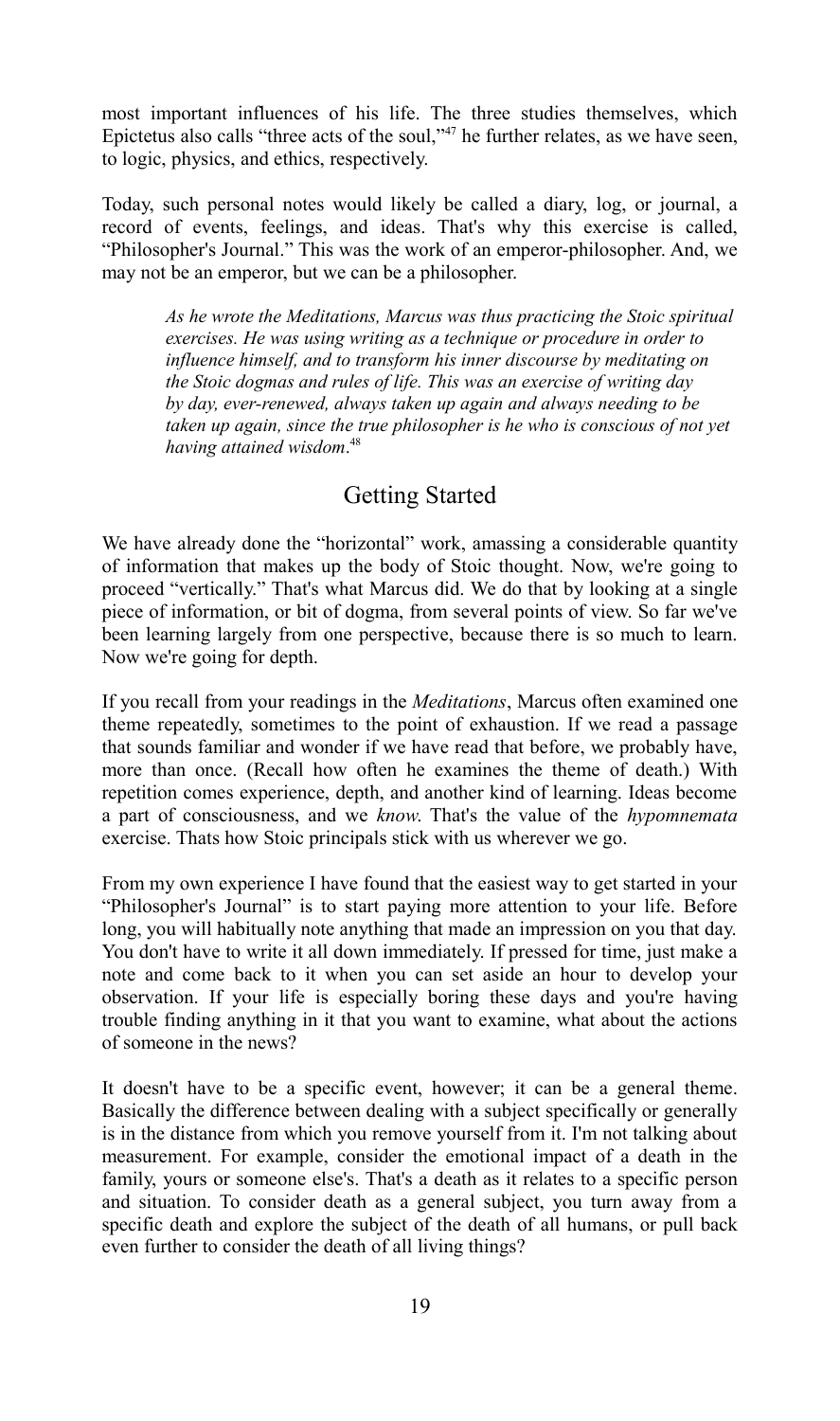For your journal, you can take either approach, or both in combination. You can also approach the *hypomnemata* exercise as Marcus Aurelius did. Look back to Epictetus and his three exercises for the "wise and good."

- 1. **Judgments**. Simply writing in a journal takes care of the first study, *Judgments and the inner discourse*. The act of transforming the inner discourse into the personal notes of a journal examines one's judgment and what you are telling yourself about your world. Exploring and expressing thoughts of your life or life in general with regard to what you know about Stoic dogma is what this is all about. Virtually everything in our familiar world touches upon Stoic philosophy. *Writing anything about anything can be analyzed for Stoic content*. If you are unsure of what a Stoic believes about your chosen topic, first go back to your mneme, *The DOE*. If the answer isn't obvious to you there, try the *32 Principal Doctrines*.
- 2. **Desires** and the rising passions represent *wanting what you don't have or having what you don't want*. See the Epictetus quote immediately under the section on "Desires." There is nothing wrong with desires and aversions as long as you keep your equilibrium and remember that the only good is virtue and that what you are desiring is an indifferent. Indifferents exist for the purpose of exercising the virtues – wisdom, justice, courage, and decorum. If you remember that virtue is the most important and can avoid being "dazzled" by the indifferent, then the passion doesn't rise to the level of distress. Remember Chrysippus' advice: walk, don't run down hill.
- 3. **Actions** and the Noble Duties are represented by *oikeiosis*: from Primary Impulse to altruism. As we mature we learn to evolve from the most infantile self-interest to the gradual understanding of nobility in the duty we have to family, friends, country, and whatever you define as piety. If in doubt, reread the section on "Actions" above.

I have listed below a wide variety of themes that relate to Stoicism in daily events around us in our external world. They are the same kinds of themes that Marcus dealt with in his journal. How many themes you explore and the style you employ is entirely up to you. It doesn't have to be in prose, you can include poetry if that helps you develop your idea. If you are a haiku master, you will explore one theme: Nature. Your journal could be a book of haiku. It's up to you.

Or, you could focus exclusively on the indifferents. An astrologer once told me there were three reasons why people came to her for consultations: money, health, and love, romantic love. For our purposes, romance is too narrow, a subset of the larger category, relations. When you think about it, money, health, and relations do cover most of the concerns people have in life – and that includes everybody from every socio-economic strata of society. To a Stoic they are the indifferent*s*, the externals of life upon which we practice the one true and ultimate concern: the good. These three categories of the indifferents could contain all the themes of a philosopher's journal.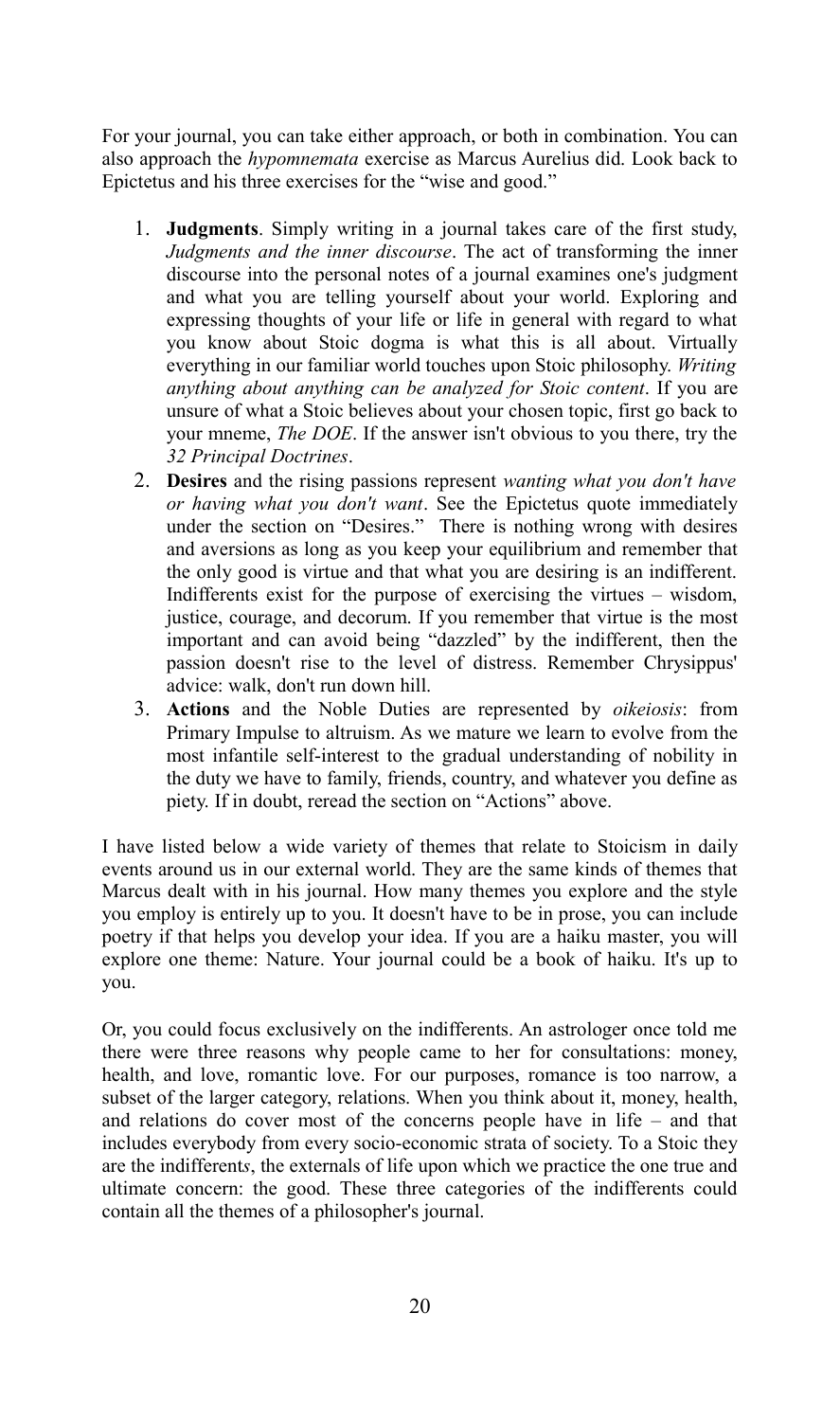## Themes & Style

### Doctrines:

| Living in agreement with Nature:                          | Nature                                                                                                                                        | God                                                               | Logos                                                                       |
|-----------------------------------------------------------|-----------------------------------------------------------------------------------------------------------------------------------------------|-------------------------------------------------------------------|-----------------------------------------------------------------------------|
| The Good, the Virtues (the Internals):                    | Wisdom, Justice, Courage, Decorum                                                                                                             |                                                                   |                                                                             |
| The Bad, Evil:                                            | The lack of Virtue                                                                                                                            |                                                                   |                                                                             |
| The Indifferent (the Externals):<br>What is in our power: | Money<br>career<br>poverty<br>prosperity<br>ambition<br>possessions<br>greed<br>The Will: Choice between Good & Evil<br>Nobility of character | Health<br>body<br>death<br>afterlife<br>disease<br>pain<br>habits | Relations<br>family<br>friends<br>neighbors<br>country<br>bosses<br>workers |
| Three Studies:                                            | <b>Judgment</b><br>logic<br>discourse                                                                                                         | Desire<br>physics<br>objective                                    | Action<br>ethics<br>duties                                                  |

### The Style of Marcus<sup>[49](#page-46-6)</sup>

| -the well-turned phrase | -paradox                            |
|-------------------------|-------------------------------------|
| -variations on a theme  | -enigmatic brevity                  |
| -the memorable saying   | -aesthetic sensitivity              |
| -view from above        | -imagine the universe <sup>50</sup> |

Style will come with perseverance. Many years ago, I studied stone carving with my uncle, Don Wilson, a great sculptor and teacher. He said that if there was a heaven he hoped it would be a large planet with nothing but stones, then all he would need was a hammer and chisel. He also told me that style comes with perseverance. "Don't worry about it," he said. "Talent doesn't matter; perseverance does." He said he had watched many budding artists with great talent go nowhere and fail because they lacked perseverance. He also saw others who he thought had little talent prove him wrong, because they wouldn't quit.

Although I agreed with him about a heaven of Indiana limestone and Carrara marble, I proved to be one of the talented who went nowhere. More brain than brawn, I guess. That was *my* excuse. My elbows couldn't take the pounding, and my career as a stone sculptor ended before it began. But enough about me. What are you going to do?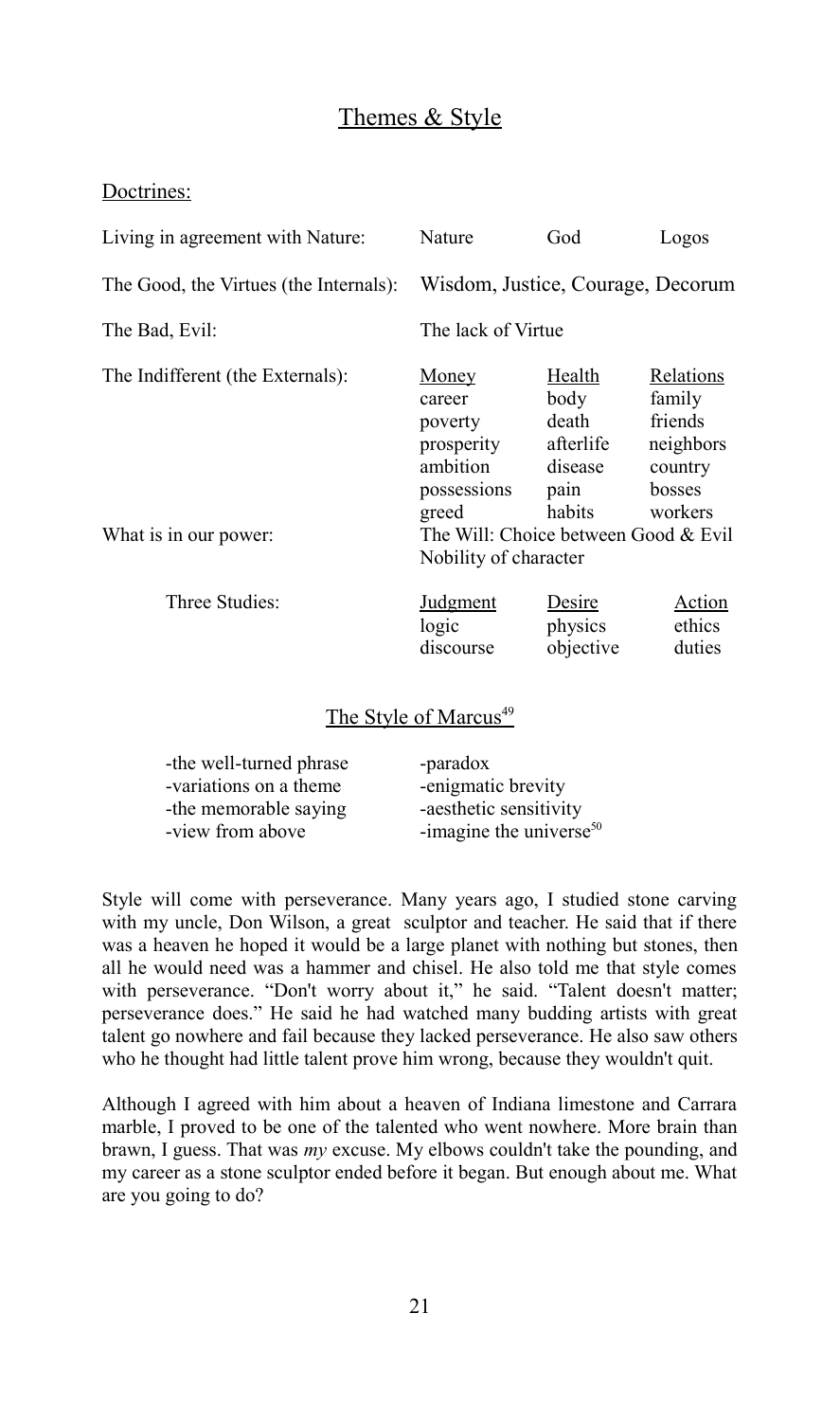## Details

How often? Everyone's life must necessarily be arranged individually to add any new effort, such as keeping a journal. Some work better with a schedule; others prefer to squeeze it in when time allows. The problem with the latter approach is that it encourages procrastination. There's always plenty to do without adding another kind of exercise. So, is a schedule best? Well, in truth, sticking to a schedule can also be difficult. Ask anyone who adopts a new physical fitness routine. I have found it best to do a combination: make notes spontaneously when they occur, then set them aside until you can develop them more fully on a scheduled time or day of the week.

Keep your philosopher's journal handy. You could enter all your ideas directly into a computer file, but sitting down at a computer and waiting for a great idea is a tough way to do this kind of work. Ask any professional writer. Take your journal with you wherever you go – home, school, work, in the car, on vacation. Or, buy several notebooks and leave them in locations where you are most likely to want one handy – by your easy chair, on the night stand, in your desk, and so on. You never know when a brilliant idea will appear. (And, you may not even know *where* it came from or *why* it entered your consciousness.)

Once you have your notebook(s), I suggest that you start as soon as you can. You can pick a schedule you know you can live with to fully explore all these brilliant ideas you have spontaneously scribbled in your journal. If you don't already set aside one day a week for rest and regeneration, you may consider doing so. Everyone deserves a day off for contemplation, rest, and play. The Philosopher's Journal is an exercise of contemplation for most of us. For the literary talents, it could be play—serious play. If you are a master of aphorisms, another Oscar Wilde, then you too can astonish the world with such wit as, "What is a cynic? A man who knows the price of everything, and the value of nothing."[51](#page-46-8) The rest of us must be contented with earnestness and good intentions.

How long is each entry? Take a look at the *Meditations*. Many of Marcus's hypomnemata are no more than a line or two. One is four words in length: "Accept modesty; surrender gracefully."<sup>[52](#page-46-9)</sup> Don't be fooled by quantity. A fourword entry can take an hour if you have a desire to perfect it. Marcus did. In any case, make this a challenging and rewarding exercise or it will quickly become drudgery. You should be looking forward to developing your own *hypomnemata* style. Do this exercise as often as you can to bring and keep your philosophy alive at the forefront of your consciousness.

It will make you a better Stoic.

\* \* \* \*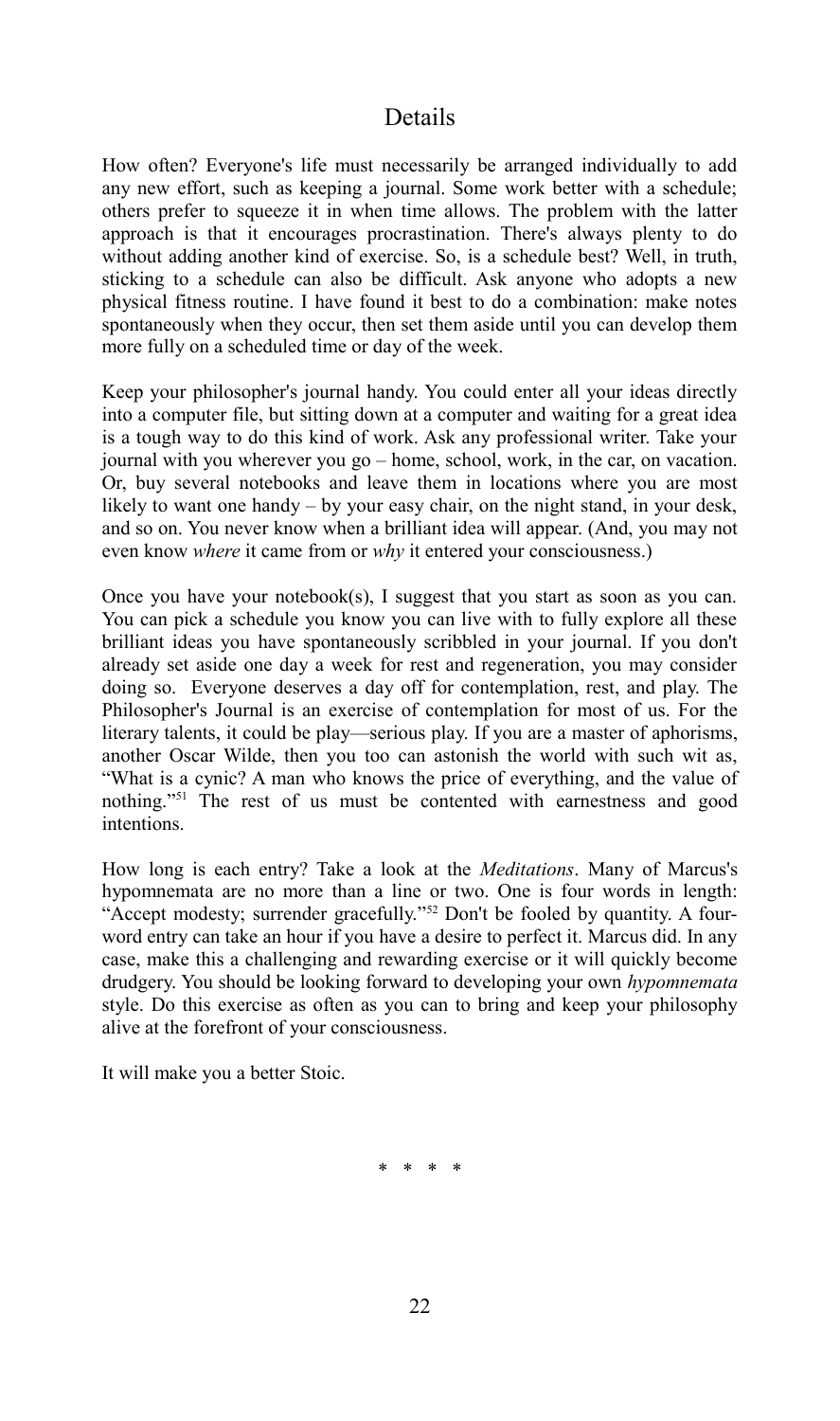## Part Two: The Practice

#### INTRODUCTION

*It is the action of an uninstructed person to reproach others for his own misfortunes; of one entering upon instruction, to reproach himself; and of one perfectly instructed, to reproach neither others nor himself.[53](#page-46-10)* Epictetus

And how do we practice being a Stoic? With meditation. Epictetus said, "...philosophers advise us not to be contented with mere learning, but to add meditation likewise, and then practice," [54](#page-46-11) but he was probably not talking about *real* meditation. So far as we know the Indian yogic meditation discipline was not incorporated into any school curricula of ancient Greece (with the possible exception of the Pythagoreans). To meditate in those days meant to quietly think about what you had learned. More like contemplation. You can still do that, but now with the common acceptance and availability of meditation worldwide we have a new opportunity.

If we can overcome our reluctance to change, the practice of meditation, particularly Stoic meditation, is a far more effective way to make the transition from thought to action than mere contemplation. Part Two introduces you to a form of meditation that lets you sit down quietly alone, and practice being a Stoic.

Let me be perfectly clear right from the beginning: this is not meditation to attain Nirvana or other form of mystical experience or enlightenment. This is not daydreaming. This is Stoic meditation. You will *not* be learning to meditate to escape from life but to live more fully, actively, and exceptionally in it. The kind of meditation proposed here does not require you to become a Hindu or Buddhist or adopt any other philosophy. What you will learn is a form of discipline that specifically strengthens your will and ability to be a Stoic and is based upon an important statement made by Epictetus. I suggest you reread the opening quote at the top of the page. Commit it to memory if you can. This statement when adapted to meditation is a powerful new tool in the practice of a Stoic.

> *Human life is but a point in time, and the substance of it is constantly changing....[55](#page-46-12) Throw away everything but this: everyone lives only in this present time, which is an indivisible point, and all the rest of that life is either in the past or in the future*. [56](#page-46-13)

Marcus Aurelius

Attention (*prosoche*) is considered to be the fundamental attitude of the Stoic and the key to his exercises. Marcus refers to this state of mind repeatedly. Pierre Hadot expands our appreciation of what this means: "By encouraging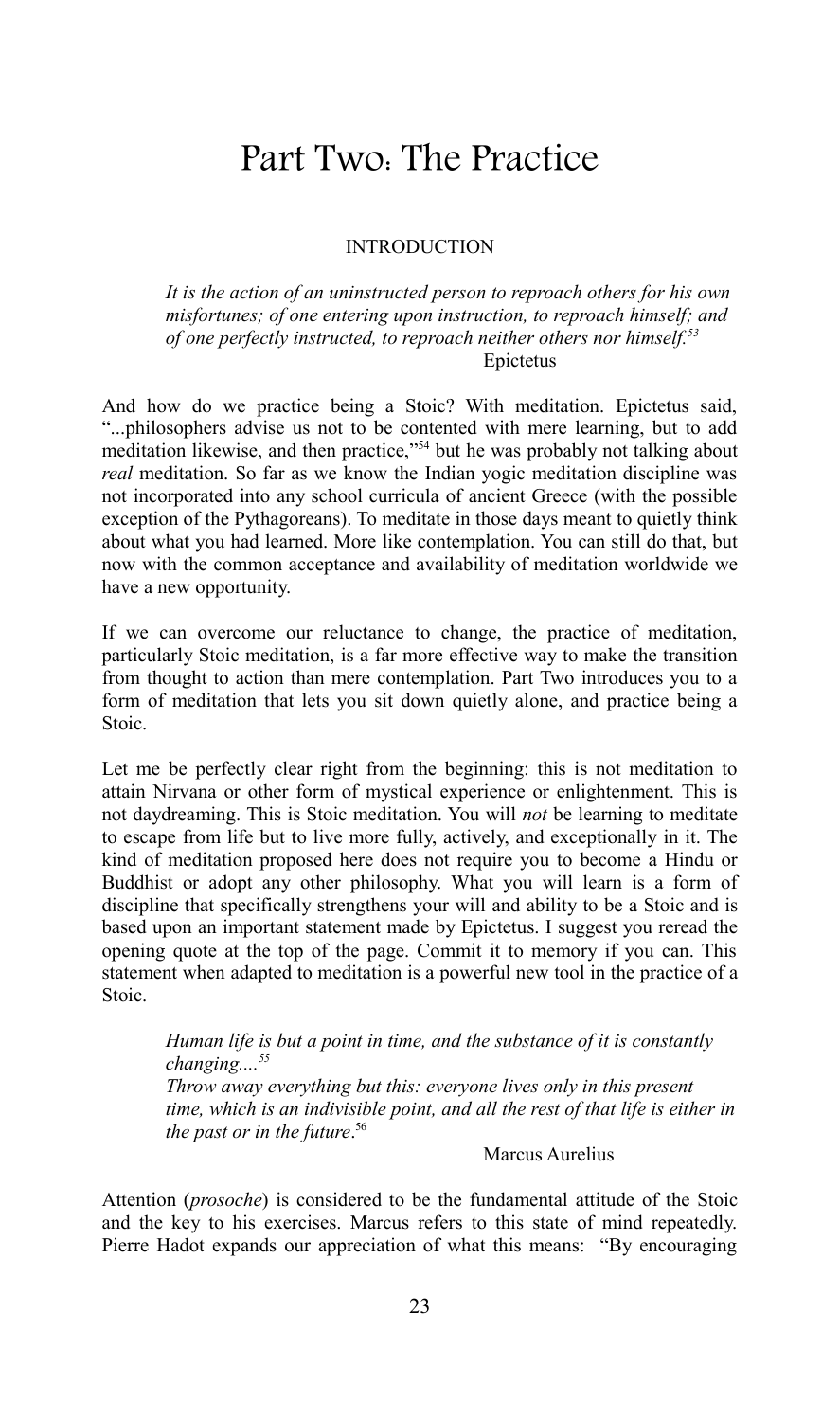concentration on the minuscule present moment, which, in its exiguity, is always bearable and controllable, attention increases our vigilance... allows us to accede to cosmic consciousness, by making us attentive to the infinite value of each instant, and causing us to accept each moment of existence from the viewpoint of the universal law of the *cosmos*."[57](#page-46-14)

There is no evidence that Stoics practiced concentrating on the "minuscule present moment," but this is exactly what meditation does. If that were all of the benefits possible from meditation it would be reason enough to practice, but there is more. The meditation proposed herein, also strengthens the will, which, as you must know by now, is the very center of all choices we make for good or for evil.

\*

I recently spoke to a middle-aged man who practices a form of meditation known as Transcendental Meditation (TM). I was curious to find out about their technique. It costs serious money to practice TM, which is all I knew about it. I don't know why the TM organization charges so much. Perhaps they do this to weed out the poor, the misers, and the dilettantes. There are those who believe that the more you pay for something the more you value it. Perhaps the TM people subscribe to that philosophy. I don't know. Anyway, this man I spoke to about his experience with TM told me that years ago he paid a woman practitioner \$200 to give him a mantra, a couple of Hindi words, and was then told to focus on this mantra by repeating it over and over while he sat upright in a chair and emptied his mind. That's it. Two hundred dollars, please.

The magic of mantras, of course, is not in the power of foreign and exoticsounding words; it's in the *belief* in the power of foreign and exotic-sounding words. Here's an idea: if you need a mantra, something you can really believe in, just use the name of a favorite plant. You can use the Latin botanical name to make it sound special. Try something like *rosa bracteata* (an evergreen climbing rose), say it over and over while you empty your mind of all other thought. Do this sitting upright in a chair, back straight, hands in your lap, and your feet flat on the floor. About twenty minutes should do it. There, I've just saved you over two hundred dollars. (With inflation, TM is more expensive now than it was when this fellow paid his fee.)

Stoic meditation is not TM. You won't need a mantra. It's considerably more sophisticated, and it's offered to you for the price of the effort you have made in reading this book. That's enough. I have no interest in creating a money-making racket. I should warn you, it's also considerably more difficult, but then you should expect a Stoic meditation method to have a bit more heft to it. The fellow who learned TM has since modified his practice considerably. He threw out the mantra and makes no effort to empty his mind, which he considers impossible and a myth. (It's not.)

Now, he just sits back in a comfortable chair with his feet up, closes his eyes, and daydreams. His daydreams tend to center around success at work or romantic fantasies, but he doesn't limit them to any subject, whatever comes to his mind is OK. He does this for twenty minutes twice a day, then gets up and goes on his way.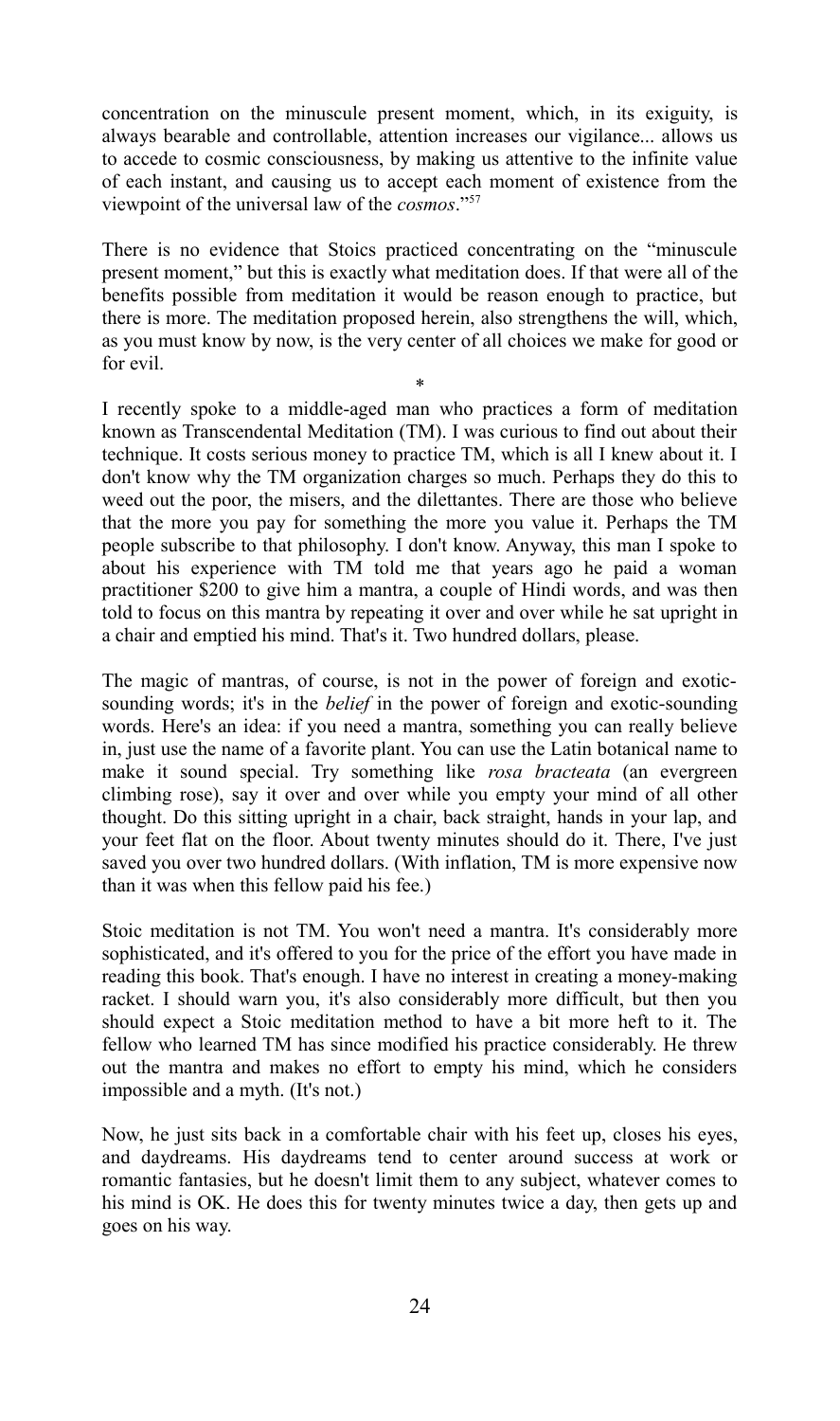Frankly, that's daydreaming. Meditation is *not* the same as daydreaming. Anyone who thinks it is simply doesn't understand it. Meditation is work: constructive, disciplined, and purposeful. (For the Buddhists among us who disagree with the purposefulness of meditation I would be happy to enter into that debate, but at another time and place.) If you were hoping to budget a little daydreaming time into your day, take a walk or turn off the TV and stare out the window. If you're tired and need a rest, take a nap. You will not be able to practice becoming a Stoic by relaxing in an overstuffed chair for twenty minutes and having a romantic fantasy. Sorry.

\* \*

I've been meditating off and on much of my adult life. While in my twenties, I briefly studied a Hindu technique with the Ananda Marga Yoga Society in Portland. Oregon. I made the mistake of meditating after dinner near bedtime, and I could never stay awake long enough to get anything out of it. When I was 38 years old I got serious about meditation. At the time, I was teaching English in Nishikiwa, Japan, a small fishing village on the Inland Sea in western Honshu, the main island. My practice was motivated by isolation, alienation, and culture shock. To compensate, I meditated every morning at 6 AM when the nearby Buddhist temple bell tolled. I meditated every morning in my nightshirt that autumn and winter, often in temperatures below freezing in the shack where I was living. The cold helped me focus my mind. On nothing.

For many years I deliberately avoided instruction in meditation. I had a profound aversion to becoming a victim of the guru cult phenomenon of the 1960s and 70s. I read a few things, heard a few things, and adopted the half lotus position I learned from the Ananda Marga Yoga Society. I practiced a kind of meditation that can be summed up in a single sentence: Sit still and stop thinking. With insights from experience based entirely upon that foundation, I gradually became more knowledgeable in my approach.

It wasn't until I was 60 years old that I subjected myself to extensive formal instruction and practice. The meditation I studied was the Vipassana technique taught at a Theravada Buddhist retreat near Fresno, California. The unofficial name for it was "Meditation Boot Camp." For ten days, about 200 of us lived in absolute silence – no words read, written, or spoken – meditating 11 hours a day.

It was a thoroughly unpleasant experience. When it was over most of the participants admitted it was the hardest thing they had ever done. I did not like the Vipassana meditation method, and I do not agree with the Buddha's Four Noble Truths, beginning with the first one, but what I learned did help strengthen my own commitment to Stoic philosophy and eventually helped me realize how mediation could be used to actually practice what the Stoa teaches.

#### Vipassana Meditation

The Epictetus ideal as described in the passage at the beginning of this chapter can be practiced as a meditation method. Frankly, it was only after having read that passage for the umpteenth time that I had an *aha* experience and realized that one and one could equal more than two. What Epictetus said about *one perfectly instructed, to reproach neither others nor himself* was the essence of the Vipassana method. This method can be summed up in a single word,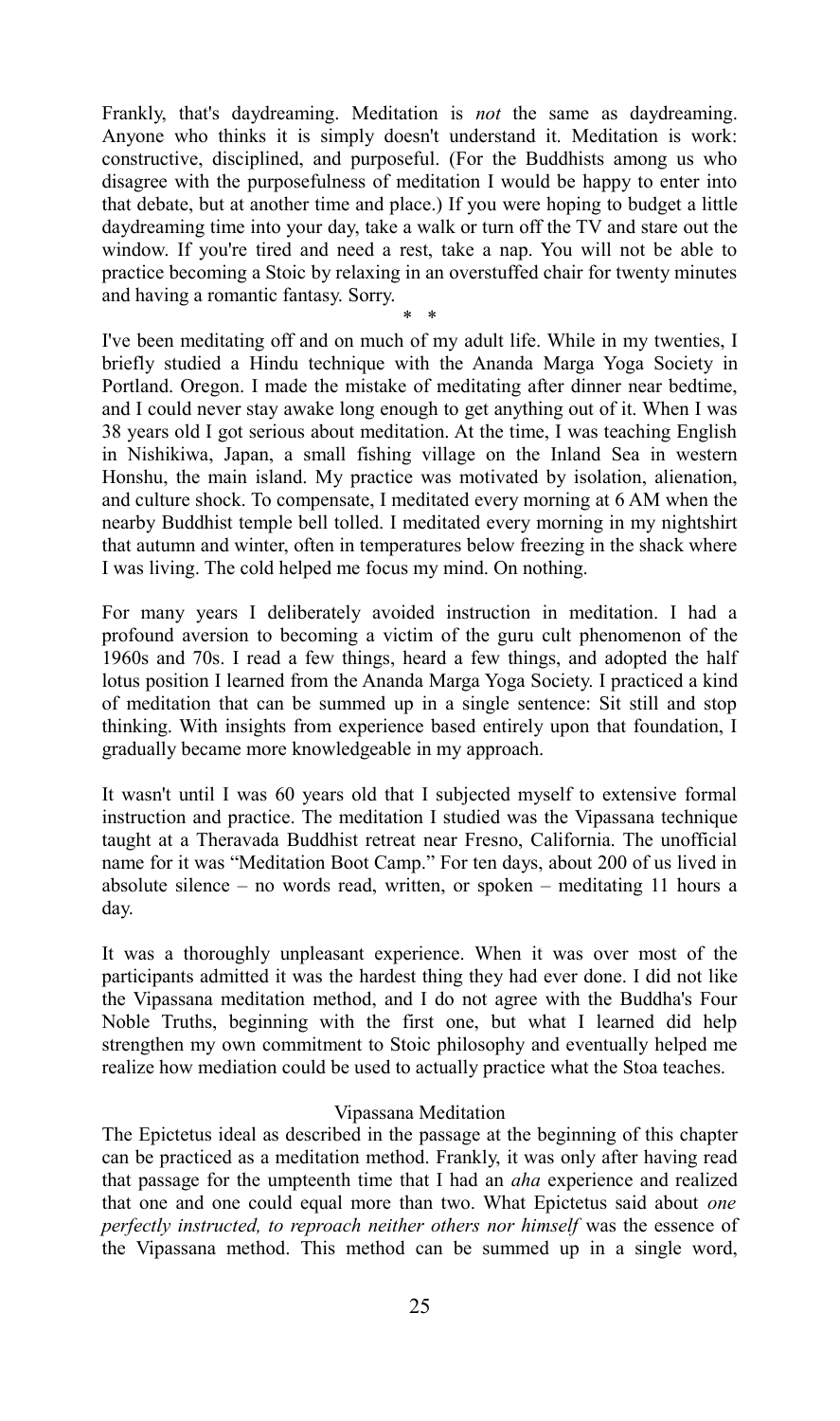*equanimous*. Perhaps I can best elaborate on that single word by the following excerpt from an essay I wrote about my Vipassana education shortly after boot camp was over and I could put pen to paper.

#### **excerpt from Vipassana essay**

Group meditation that afternoon began at 2:00 PM instead of the usual 2:30. Despite only two or three hours sleep last night, I was perfectly awake. I had brief naps at the breakfast and lunch breaks, and I was ready. In his rich operatic baritone, Goenka [head of the worldwide Vipassana movement] started off with a long chant, then began the instruction.

As best I can remember it went something like this: *With a clear and equanimous mind, clear and equanimous mind, equanimous mind, starting at the top of the het [the head], top of the het, starting at the top of the het, at the soft place on your het when you were a baby, move down to the skull, move down to the skull, down the skull, feeling for any sensation, any tingling sensation, any warm or wet sensation, perspiration, wetness or dryness or coolness, pulsing or throbbing, prickling or itching, anything, anything at all, anything at all. If you feel a sensation of dampness or swelling or contracting or extending, if you feel pressure or lightness, a pleasurable sensation or painful sensation, if you feel anything that has no name, don't try to name it, don't try to name it, just be aware, be aware, be aware, be aware, aware and equanimous, aware and equanimous,* uniture, uniture uniture*.*

I had no idea what *uniture* was, and I must have heard it four or five hundred times before I figured that maybe it was Pali for 'change, arising and passing away'. He continued, *Let your mind move down to your forehead, your forehead, feeling for any sensation, any tingling sensation, any warm or wet sensation, perspiration, wetness or dryness or coolness, pulsing or throbbing, prickling or itching, anything, anything at all, anything at all. If you feel a sensation of dampness or swelling or contracting or extending, if you feel pressure or lightness, a pleasurable sensation or painful sensation, if you feel anything that has no name, don't try to name it, don't try to name it, just be aware, be aware, be aware, be aware, aware and equanimous, aware and equanimous,* uniture, uniture uniture*.* 

Then he went down to the eyes and nose and upper lip and chin and each part of the rest of the body, "part by part, piece by piece." And after each part and piece of the body he went through the entire litany of possible sensations we could feel. It took  $1\frac{1}{2}$  hours to describe what should have taken ten minutes, at most, and about the time he got to the knees I was calculating my exit. It would probably take me about seven hours to get back to San Diego. It was now 3:30, I could be on the road by 4:00, that would get me to LA by 8:00 or 9:00 and the tail end of the rush hour, so I could be home by 11:00, or a little after. I was ready to stand up and walk out when I remembered: I'd only had a couple of hours sleep last night. This would be suicide.

I stayed.

\* \* \*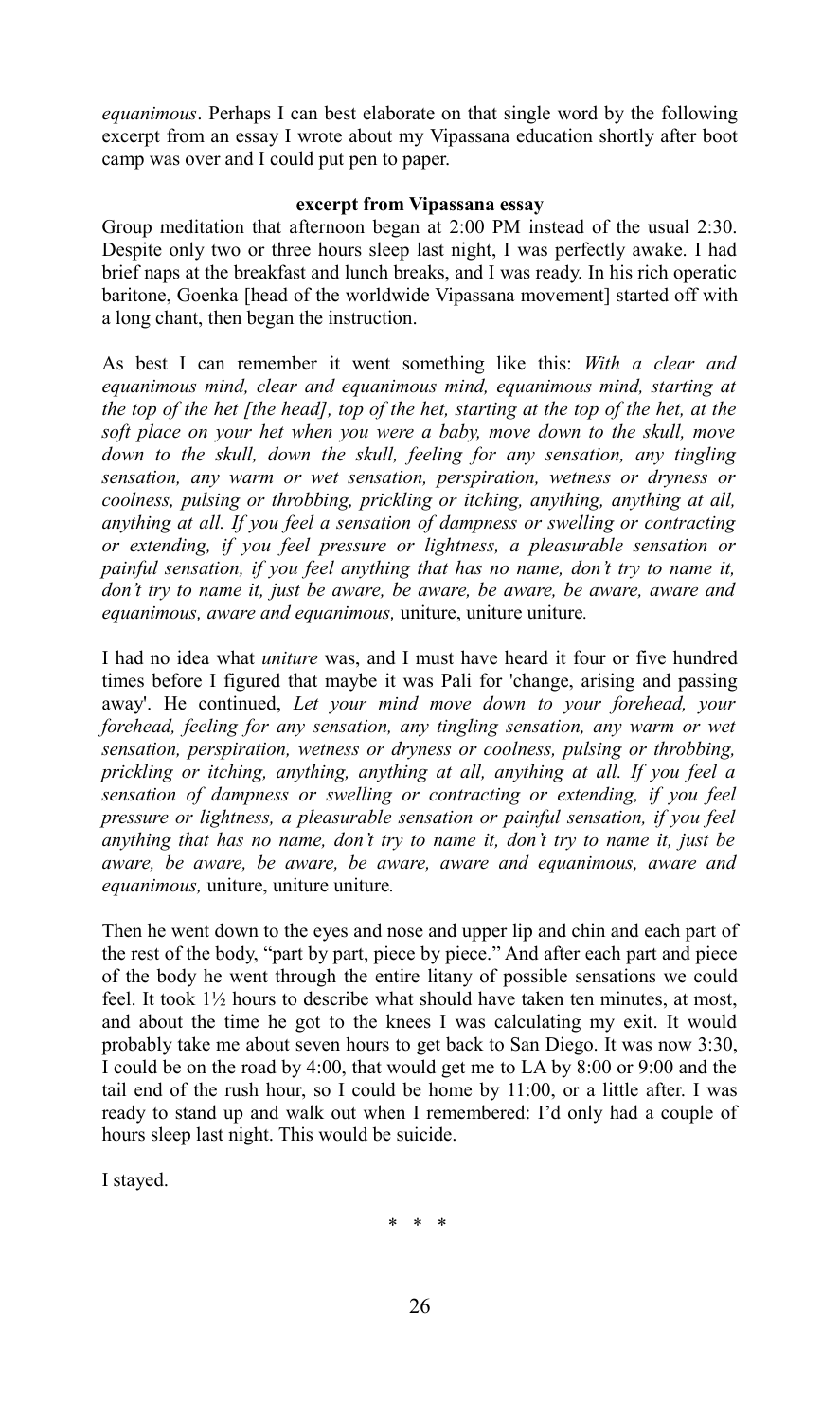#### **Origins of Meditation**

Before we go on, let's go back even further. Way back. I want to spend a few minutes back at the beginning of meditation. Usually, when you read about meditation, the author avoids the origins of where meditation came from, either because he or she doesn't know when and where meditation began, or isn't interested, or both. As you may have noticed, when I get involved with something I like to go back to the beginning to see how it evolved. That's important to me for some reason, and meditation is no exception. I won't be long.

First, we can speculate that human beings have been meditating in one form or another for many thousands of years, probably since the domestication of fire, about 800,000 years ago. Anyone who has sat before a fireplace or a campfire will recognize the trance-like state that is quickly assumed when looking into a fire. The mind is calmed and the senses are relaxed as we watch the flames dancing before our eyes. The euphoria of that state is similar to the feeling one achieves in meditation. The same is true for the hunter. Tribal people living a hunter-gatherer lifestyle even today become silent and still, in body and mind, in the focus of stalking game.

This form of meditation is what we would call mindfulness. Whether we first "naturally" learned to meditate in front of a cave fire or in stalking game, the association of that experience with religious feeling is first recorded, not surprisingly, in India. My source for this digression is Thomas McEvilley's magnum opus, *The Shape of Ancient Thought.[58](#page-46-15)*

Approximately 3000 years ago in India, at about the same time as the beginnings of a belief in reincarnation, a new spiritual ritual was developed by the *brahman* priests called the "interiorization of the sacrifice." The belief at the time was that there were two paths to the afterlife, the Way of Fire and the Way of Smoke. Fire, the preferred way, represented the Sun and smoke represented the Moon. It appears the distinction of who went one way or the other was based principally on how much was paid to the priests for their performance on the seeker's behalf. In any case, the sacrifice of which we speak was the performance of a complicated and lengthy set of incantations and rituals by the priests.

The performance was so complex that while one priest performed the routine another priest, sitting to one side, went over the same ritual simultaneously but silently in his mind. If anything was omitted or done incorrectly by the performing priest the silent priest corrected the "sacrifice" inside. Hence the name, "interiorization of the sacrifice." A bit complicated, I know, but how and where one arrives in the afterlife was serious and expensive business there as it is in many parts of the world today.

Eventually, the performance of this silent part of the ritual in the early Upanisadic communities was taught to especially devout members by the priests. In time, the Way of Fire came to be seen as an interior spark of divinity that existed throughout the whole life of the spiritual seeker (not unlike the spark of divinity Stoics believe we all possess inside). Anyone who properly performed the silent rite, the interiorization of the sacrifice, was said to gain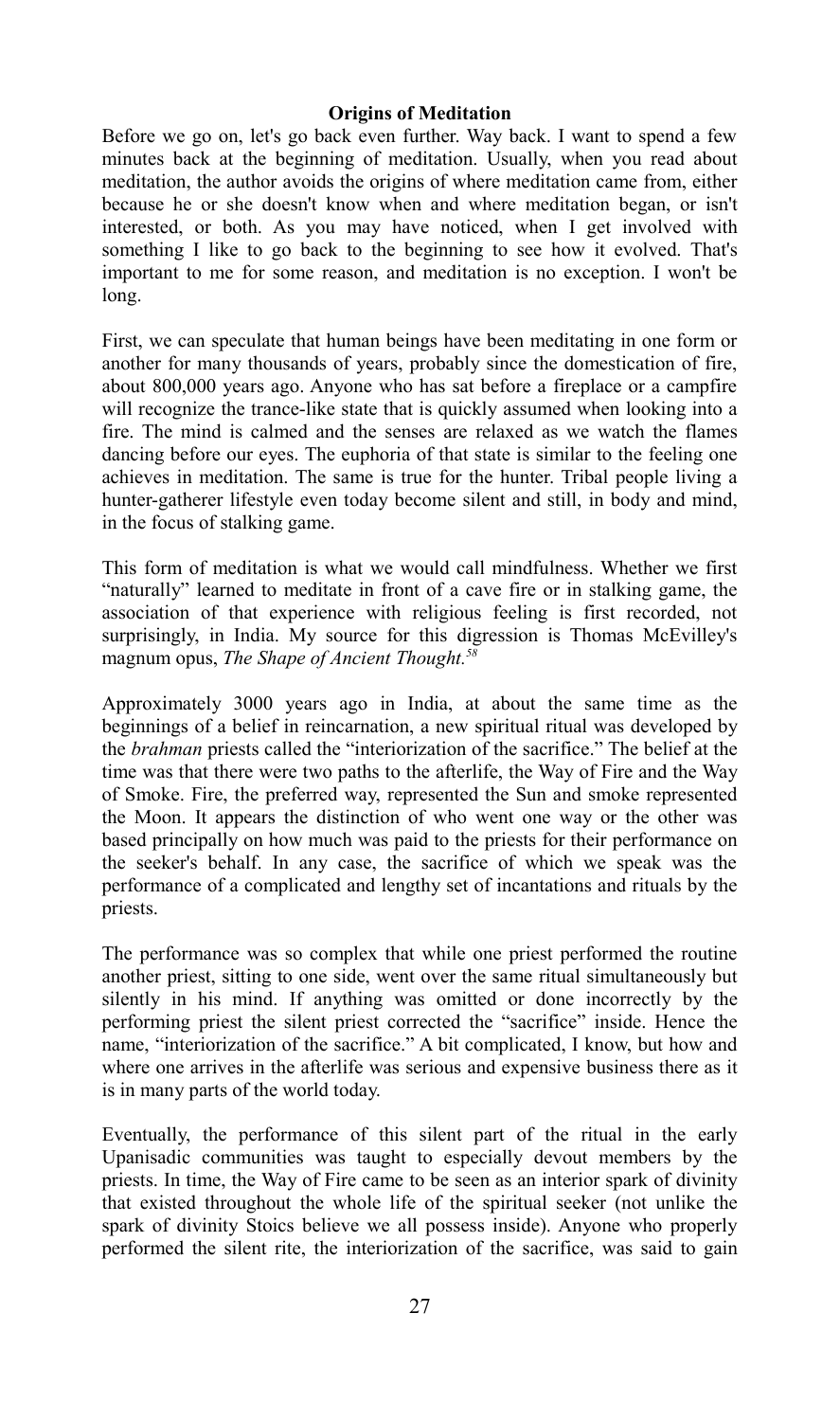three times as much credit as he would if he simply paid a priest to do the work.

To follow the Way of the Fire became the Way of the Gods; the Way of the Smoke became the Way of the Fathers. Smoke never went any higher than the moon, which meant that after death the individual would return to earth as rain, becoming food that was eaten and transformed into semen, which was ultimately deposited in a womb, and the unfortunate individual of the Way of the Fathers was reborn. That is the how meditation began, and how it became entwined with reincarnation. By uniting the spark of fire or divinity within through silent meditation, the spiritual seeker could unite with the greater fire and enter the Way of the Gods to the sun, never to return, and thus ending the cycle of reincarnation.

We're not going to teach or practice any of that. Meditation has evolved, and regardless of how it came to be, it is one of the truly great inventions of humanity. Meditation's value is affirmed by many millions, even billions of people who have voluntarily embraced it for so many millenia. Why? Part of the answer may lie in the physiology of this practice.

#### **Meditation Physiology**

Unfortunately, the study of meditation from the standpoint of physiology is just beginning to become available for two reasons: scientists have only recently become interested in the subject and the activity of brain waves in meditation is a comparatively new technology. Willard Johnson, a professor of Religious Studies at San Diego State University, discusses the earliest studies in this field where much of what meditators have claimed about relaxation and regeneration is confirmed in the laboratory. "...meditation reduces usual levels of bodily activity, like oxygen consumption, heart rate and respiration, as well as the electrical resistance of the skin, an indicator of stress....even after a fairly short time of practicing meditation, a person's central nervous system changes, and that person can better handle stress."[59](#page-46-16)

#### **Brainwaves**

At this point, it may be useful to understand something about our brainwaves. Electroencephalograph (EEG) readings of human states of consciousness appear in four different waves, ranging from Beta waves, the tightest, to Delta, the loosest or most relaxed. We go through each of these stages twice a day: when we go to sleep at night and when we awake up in the morning. Here they are:

- Beta: fully active, awake conscious state. A tight wave length pattern.
- Alpha: light and deep levels. Lighter stage associated with relaxation and day dreaming; the deeper level is associated with silence, serenity, and the centered, present consciousness of meditation. Looser wave length.
- Theta: deep meditation and the "twilight" state we all experience every night just before losing waking consciousness and entering Delta. Even looser wave length pattern.
- Delta: deep sleep, with and without dreaming. A loopy wave length pattern.

Notice that as we progress from Beta to Delta the increasingly loosening wave length pattern of each state becomes a true reflection of how we feel – physically relaxed and mentally serene.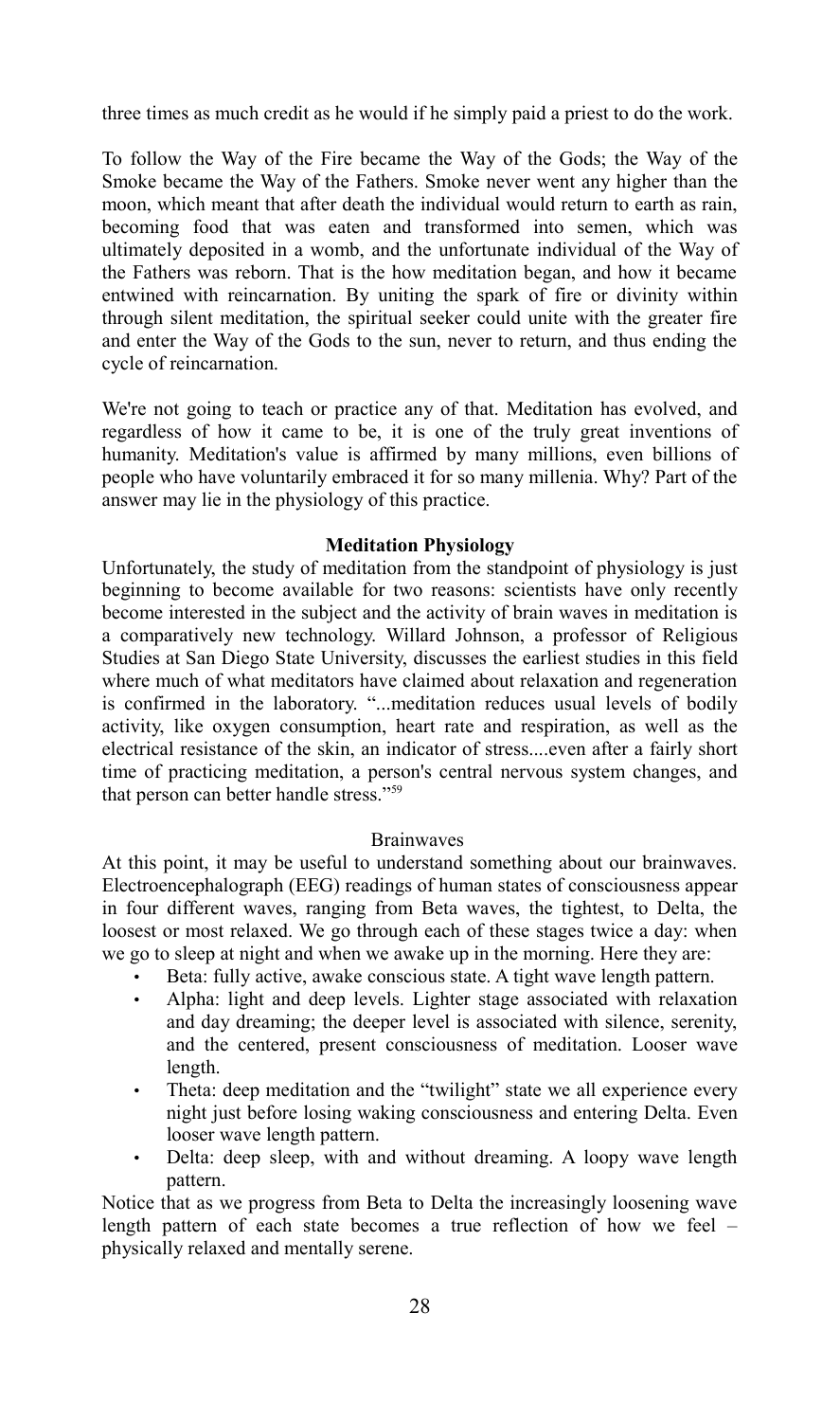Professor Johnson goes on to examine results of the brainwave studies during meditation. As indicated above, the meditator's brain waves were especially pronounced in Alpha and Theta. What was even more interesting is the *synchronization of the right and left hemispheres of the brain*. The brain waves of one who does not meditate shows less activity in the right hemisphere and higher beta activity overall, attributes of tension and nervousness. While meditating, the two hemispheres of the brain come into synchronization, mirroring each in phase and as a harmonious whole. This is becoming seen as having increasing value for overall mental strength and health.

#### Brain Hemispheres

The most primitive part of the brain is right at the top of the spinal cord, and we call it the brain stem. The brain stem supports our most basic and automatic or autonomic life functions, such as breathing, heart rate, digestion, and so on. We don't have to think about these functions, the brain stem does it for us. Above that is the cerebellum controlling coordination, balance and posture. Above that is the limbic system which handles the most primal urges and emotions, such as sexual desire, anger, fear, and hunger. The limbic system is there to assist us in basic survival and self-preservation. Then we get to the cerebrum.

The cerebrum is the outer layer of the brain that makes it look like a big, gray walnut. Its the convoluted gray matter known as the cortex that is the source of conscious thought, sensory perception, voluntary movement and will. This cerebral cortex is divided into two halves, or hemispheres, and each of these hemispheres has different functions. Much of what follows on brain functions has been excerpted from the amazing lecture given February 2008 by Harvard neurobiology scientist, Jill Bolte Taylor, "A Powerful Stroke of Insight (see [www.ted.com](http://www.ted.com/) )."

The left side of the cerebral cortices is responsible for analytical work such as mathematics, logic, language, word comprehension and speech. Without it we lose our ability to talk, walk, read, write, and remember. It takes details of the past moment, organizes and categorizes from all that we have learned in the past and projects it into the future. The left hemisphere is the voice that says to me, "I am."

The right hemisphere deals with spatial relationships, color, visual reasoning, musical aptitude, and intuitive comprehension and expansion. The right hemisphere is all about the present moment—right here, right now, and all information that comes to the right hemisphere is processed as immediate present. According to Dr. Taylor, "In this moment we are perfect, we are whole, we are beautiful." There is no sense of self; there is no me; there is only the *all*. Between the two hemispheres is the corpus callosum, a thick cable of neural strands connecting the two sides in constant communication.

So much for brain anatomy 101. There's much more, of course, but that's enough to make my point. If we Stoics really live by the motto, *live according to Nature*, then to deny one side of the body or the other is to deny the intelligence that created us. Would a right-handed person show contempt for his left hand by cutting it off or tying it up so that it was immobile? Of course not.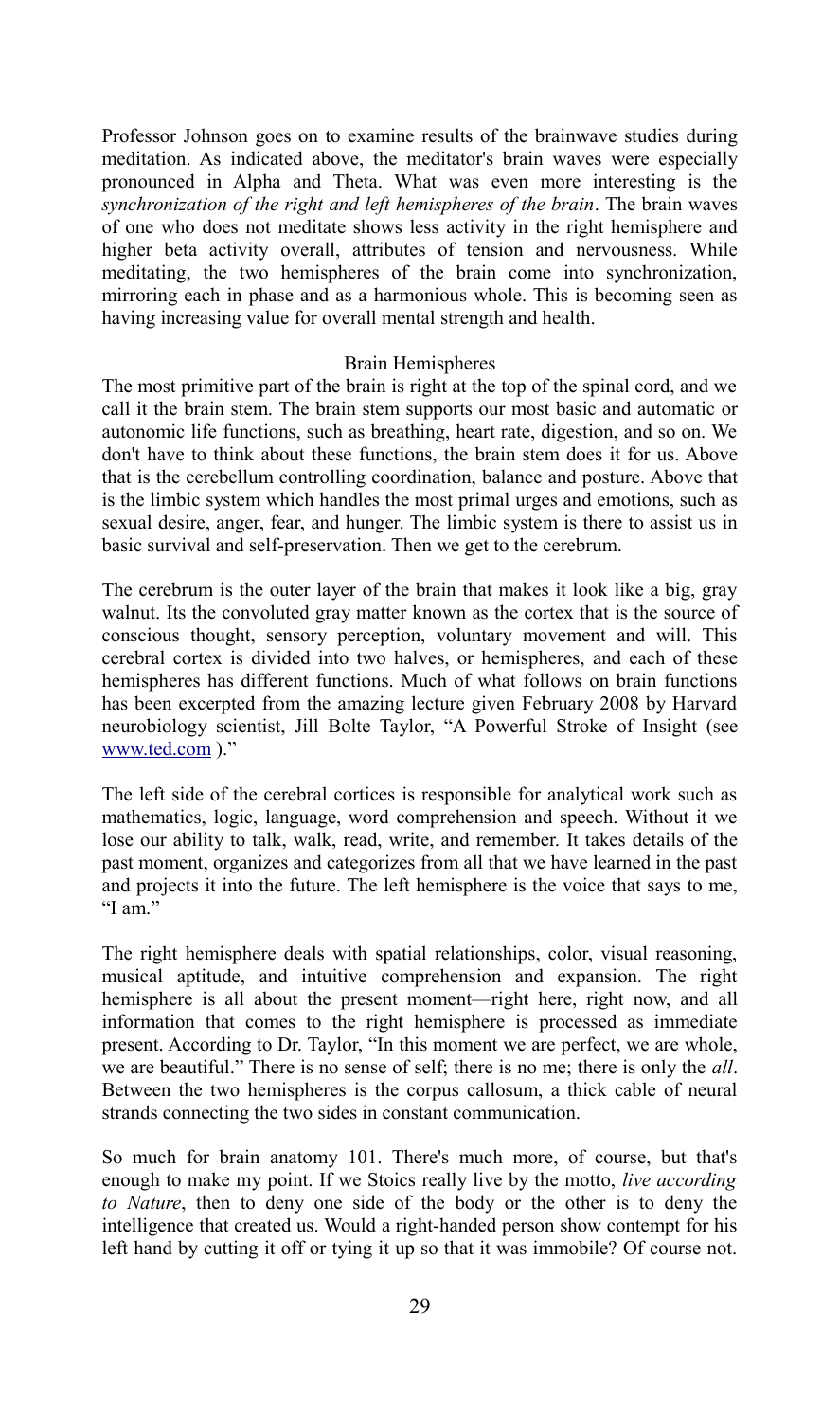It is equally as ridiculous to do that injustice to either side of the brain. Just because we value reason is no reason to ignore, and thereby cut off, the wisdom and support the right brain was created to give.

#### **The Paradox**

Quieting the chatter of the left brain in meditation strengthens the will; immersion in the silent present of the right brain strengthens our appreciation of all life. Increasing the synchronization of both hemispheres is the work we are doing. It's hard work, but it does have its rewards, and it makes us better Stoics by knowing what is going on inside our heads and having the ability to calmly direct that activity. We are what we think—and what we don't think. If our thoughts are dark and turbulent, that becomes our character; if they are bright and well-meaning, then that is the character we form. Meditation makes it possible for us to choose which manner of being we are, and thereby will become. We become the internal thoughts that direct our being, our character, and we are better able to understand those thoughts, and thereby guide them, by the strength of will and mind developed in meditation.

So, how do we meditate, exactly? Here's the paradox. *We strengthen by letting go*. Meditation is the greatest preparation for death that there is. It's one thing to always have death over your left shoulder, as a native American shaman might say, or to always have death before you, as the Stoics do say, but it's quite another to be able to actually practice the act of death. How do with do this? By simply letting go. Sounds simple. It's not. The grip most people have on whatever they hold dear is fierce. You can tell yourself that you are going to die from morning until night and your brain won't really believe it. Human consciousness was programed by Nature to refuse the finality of death. Perhaps it's part of the Primary Impulse. I don't know. And don't you believe a word the atheists tell you. They want to be immortal as much as you do. Be that as it may, we can't pursue this argument any longer, because that's a whole field of study in itself.

#### *The act of meditation is the act of letting go.*

When you let go of the activity of the left cerebral hemisphere, you are letting go of your habitual dependence upon the constant analysis and verbalization that makes up the story of your life. You are letting go of the past and the future and existing solely in present consciousness. As Marcus Aurelius said in his *Meditations* (Book 3.10): "Throw away everything but this: everyone lives only in this present time, which is an indivisible point, and all the rest of that life is either in the past or in the future." We do only live in the present time, but we don't know it because the mind is so busy racing backwards and forwards and everywhere but in that present. That's why it appears to be an indivisible point. It isn't, actually, as you will experience in meditation when you let go of all that mental racing around and enter the indivisible point, the present instant of existence.

#### *The act of meditation is not doing.*

Meditation is not only letting go, it's not doing. For those who are obsessed with busy-ness, constant action and goal-oriented behavior, letting go and not doing can be downright painful, if not impossible. Unfortunately, like it or not, if this describes you, then you need meditation as much or more than the rest of us.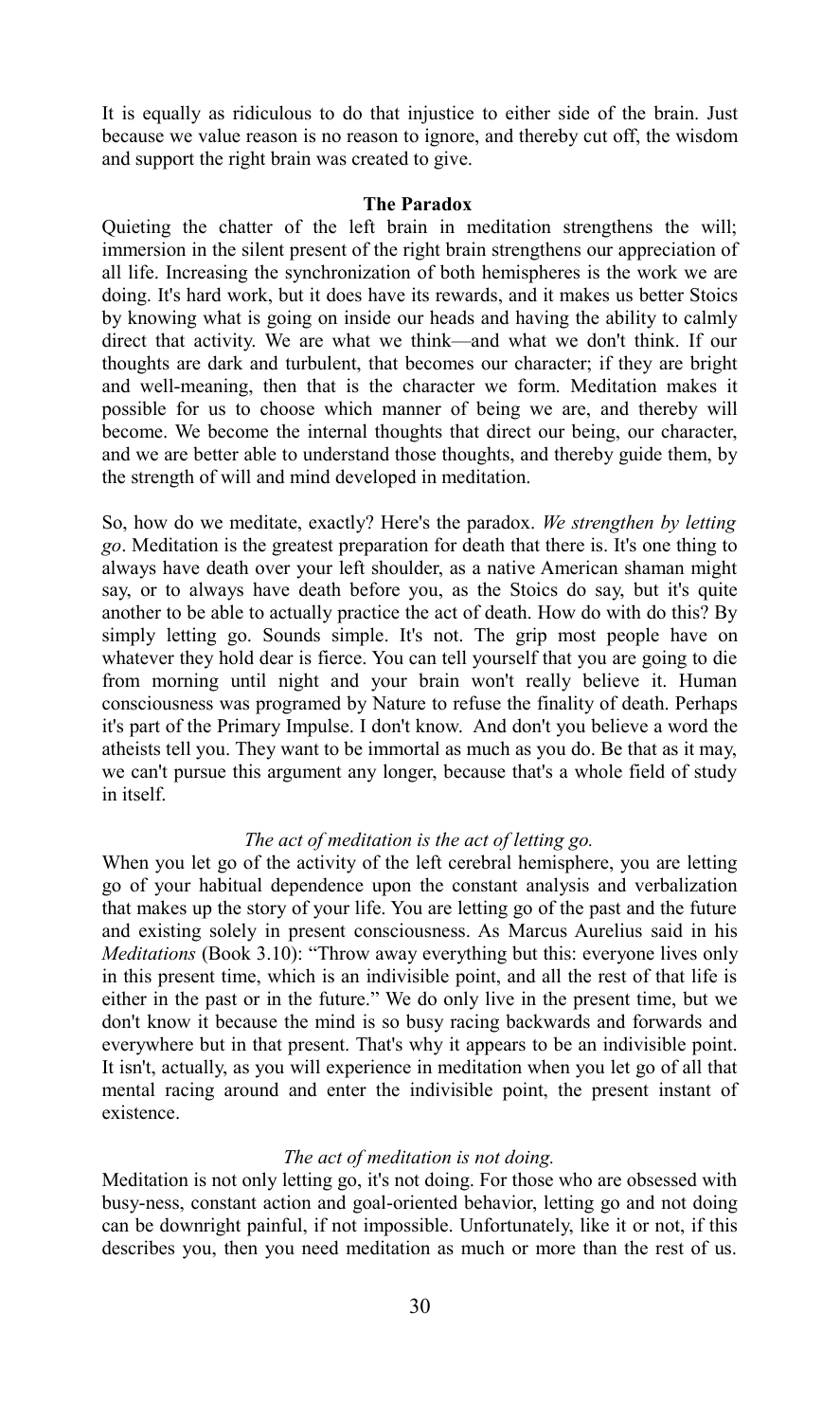For those who are in a constant state of doing, which describes most of us, the very edifice of civilization is built upon all this doing. Doing is rewarded; not doing is scorned. We are constantly urged to keep busy, do more, increase output. The reward system we all live by, both financial and psychological, only praises the doers even as it ridicules those who are not doing, or not doing enough. The only time the enforcers of busy-ness will allow not-doing is for sleep, and even that is suspect if you do more of it than what they consider right and proper. "You sleep eight hours a day? My God! I only sleep four or five, tops." Which one was just scorned? The lazy slob who confessed to sleeping eight hours a day. Too much not doing.

Until you actually experience the benefits of the meditation paradox of strengthening the mind and will by letting go and not doing, you will have to just approach this activity with an open mind. I would ask you to just trust me, but I've learned to never trust people who say that. So, just try it and see for yourself.

\* \* \* \*

## A. Pneuma Meditation

#### **The Chrysippus Argument**

*We live and breathe by the same thing; we breathe by means of pneuma; therefore we live by pneuma; but that by which we live is soul. Therefore the soul is pneuma.[60](#page-46-17)*

I would like to draw your attention to the miracle of breathing. The ancients, both East and West, were so impressed with breathing and the air that we breathe, they gave it a special honorific and made it divine. In the East, the Hindus called it *prana*; in the West, the Stoics called it *pneuma*. Beyond the obvious observation that without oxygen we all die within minutes there is much more that can be said. The reason most of us don't give it the profound respect it deserves is because it is so common. That's why diamonds are more highly valued than cut glass, even though most of us can't tell the difference to look at them. Rarity. However, if oxygen were suddenly taken away from us, all the diamonds of the world would be worthless by comparison. So let's take a moment to think about just how wonderful breathing really is.

Oxygen is the most abundant element by mass in the earth's crust, the third most abundant element in the universe, and is nearly 21% of the volume of air in our atmosphere. Common. In nature, free oxygen is produced by the splitting of water during photosynthesis, plant life absorbing sunlight for food. Green algae and certain bacteria in marine environments account for 70% of the oxygen and the rest is produced by the exhalation of the plants around us. We are not breathing some abstract chemical formula isolated and organized into a so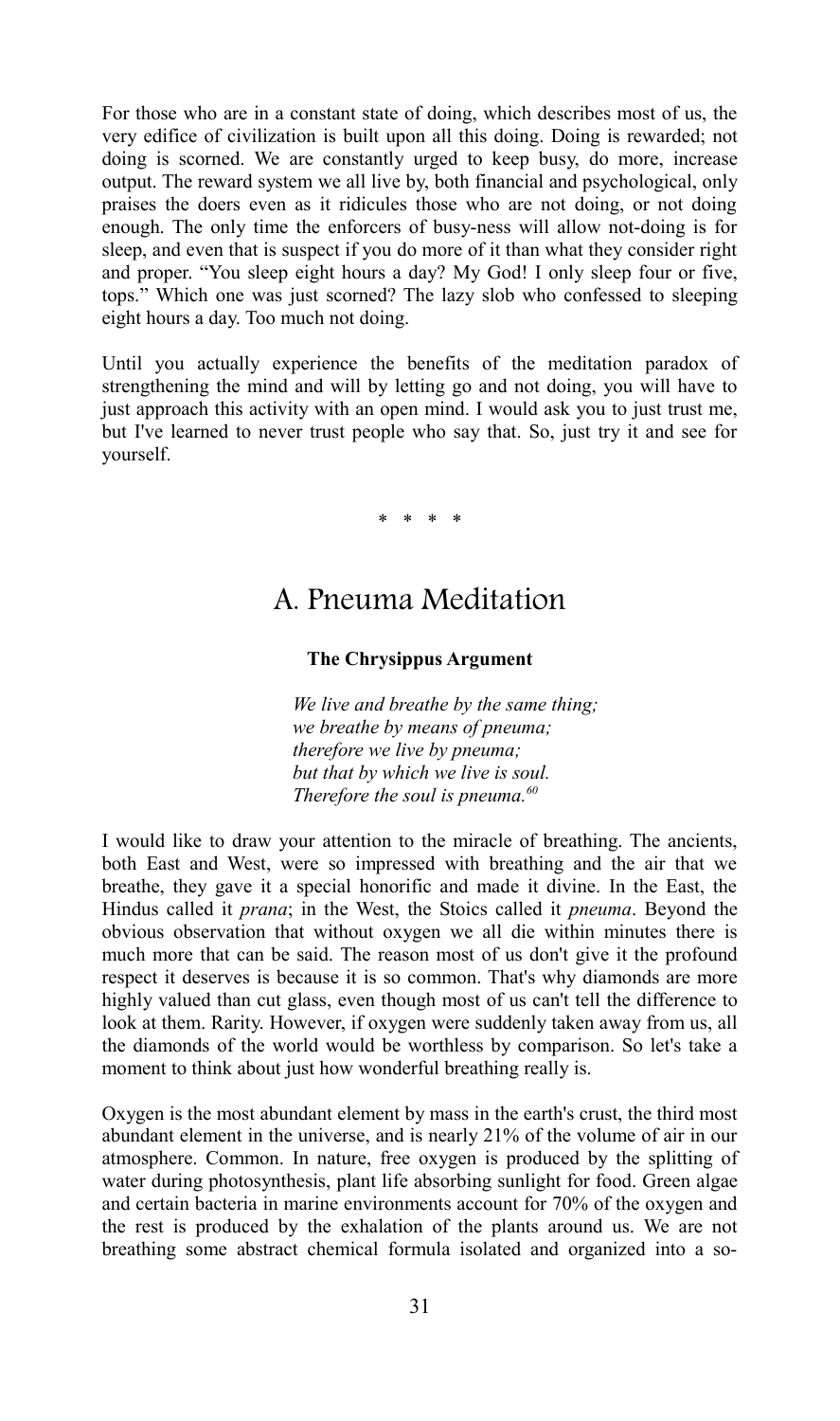called table of elements; we are breathing *the living breath of Nature*.

\* For the ancient Stoics, *pneuma* is a First Principle matter: God, the Whole, the Logos, the One. It holds the same place in the Stoic cosmos that *prana* holds for the Hindu. According to McEvilley, in virtually all aspects *prana* and *pneuma* are "remarkably parallel."[61](#page-46-18) *Prana*, the breath of the cosmic being, *brahman,* is usually air but sometimes fire, and is "...the substrate from which forms arise and into which they return....the inner cohesive force running through all phenomenon and holding them together."

For Zeno and Cleanthes, the Logos was conceived as a rarefied fire; for Chrysippus it was *pneuma*, a mixture of fire and air, hot and cold respectively. According to the scholar Josiah Gould, Chrysippus maintained that the *logos* was present in all things and its mode of existence was *pneuma*. [62](#page-46-19) Further, it was a binding and penetrating substance holding together the universe and everything in it, giving quality, shape, and movement to all things. It was the life-giving force, the soul. The highest form of human *pneuma* was the *hegemonikon*, the ruling faculty, which moves as a vibration either in harmony or out of harmony with the cosmic *pneuma*. The soul of a Stoic sage was said to vibrate in *perfect* harmony with the cosmic soul. Essentially, *pneuma* and *prana* are different names for the same thing.

*Don't limit yourself to breathing along with the air that surrounds you; from now on, think along with the Thought which embraces all things. For the intellective power is no less universally diffused, and does not penetrate any the less into each being capable of receiving it, than the air in the case of one capable of breathing it.[63](#page-46-20)* Marcus Aurelius

So, are we supposed to believe all this cosmic stuff? No need. It doesn't really matter for our purposes whether you believe it or not, but we do need to be clear about an ancient disagreement among Stoics that will likely continue indefinitely. If we accept a pantheistic god, and all Stoics do, is the god of nature's processes conscious or unconscious?<sup>[64](#page-46-21)</sup> Most of the evidence we have from the beliefs of both Greek and Roman Stoics indicate that the majority of the ancients believed in a conscious and providential god in Nature, which actually makes the orthodox position panentheist.

Diogenes Laertius said that some later Stoics, such as Boethus of Sidon, did not believe that the cosmos was conscious and animate, which would make them atheists. Be that as it may, before we go any further it is essential to know that members of our community can be Stoics in good standing as either atheists or deists, and the same can be said for the practice of our meditation. *Regardless of your beliefs about nature or Nature, your point of view does not affect Pneuma Meditation's value as a tool for strengthening the will and increasing Stoic consciousness*.

\*

John Rist points out in *The Stoics* that, "The wise man feels pleasures and pains; what he does not feel are those pleasures and pains which are mistaken judgments."[65](#page-46-22) This is important, so let me repeat it for emphasis: "The wise man does not feel those pleasures and pains...which are mistaken judgments."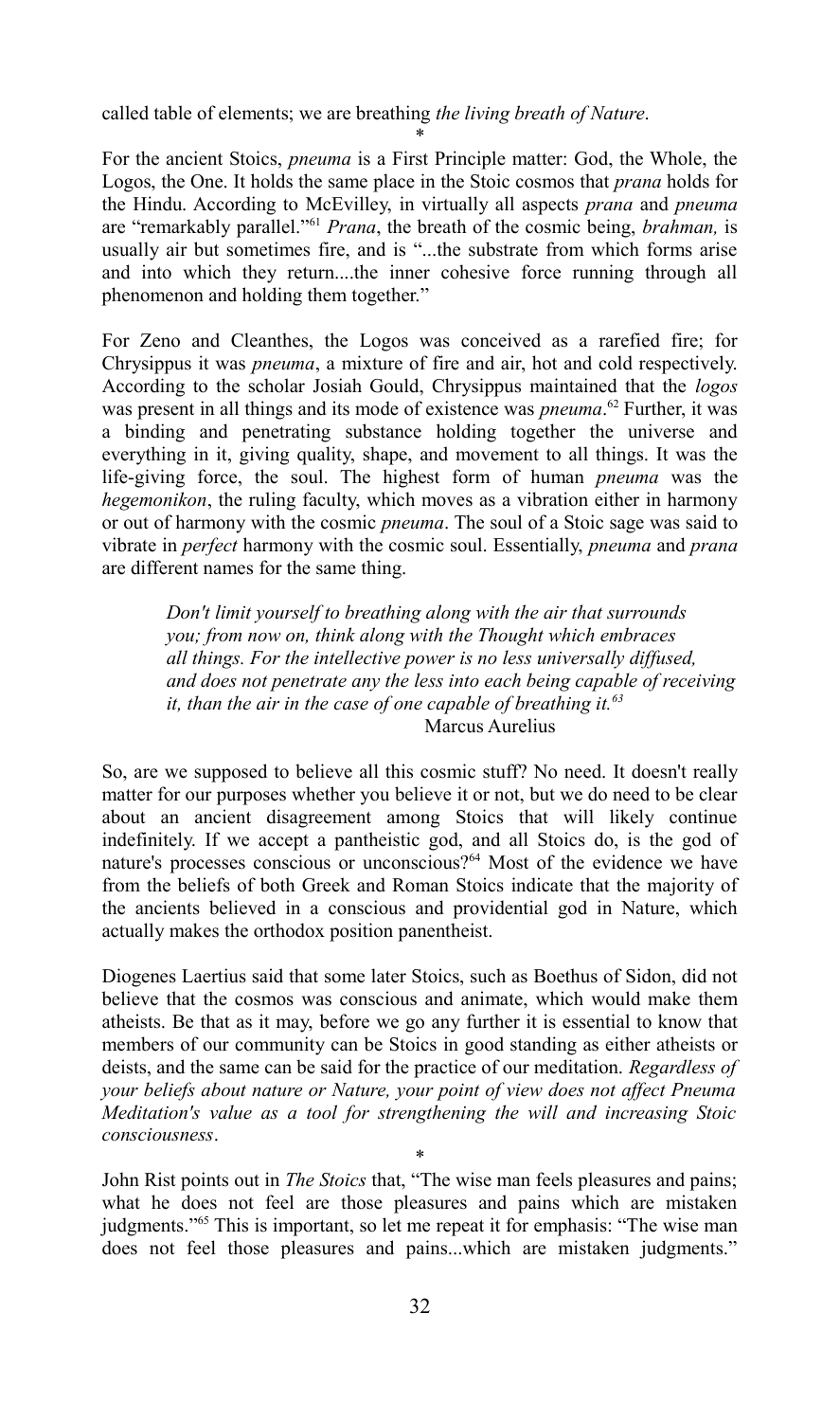According to Margaret Graver in *Stoicism and Emotion*, "... a single mental event, such as the recognition of a threat, is analyzable on two different levels, a physiological level, as investigated by the neuroscientist, and an intentional level as investigated by the cognitive psychologist."[66](#page-46-23) (*Intentional level* can be scholar-speak for the belief system, such as Stoic philosophy, that explains and guides an emotion in contrast to the purely physiological response.) This is basically a rehash of what we learned in the section on ethics, "The Stoic's Emotions," where it was said that, "Human emotions have two parts: the physiological activity of the brain and the belief system of the mind. Aristotle was the first to note this difference, but it was the Stoics who first developed this understanding (Part One: Ethics)." And what are the beliefs of the mind? The judgments. Please reread *Part One. B.1. Judgment, Logic, and the Internal Dialogue* if this paragraph is not clear.

> *To God all things are fair and just, whereas humans have supposed that some things are unjust, other things just.[67](#page-46-24)* **Heraclitus**

*All our pains hang on opinions...Opinion is what we are sad for. Each of us is as wretched as he believes.[68](#page-46-25)*

Seneca

*There is nothing either good or bad, but thinking makes it so.[69](#page-46-26)* Shakespeare

*The mind is its own place, and in itself Can make a heav'n of hell, a hell of heav'n.[70](#page-46-27)* Milton

The key to Pneuma Meditation, then, rests in the two parts of emotion discussed above, which is an illustration of the dichotomy or polarity of mind and body. In Pneuma Meditation, the physiological reaction of fear, anxiety, grief, et cetera, can be viewed dispassionately by the belief system of the mind, because as a Stoic I understand what is in my power and what is not in my power. I know, for example, that the certainty of death is not in my power; mortality is a condition of being born and living in the familiar world of people, places, and things; and that all things are in a constant state of flux; all things arise, live for awhile, then pass away. *Uniture, uniture, uniture*.

Knowing this, I can observe the body and with kindness and understanding can know that just as all things arise and pass away, so too will the grief that now possesses me. This is true in all things great and small. This polarity between my mind and body is also present when the mind observes the itch on my left shoulder, the ache in my right knee, and the whole host of emotions guided by the limbic system and the physical brain. The mind in Pneuma Meditation observes with *equanimity* these itches and emotions as they arise, stay awhile, then pass away. *Remain equanimous*.

\* \* Being Dispassionate. During meditation, there will inevitably be opportunities to practice one's Stoic skills of detachment. These will come from two sources: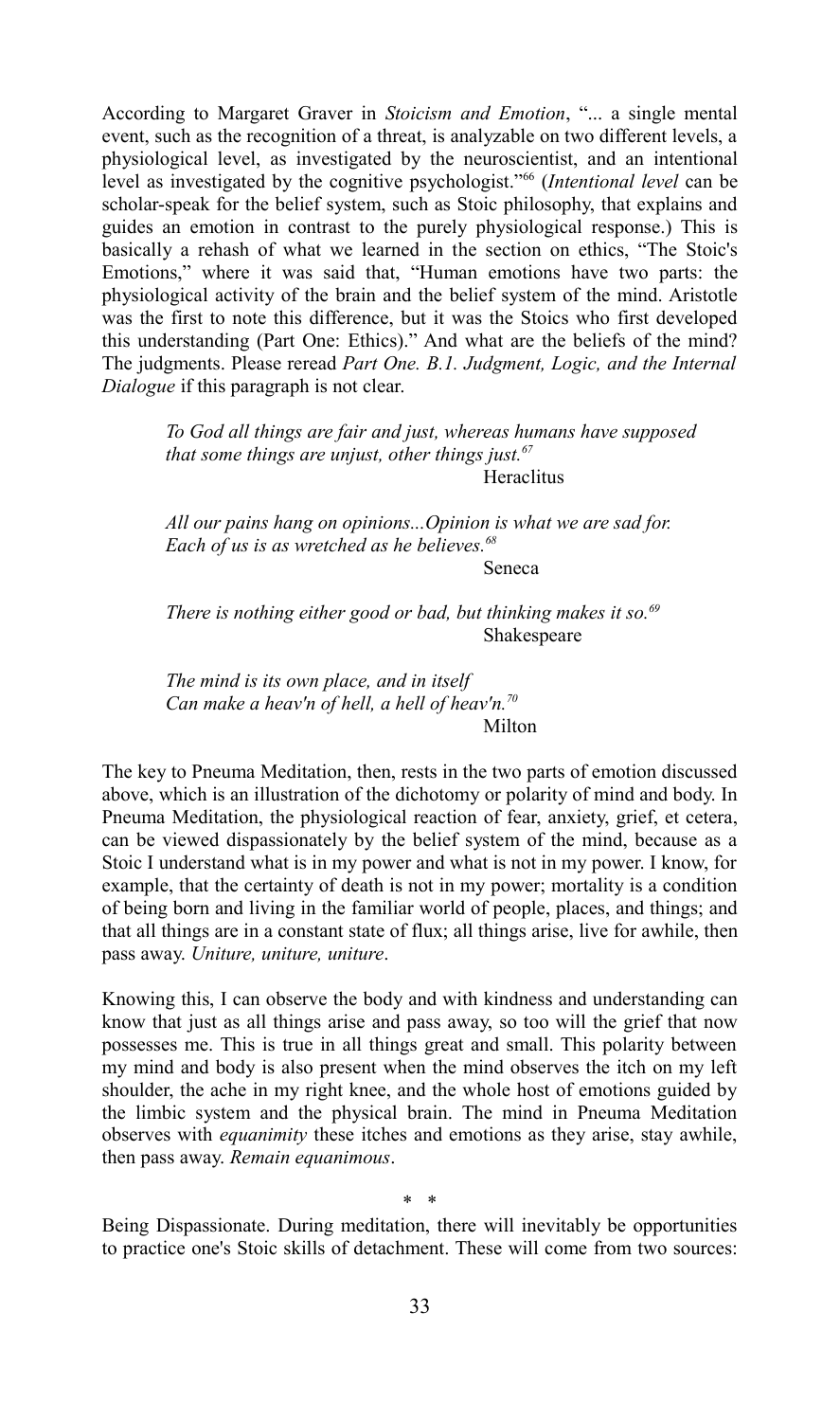internal and external, from the mind and the body. Unbidden thoughts will come into the mind and numerous bodily impressions will come from outside of the mind. Each type, indeed, all sources, must be accepted with equanimity, a calm detachment, with neither desire nor avoidance, watching them arise, stay for awhile, then letting them pass away. This is not easy and requires practice – as much in meditation as in your interaction with the rest of the world. One remains motionless in meditation. *Resolve* not to move your hands or feet, then mentally prepare yourself for many challenges to that resolution.

#### Monkey Mind

You may have heard the expression, "monkey mind," when someone is describing the difficulty of emptying the mind of thoughts. As you know, or may have guessed, that's an Asian expression made by those who grew up in cultures where monkeys ran wild and were never far away. The antics of these animals, constantly chattering and poking into things like a misbehaving threeyear-old, is readily identifiable when their living example is always nearby. But in Occidental cultures we only see monkeys in zoos and on nature shows, and the expression may be less likely to be apt and bring a smile.

There's another reason why that expression is not entirely appropriate for the Westerner, and this is really the main reason why I don't like it. As a Stoic, I have a lot of respect for the mind, and calling it a monkey mind is both negative and demeaning. Not that I have anything against monkeys or their minds, but just because the mind is flooded with thought, even when you would rather not be thinking, does not make it any less amazing. Calling it a monkey mind is just a put-down of the left cerebral hemisphere and its constant analyzing, categorizing, and rationalizing everyone and everything, including itself. That's what it does, because that's what it's *supposed* to do, and it's very good at it.

I've also heard meditation gurus say we are all quite mad. If you stop and actually make a note of the activity of the brain, you might be inclined to agree. Thoughts that come into the mind while meditating may follow a chronology something like this: "My nose itches. It's cold in here; I'm going to stop eating fried eggs for breakfast. The acid. Coffee's OK. I need to wash the car today. Fred's really pissing me off. How come he.... It might rain. The cat box, I can smell it all the way in here. I have to remember to.... Is that the paper? I have to stop these thoughts. I wonder how long I've been sitting here?"

Probably less than a minute.

That's what the left brain does and how it dominates our life, but that's not a bad thing. There's no reason to question your sanity or call it names just because it's in a constant state of motion. We put it into such a state because life requires it to be constantly alert and ready to be assigned to any task at any second. We can be thankful for that, but while we are in meditation we must give the left brain a rest and give the right brain its due.

#### The Itch

So, are you allowed to scratch when some part of your body itches in meditation? Under more normal circumstances we can go for hours without itching or scratching, at least we think we do, because the activity of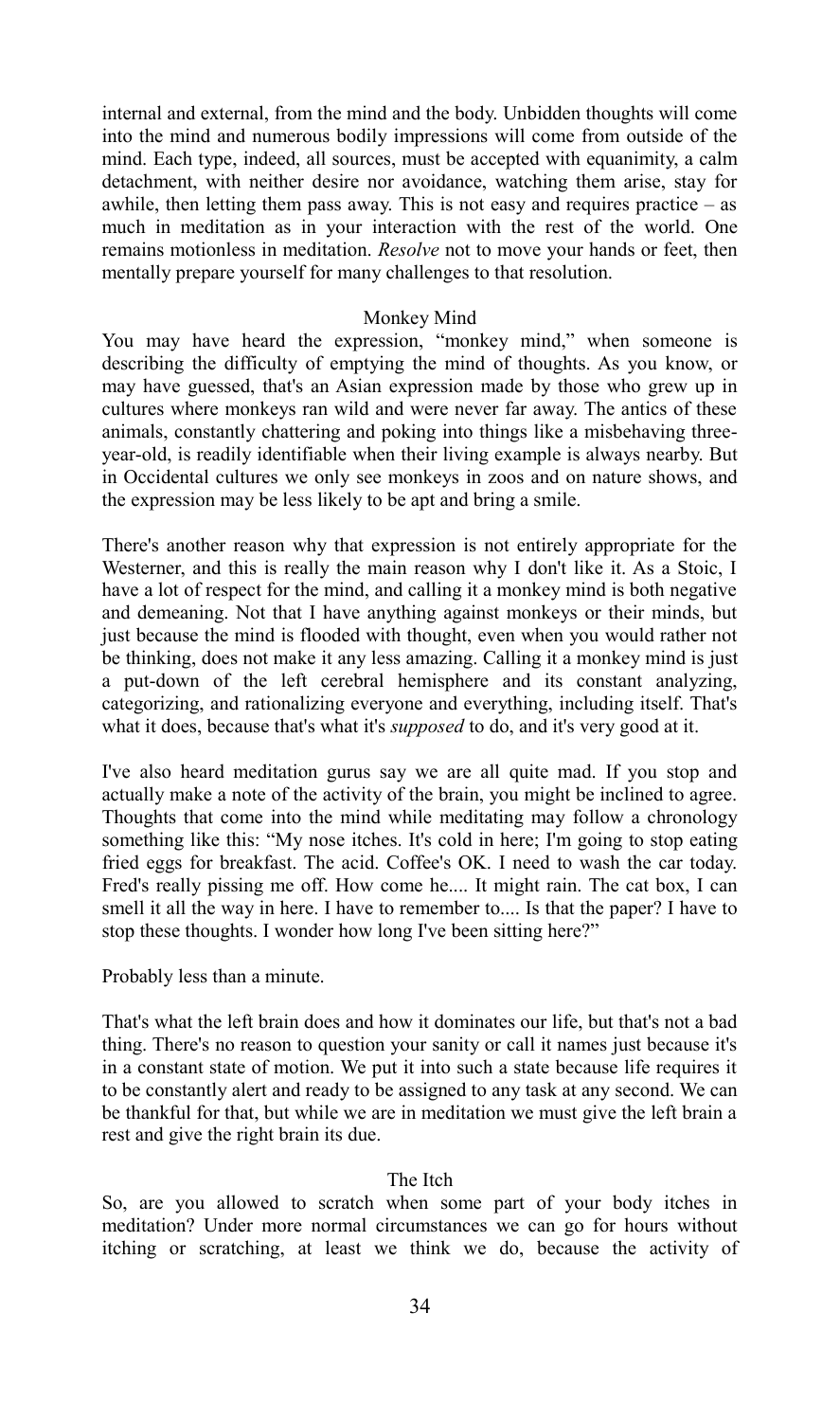itch/scratch, itch/scratch goes on without our conscious awareness. In meditation we quickly become aware of the itches of life like never before. As soon as we sit still, body parts seem to have just been waiting for this moment to send a message to your brain that it wants attention. And the brain, not having anything else to think about suddenly finds itching and scratching really interesting and important.

Itches come in all sizes from little to big and from mild to urgent! Consider these different sizes the level of your challenge or test. The little ones are fairly easy to ignore and go away in a few seconds. In degrees of difficulty they are like addition and subtraction problems in math. Then the problems get a little harder: multiplication and division, fractions and percentages, moving on to algebra and geometry, followed by calculus, the big and ferocious itch that drains all your resources and never seems to go away. So, what do you do?

Well, scratch of course. At the beginning of your meditation practice, scratch the big ones, maybe even the middle-sized ones. Don't worry about it, you can handle the little ones. So, how exactly do you *handle* them? It's the same for one as for all, big and small. See them for what they are: matters of indifference: remain dispassionate. Don't get mad; don't get frightened. Frightened? Yes, having an itch that won't go away can transform the emotion of anger into anxiety or fear that it will never go away. Once that fear sets in you're one step away from giving up and giving in. Not just to scratching the itch but to giving up meditation practice altogether. "To Hell with it! I hate it!" And so on. Persevere, remain calm, and eventually you will not need to scratch at all.

Can there be any remaining doubt about the value of meditation for a Stoic? Meditation strengthens the mind and will in the same way athletic games and exercises strengthen the body, and both are the ideal preparation for combat. When a soldier goes into the Army, he's toughened up for combat by pushups, situps, running with heavy boots on his feet and a pack on his back. Meditation does exactly the same for the mind and will power, and both prepare the individual for the combat of life – in the marketplace, at home, at school, on the job with a difficult boss, obnoxious coworkers, noisy neighbors, an alcoholic mother, a juvenile delinquent son, sickness, pain, and the list goes on and on.

How does meditation help with all this? It makes you strong, but in a way that's very different from lifting heavy weights. It makes you strong and unflappable, maintaining an even keel when difficulties, great and small, come your way. And come they will. While meditating you will be aware of the itches, the barking dog, the cold in the room, the car door that slams again and again, the skunk walking through the back yard, the crying baby, the garbage truck lifting and dumping your trash can. All of these sensory impressions plus the many thoughts that come to your mind with or without these impressions, all of them are what they are: matters of indifference, really. Remain equanimous.

It's important to remember that remaining equanimous is not the same as repression. Repression is stopping the mind from thinking about whatever it is that annoys you. What you do in meditation is exactly the opposite. It's acceptance, not rejection, not repression. You are accepting an irritant, either external or internal, either desired or disturbing, accepting it for what it is,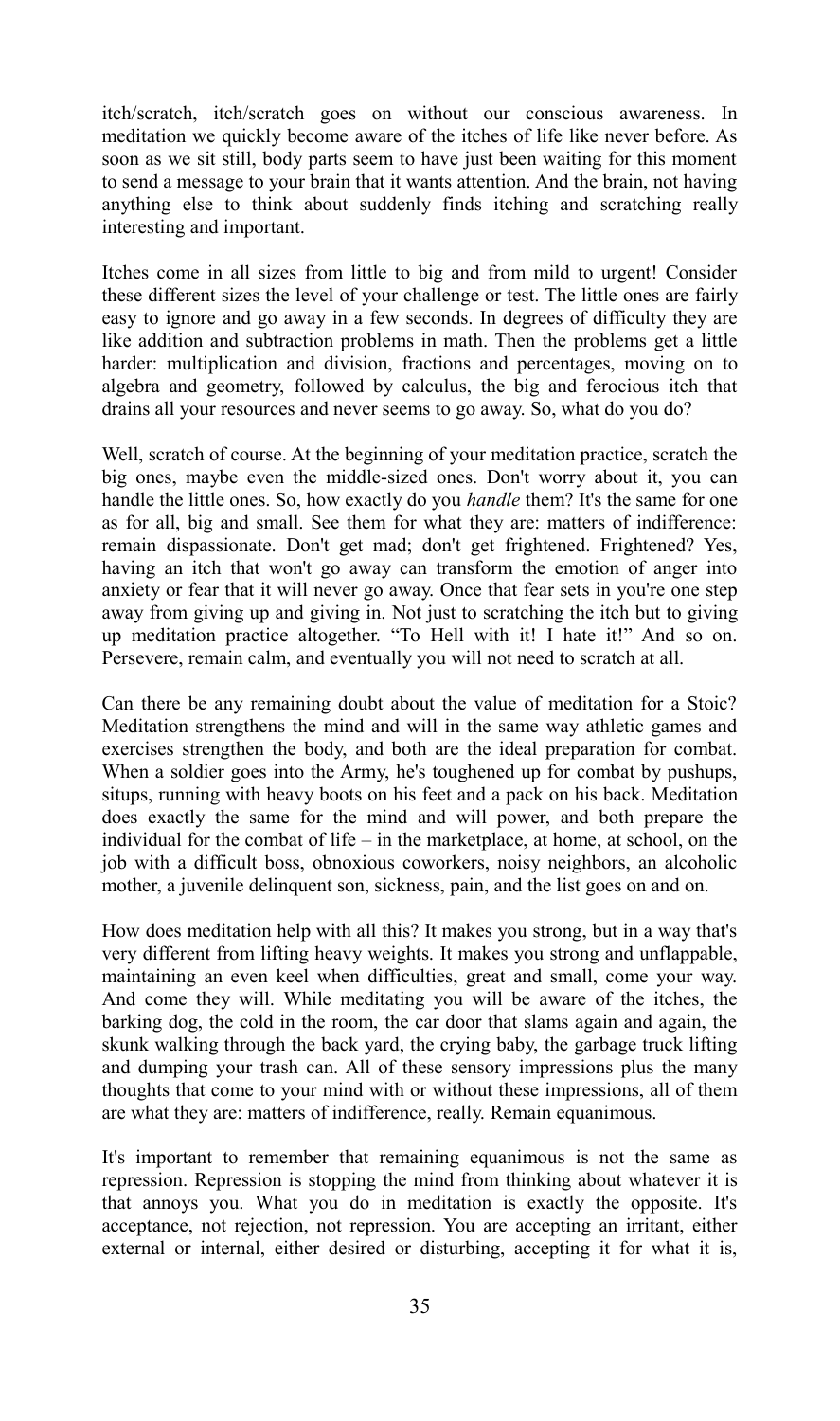neither good nor bad, but indifferent. If you can do that for a half hour in meditation, you will be more mentally prepared for all the ups and downs the rest of your day.

With this new strength of mind and will, suddenly you realize that you can choose your reactions to events, you can choose the thoughts that create the judgment of an impression. And, if you can choose your judgments, and if you know as a Stoic knows what matters are good, what are bad, and what are indifferent, then you can know the serenity of the Stoic sage. Even if you can only manage this serenity during meditation, however long it is, at least you will know what it is to be a sage for that period of time. And to know that feeling will inspire you to want to know it all day every day, for always and forever on the path of the sage.

#### \* \* \*

#### In Summation

*It is the action of an uninstructed person to reproach others for his own misfortunes; of one entering upon instruction, to reproach himself; and of one perfectly instructed, to reproach neither others nor himself.[71](#page-46-28)* Epictetus

How this idea applies to meditation is this: one who is perfectly instructed reproaches neither others nor himself, which includes being tolerant of the wandering mind, the itches and aches, and the emotions that come your way. This is being "perfectly instructed." The physical itches and tickles, aches and pains are viewed dispassionately. This feeling of fear in my gut or grief in my heart is neither good nor bad; it just is. It was born, it will live for awhile, and it will pass away.

A Stoic can gradually achieve great skill in the art of living. This is an idea developed by the later Stoics in contrast to the founders of our school. The original concept, as proposed by Chrysippus, et al, is that we are all fools until we achieve the god-like status of the Stoic sage. Then and only then, we become perfect in all ways. The image commonly used was of a man drowning – he could drown in a few inches of water as readily as in many fathoms. To their credit, the later Stoics said this was nonsense and that we could improve gradually with practice.

Appearances to the mind elicit responses in the mind. These may initially be emotional responses before the ruling faculty has had time to pass judgment on them. The judgments of the mind are based upon our beliefs about the appearance of the information coming into our mind. Our belief system is Stoic: we know what things are good, what are bad, and what are indifferent. There is a very specific method for actually practicing the Stoic belief system we have learned. It's called *Pneuma Meditation*.

This technique is named after the *pneuma*, the fire and air of Stoic tradition that is the divine creator, the *logos*, the rational intelligence of the cosmos. Whether one believes in the pneuma literally or symbolically has no effect on the result of the practice of this meditation technique. One can be a Stoic in good standing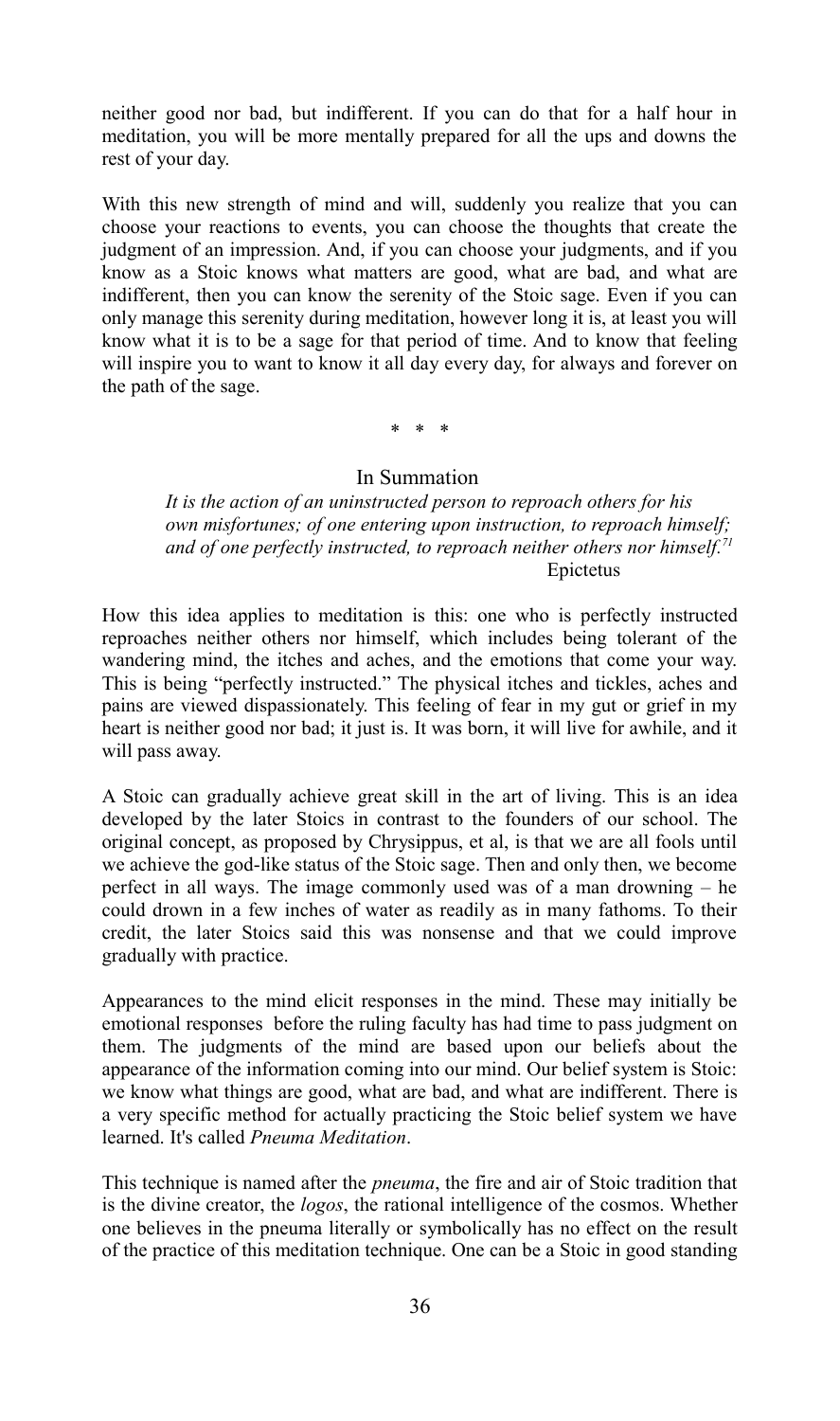either as an atheist or a deist. This is meditation not to escape reality, the mystic's impulse, but to enter into it more fully, taking charge of your life as a Stoic and increasing your ability to do so.

*You strengthen the will by letting go and doing nothing.*

Pneuma Meditation fully engages the meditation paradox of strengthening the mind and will by letting go and not doing. Our practice is the perfect instruction of which Epictetus speaks when the judgment of the mind is one of equanimity, observing calmly and without reproach as all the stuff of life arises, lives for awhile, and then passes away. This is how we practice hour after hour, day after day, as we stiffen our spine at home, alone, before we enter the cacophony of the world.

\* \* \* \*

## B. Strengthening the Will

*I think there is an attraction to discipline that is desirable here. We're toughening, not softening, the will. It's the same with education or adventure or military training: if it's too easy you don't respect it. One's confidence and respect for any program goes up with the difficulty of attainment. That's why Army Airborne Rangers are a breed apart, and know it. That's true of virtually everything. If the streets were paved with gold you certainly wouldn't be wearing it on your ring finger.*

*The key factor separating geniuses from the merely accomplished is not a divine spark. It's not I.Q., a generally bad predictor of success, even in realms like chess. Instead, it's deliberate practice. Top performers spend more hours (many more hours) rigorously practicing their craft.*

\*

"Genius: The Modern View" by David Brooks, Op-Ed Columnist, *NY Times*, May 1, 2009

THE DECISION: If you choose to progress as a Stoic, then you must make time for it—much as a marathon runner arranges his or her life-schedule around running, or as an artist or writer reserves certain hours of the day for that work regardless of other obligations. Nothing can be more important than personal commitment and dedication. This is what we do, those of us who have made such life-orienting choices. This is who we are. One does not become a Stoic by reason alone; it also requires practice. Just as an athlete or an actor or any other skilled performer must practice, sometimes for hours every day, so does the Stoic benefit by practicing before performing in the real world. The most certain step one can take in progressing as a Stoic is the deliberate practice of meditation.

### The Four Ways

1. **The Discipline**. Just doing it, again and again, day after day, requires considerable discipline and perseverance through the ups and downs of any training.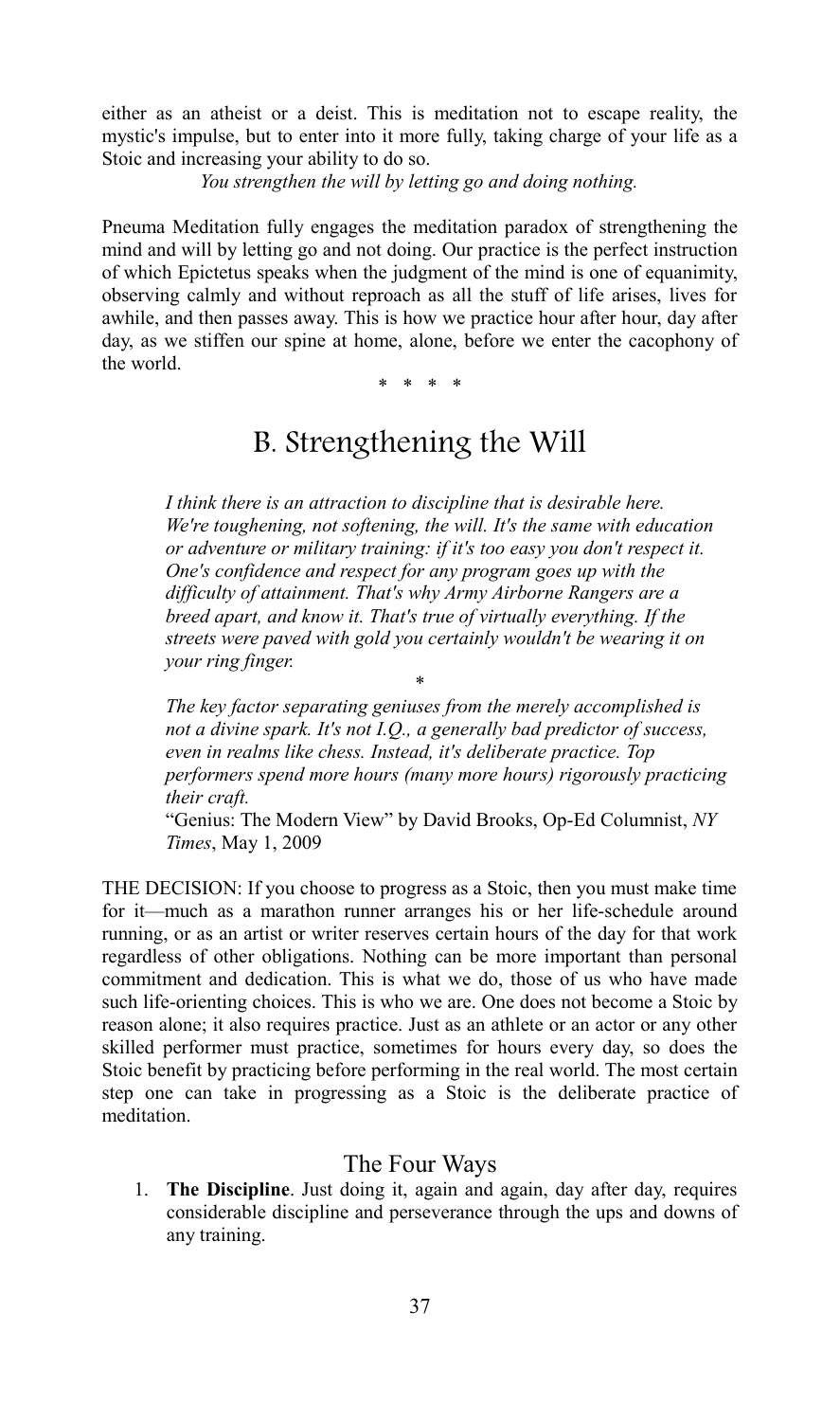- 2. **The Mind**. Letting go of thought and becoming Master of the Internal Dialogue.
- 3. **The Body**. Tickles and itches, hot and cold, aches and pains, and sagging.
- 4. **The Emotions**. Observing feelings and emotions in your heart and gut.

## 1. The Discipline

#### *We are a school of philosophy, not a school of fish*

The recommendations that I make here are to be thought of as suggestions, not as commands. When and where should you plan on doing your meditation? I recommend first thing in the morning before breakfast (when you *break your fast*), because you are more likely to be alert and rested, even as the mind is less active for not having eaten for 10-12 hours. Select a room and place in that room where you feel comfortable. You can think of this as your sacred space or your laboratory, whichever notion most appeals to you. You won't be making a lot of noise, so you are not likely to disturb anyone else in the house. If possible, go off somewhere you can be alone, which admittedly may be difficult in a crowded house. That's OK. There is no reason why you can't practice anywhere, even with your spouse sleeping three feet away. You'll find your space if you look and feel for it. Use earplugs if needed.

Prepare your meditation space as you would a sacred space. Choose an environment, furnishings, and implements that are meaningful to you. Think of it as an art form. Get a meditation cushion. You don't absolutely need a cushion. I meditated for years without one, but it is best for overall support. If you are in a hurry to get started in your practice and don't want to wait for a real meditation cushion, you can substitute with a couple of throw pillows. As of this writing a real meditation cushion, called a *kapok zafu*, retails for about \$50, sometimes less, and can be purchased from numerous websites on the Internet. They are also available from brick and mortar stores that specialize in Asian aesthetic and spiritual accessories. You will be sitting on only the first half, maybe 1/3rd of the cushion. Using the whole cushion makes sitting erect more difficult.

The Seating positions. The three most common positions are the Burmese, half-lotus, and full-lotus. I find the Burmese sitting position is best for young and old, for learners and for the experienced meditator (see photo). It is comfortable, balanced, centered, and supports meditation for long periods of time without strain. The half lotus is also good. The full lotus is good if you are young and naturally very flexible. Otherwise, it is of dubious value. Try it and see.



Burmese position

One thing you may notice is that the discomfort of the full-lotus does tend to focus the mind. I've done all three positions for extended periods of time and prefer the Burmese position. Sitting in a chair or on a stool is also acceptable for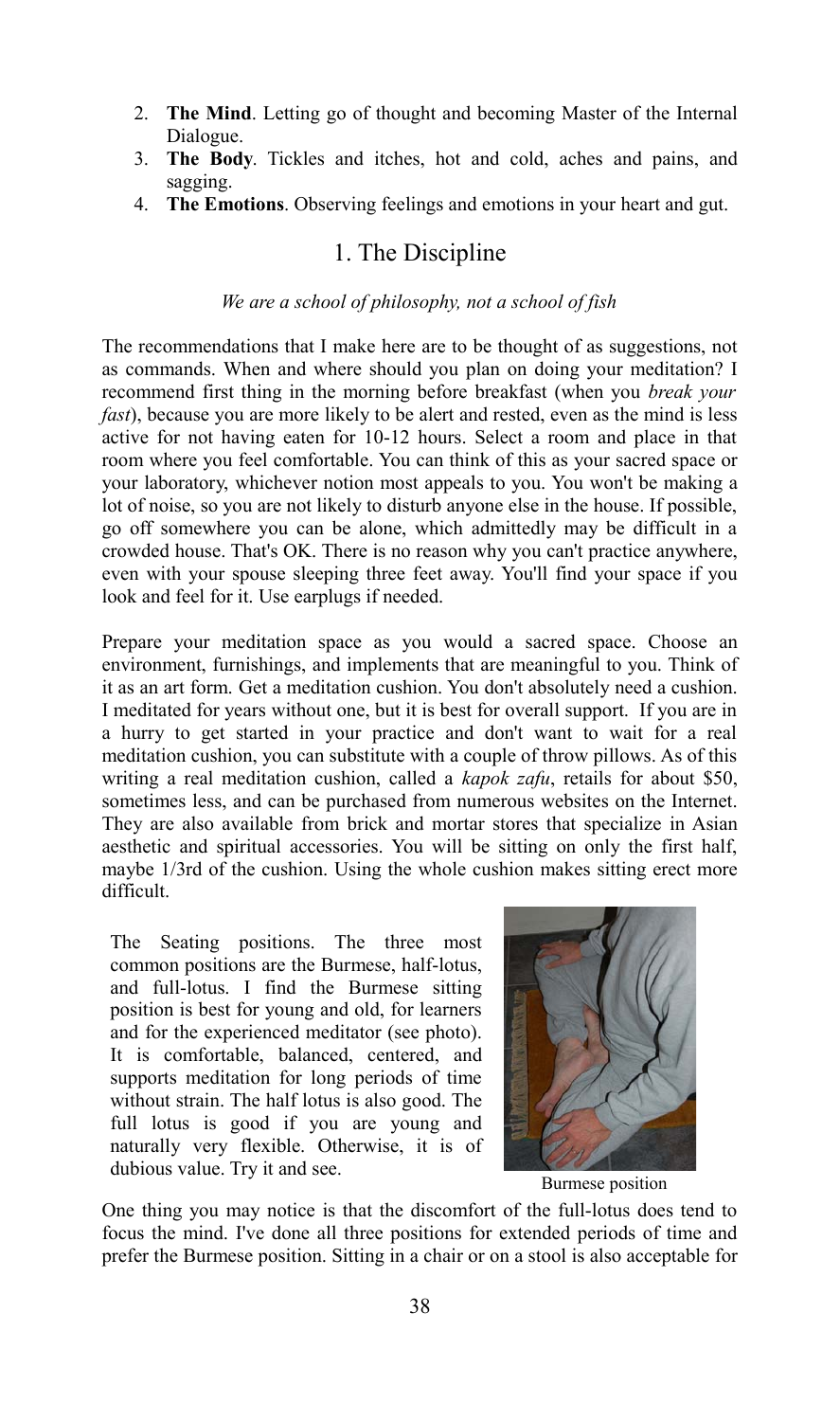those with physical or environmental difficulties. (Don't forget to sit with your back straight.) Simply sitting cross-legged is *not* recommended in that it tends to pitch you to one side or the other, not centered, not balanced, and quickly becomes uncomfortable.

Positioning your hands is as important as positioning your feet, but you will have to decide what is best for you. The most common positions are with hands in front of you, one on top of the other, placed in your lap, palms up, with thumbs touching. Another is with arms extended out to the area above the knees, palms up and thumbs touching the tip of the index finger. I have never seen a meditation position with palms down, but I have done it and find it to be very comfortable. I think it's a psychological hurdle for some who believe that with the palms up they are being more receptive to the divine. As a Stoic, I believe the divine is as present inside as it is outside and having my palms down resting on my legs just above the knee in no way excludes me from fully realizing the benefit of my meditation practice.

While meditating place the tip of your tongue behind your front teeth at the juncture between your teeth and the roof of your mouth. Begin focusing on your breath as your breathe through your nose with your mouth closed. Count silently backward from 10 to 0. Like this: Inhale—exhale, ten. Inhale—exhale, nine. Inhale—exhale, eight. And so on. Slowly, easily, silently. The goal here is to have an empty mind for a minimum of these first eleven breaths. That is your first goal and expectation. With that achievement you will be a meditator. Do not expect it to happen the first, or even the tenth time. It takes practice. When you reach zero, stop counting but continue to focus on you breath. Inhale, exhale. Your eyes can gently close down now, not completely closed, almost closed, just slits through which you should be able to dimly see the outline of your knees in front of you.

Counting down to zero is an introduction in your meditation to what comes before one. The nothing before existence is where you go in meditation. How does existence come from nothing? The same way one comes into being from zero – a deliberate act of consciousness. But this is the cosmology of physics; let's go back to meditation. After a time, you may or may not want to continue the countdown before you begin to meditate. Other details like that will change in your practice as you become more comfortable with the experience of meditation. You know your body and yourself better than I do. Listen to what it is telling you. We are a school of philosophy, not a school of fish.

Unless you are meditating with another person or persons, it's best to be alone in a quiet room or outside in Nature, preferably without external distractions such as TVs, radios, leaf blowers, ringing telephones, power lawn mowers, bouncing basketballs, low-flying helicopters, jumping skateboards, motorcycles without mufflers, and car alarms. This is a tall order if you live in a city, of course, but do what you can. In time, you will be less annoyed by such distractions, but at first it's better not to be inundated by them.

If it's impossible to eliminate the cacophony of noise pollution so prevalent in our cities today, use earplugs. The best way to avoid the noise is to meditate early, very early in the morning. The novice is also likely to feel more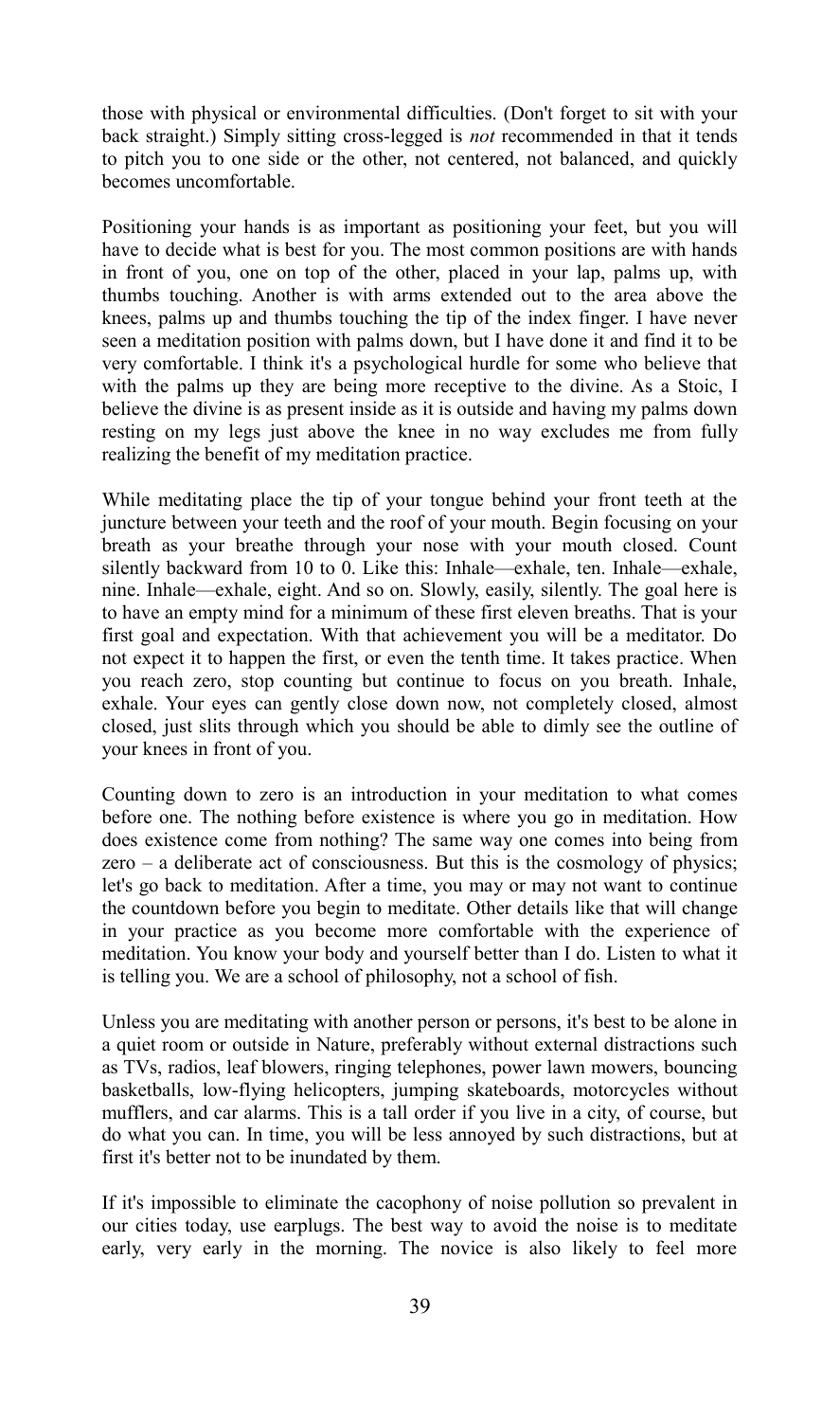comfortable, less self-conscious about meditating if the rest of his world is still asleep. If you've never done anything like this before it may seem a little odd, even weird. Think of it as a scientific experiment if you need to, an expansion of personal consciousness.

How long do you need to meditate? Individual needs vary. I recommend a minimum of 15-20 minutes, to start, and a maximum of one hour. Some days you will want to meditate longer, just as some days your meditation will be more meaningful than others. That's natural. Do not be concerned when you have a bad day, poor focus, everything itches, falling asleep, constant chatter in the mind. Even great athletes, artists, surgeons, and performers have an off day. The more skilled you become the less you will have them. When you have a really great day in deep meditation you are likely to wonder how that happened. Don't obsess over either good days or bad days. They come and go. There's seldom an obvious, rational, cause and effect reason for them.

Meditation strengthens the will in the same way we strengthen the body gradually getting stronger, day by day. Wishful thinking doesn't do it. Work does. You will *not* be given a mantra, but you will have a point of focus throughout your exercise, your breath. The mind needs something to focus on while meditating, and by focusing on a single thing in the front of the mind, such as your breathing, the rest of the mind is freed from its effort and becomes quiet, calm. Every time you calmly resist the urge to scratch, every time you stop a thought in its tracks and return to focusing on your breath you get stronger and come one step closer to mastery.

How often do you need to meditate to benefit from this practice? This is not a one-answer-fits-all situation here. A Theravada Buddhist would recommend a minimum of two hours a day, one hour in the morning and another hour in the evening. More, when you can squeeze it in. That's not realistic for most of us. You do not need to meditate every day for the rest of your life. Try it for a half hour to an hour in the morning just after arising for three months, six months, or as long as you need the practice. Some mornings you won't be able to meditate. You may be sick, overslept your alarm, or your mother may be visiting and is using the spare bedroom where you normally meditate. No problem. If you need to take time off, don't worry about it. Come back when you're ready. You can and will benefit from your practice every time you meditate. *Just do it!*

### 2. The Mind

Stopping the Internal Chatter. Every time you stop the chatter inside your head and return to the silence within, even for a minute, you have exercised an act of will, and you become stronger.

*Who am I talking to when I talk to myself? And, who is it that is doing the talking when I tell my self to stop talking to my self?*

The brain is a very busy organ, constantly at work on matters great and small, usually small. The conscious mind, even without deciding to do so, will grab onto any thought that comes its way. We are so accustomed to this verbal activity, the internal chatter, coming unbidden to the mind that we usually aren't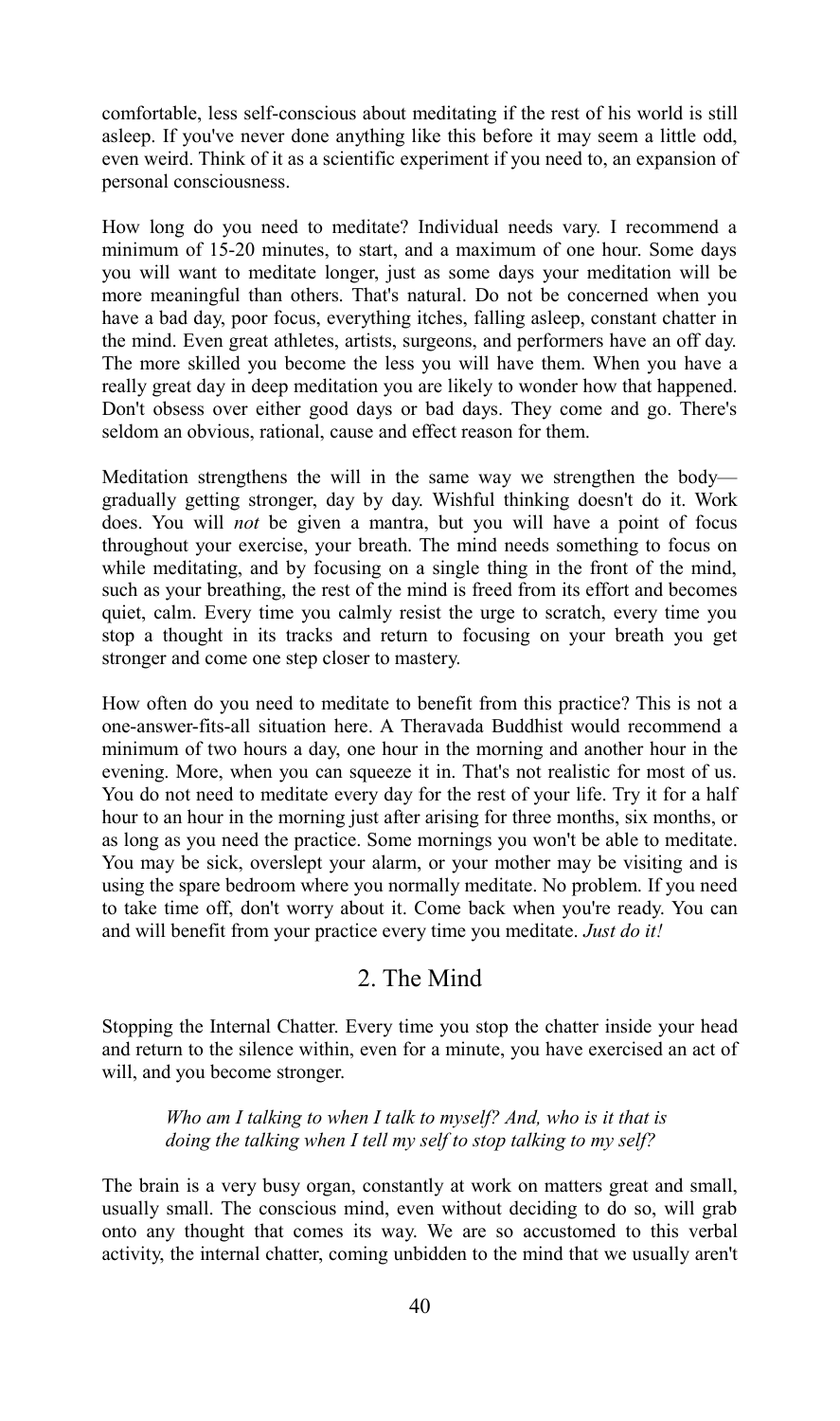even aware the thought is here until we have been thinking it for awhile. When you do realize that you have been thinking instead of *not* thinking, which is the point of meditation, you may be inclined to be angry or disgusted or disappointed. Don't be. This is not a bad thing.

In fact, on occasion it can even be a good thing. Not all thoughts during meditation are to be condemned and ignored. Some thoughts that come into the mind may be flashes of insight brought into your consciousness by your subconscious mind. I can give you an example of one such thought that came to me in meditation recently. The key to the *Philosopher's Journal* came to mind fully developed while in Pneuma meditation at 0550 on 29 Aug 09. After a number of days wondering how to approach this as an exercise, the answer suddenly became clear while I was simply listening to my breath far away form such concerns. I had not made a conscious effort to understand the matter since the afternoon of the day before. Your mind is not being bad by bringing thoughts to you, and there is no reason to reprimand it. *Remain equanimous*.

How does one strengthen the will in meditation? Every time you stop the internal chatter and empty the mind you strengthen the will. Over time, the will becomes stronger, and with practice the meditator can go for longer periods of time in complete internal silence. It is at this point that one begins to understand mastery of the inner discourse that one has with oneself, one's self. It is with an act of will that you become master of this inner discourse, not just in meditation but in all situations all the time. This is the practice that makes perfection not only possible but effortless.

Do you have trouble finding your mouth with a fork or a pair of chopsticks? No. Why? Because you practiced. That's all. This is not magic. You come closer to mastering the inner discourse every time you stop and dismiss or redirect the thoughts that come into the mind during meditation. And, if you can do this during meditation you can do it any time during the day. Any thought that comes into your mind that you evaluate and perceive to be inappropriate and unworthy of a Stoic you can stop and/or alter.

Stopping the mind and redirecting it at will gives you command of your thoughts and judgments. If you are in command of your judgments, if you are the one who decides what your judgments are going to be in every situation, then the slings and arrows of fortune, outrageous or otherwise, are mastered. You are free to exercise your will at any time, both during meditation and during normal active consciousness. And with this exercise, it is you who decides the emotional state that is appropriate. You know what things are good, what are bad, and what are indifferent, and with this understanding and with this strength of will you can preserve the serenity and joy that are the hallmarks of a noble character.

The internal chatter never goes away for long. When the Transcendental Meditation practitioner said that stopping all thought is a myth, he was partially correct. Sitting in meditation for 30 minutes without a single thought *is* a myth. It's not going to happen, and it doesn't need to. An experienced meditator can go without a single thought for about 11-12 slow breaths – the length of time of your initial countdown.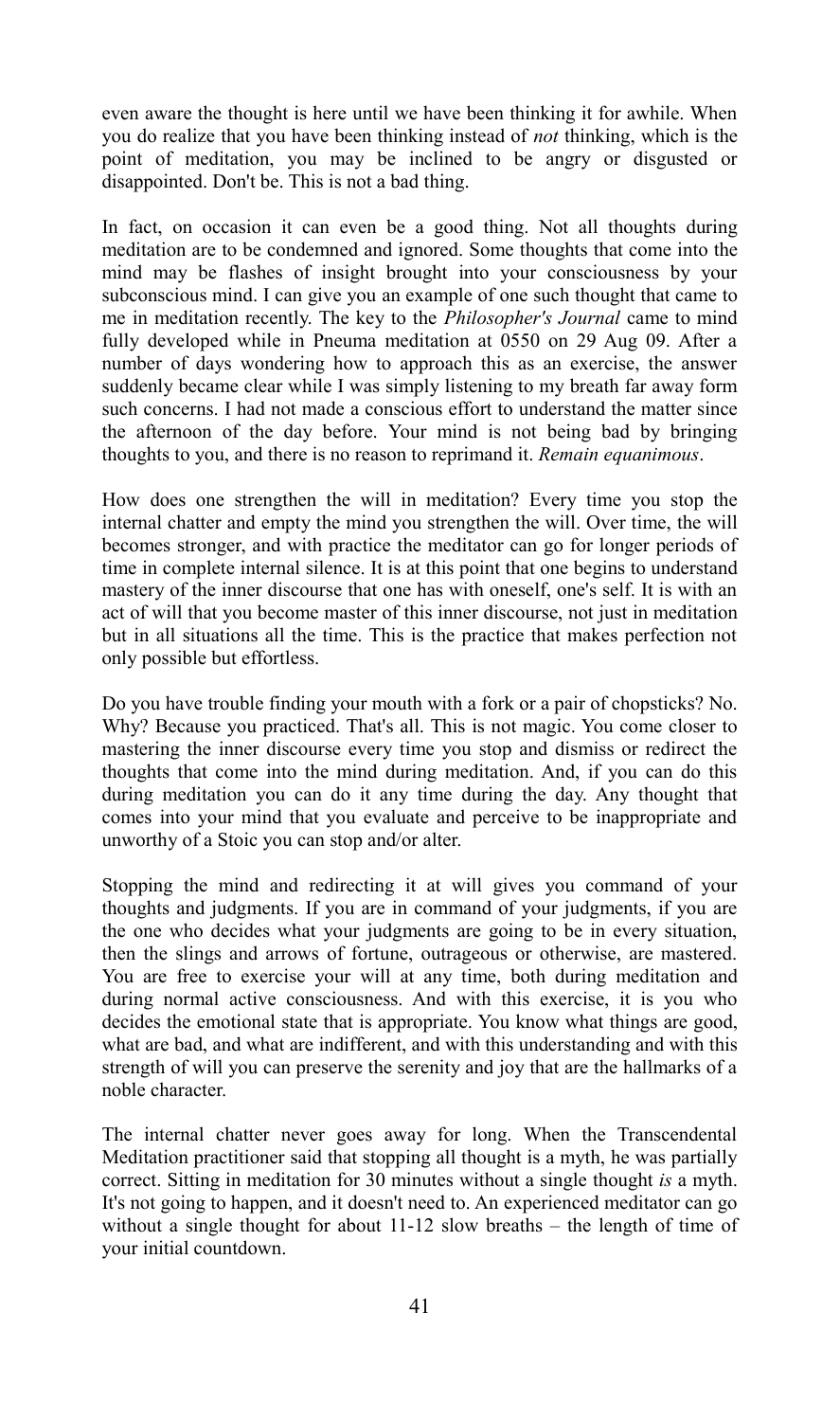Eventually you will be able to hold your silence for longer, but how much longer I don't know. I personally counted 22 breaths without thought, but then I stopped counting. I didn't see the point. Meditation is not a contest or competition. 11-12 breaths is enough. You can do everything you need to do with that length of silence when you add them with all the other periods of 11-12 breaths in one meditation session.

Some thoughts are so fleeting as to be almost non-thought; some thoughts are lengthy and involved. Accept them for what they are, matters of indifference, and do this: if a thought is fleeting or has been going on for just a little while, simply go back to your breathing awareness. If it has been going on for a little while before you realize it and check yourself, you can remember who you are by saying, "Stoic philosopher," several times or as many times as you feel is required. If you have been off on a rather lengthy discourse or fantasy, repeat "the DOE," then Start counting backwards from five to zero, a briefer version of what you did when you began your session. Continue awareness of your breath.

## 3. The Body

Sitting still and erect and remaining equanimous towards the itches and tickles and aches and pains of the physical body requires an act of will. Sitting up straight without sagging will be a continual challenge. The inclination to relax and slouch will come back time and again throughout your meditation period. No harm done; just straighten up again. If it helps, think of lifting the trunk of your body upright with an imaginary string that runs through the top of your head to the base of your spine. Don't be rigid and strained or you will wear yourself out and get grouchy. Then you will have to deal with that feeling on top of everything else. If you aren't sure of why you need to sit straight, experiment. Sit with a slouch, your spine bent, then sit upright and erect. Pay attention to the difference in your *mind*. I'm not going to tell you what the difference is; you will see it for yourself.

Now you can expect to feel the tickles and itches and aches and pains. Simply observe them. Don't think about it, simply observe them with an empty mind. They arise, stay for awhile, then pass away. Just as in all things some will stay a short while and others will stay a longer while. Their life span is impossible to know in advance, just observe quietly, calmly, and with equanimity. This is the body's nature. This is life. This is what happens in the phenomenon of existence, in the dynamic continuum we live in. You are born; you live for awhile; then you die. And so does the itch behind your left ear.

Is the room too hot, too cold? Another challenge of the body. In time and with practice you can be comfortable in extremes of temperatures that would normally cause you to be quite uncomfortable. I routinely meditate in a room that is too cold for the light clothes I am wearing, but I no longer meditate in temperatures below freezing as I did in the winter of 1983-4. Discomfort and cold does tend to focus the mind, but it is unnecessary. **Important disclaimer.** Knowing these methods may tempt some to test themselves with extreme physical challenges. No need. Remember the wisdom of the Stoic motto: live in agreement with Nature. Nature gave us nerve endings and a rational mind in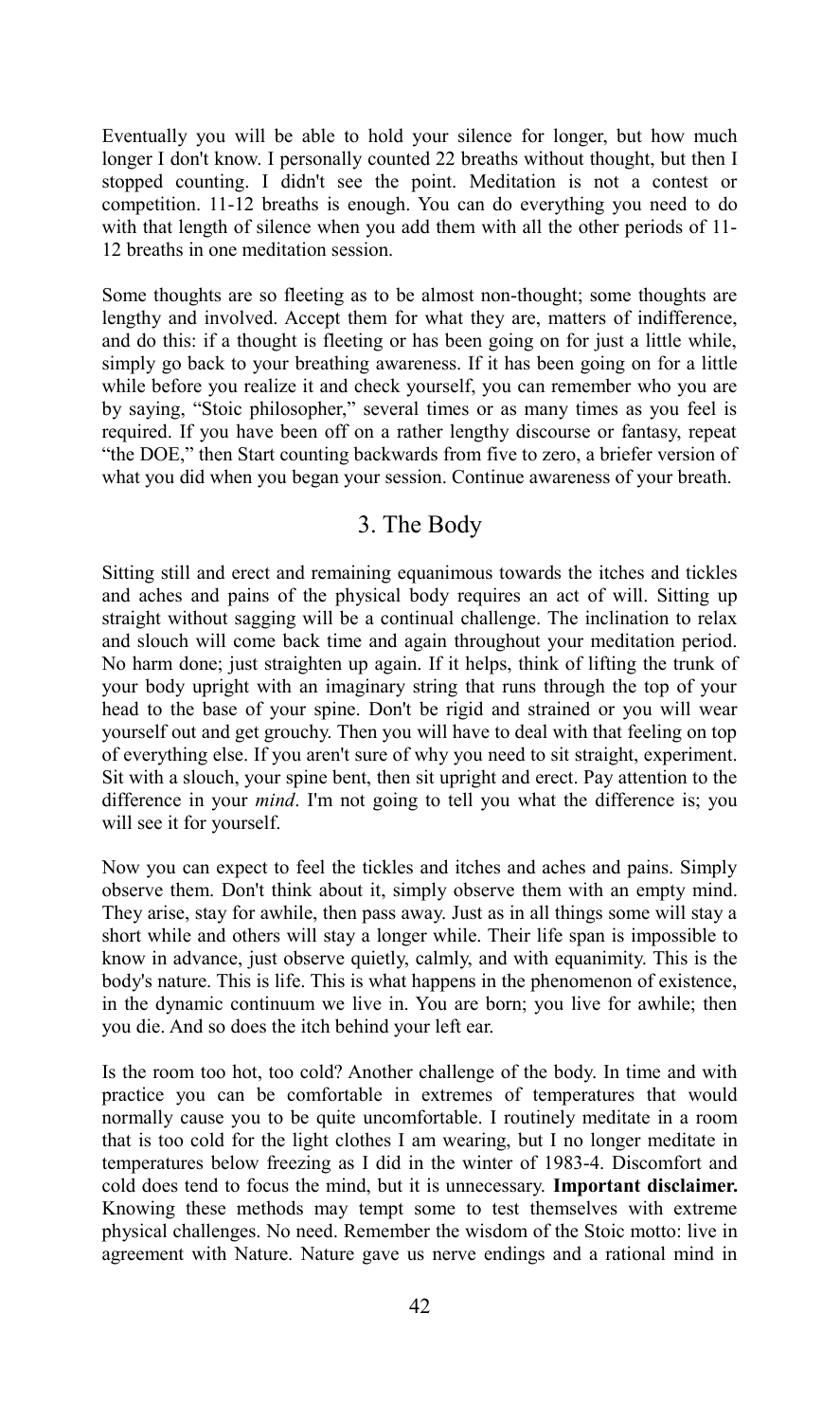order to avoid hurting ourselves. Be reasonable.

One brief story about the cold. In 1977, I was in Army Ranger School during my Infantry Officer training at Ft. Benning, Georgia. I really liked Ranger training, because it pushed your limits into areas most people never go. One December night, all night, we were on a training "mission," crawling through the frost of the Georgia swamps, soaking wet and cold to the bone. At about 4 AM, the Platoon Leader gave several of us a few minutes rest before going on.

Hungry, exhausted, and freezing, I sat cross-legged and leaned against a tree to catch a few minutes of sleep. The whole time I hallucinated that I was dying – probably hypothermia kicking in. But before I was called back into action I had a deep gut realization about cold: the discomfort of cold is *fear*. When the fear is gone, the cold doesn't go away, it's still there, but it's more of a curiosity than an unpleasantness. It's the fear that makes it so unpleasant. Don't be afraid of the cold, but know what you are doing.

Certain meditation positions can be comfortable for awhile, then cause discomfort after a few weeks or months as an accumulation of a physical stress. The body is telling you to change positions. Change positions. Trying to sit through the pain will only cause more damage. Don't do that. Give the aching body part some time off and try a new position that doesn't hurt. There is no one position that must be maintained come hell or high water. As Ralph Waldo Emerson said, "A foolish consistency is the hobgoblin of little minds, adored by little statesmen and philosophers and divines." Take responsibility for the health and welfare of your body. Everything should be tested and found reasonable for *you*. The success of Pneuma Meditation is not dependent upon the cross-lotus, Burmese, half lotus, full lotus, three-legged stool, lawn chair, or any other seating position.

## 4. The Emotions

Observing any and all emotional states with equanimity and objectivity requires an act of will. From Margaret Graver's *Stoicism and Emotion* we find the key to how emotions arise. They are, in short, judgments that we make about the sensory data coming into us from our world. The emotion, then, is based upon an inner discourse with our self that makes a judgment based upon what we believe to be good, bad, or indifferent. Herein lies the key to the relationship between the practice of Stoicism and meditation.

*Meditation is the discipline that gives us practical experience in mastering our judgments about impulses that give rise to emotions. With practice we increase our ability to remain calm and serene in our reactions to incoming impulses that may lead to irritation or other rising passions.* 

Anger, jealousy, sadness, arrogance, fear, and lust – all emotional states are treated the same in meditation as heat, cold, aches, pains, tickles and itches. Remain equanimous. Observe these states without desire or aversion. Simply observe what they are, how they feel. Allow yourself to feel them without judgment, perhaps even with a bit of naive curiosity as if you were an alien to the phenomenon of physical existence and were fascinated by all the strange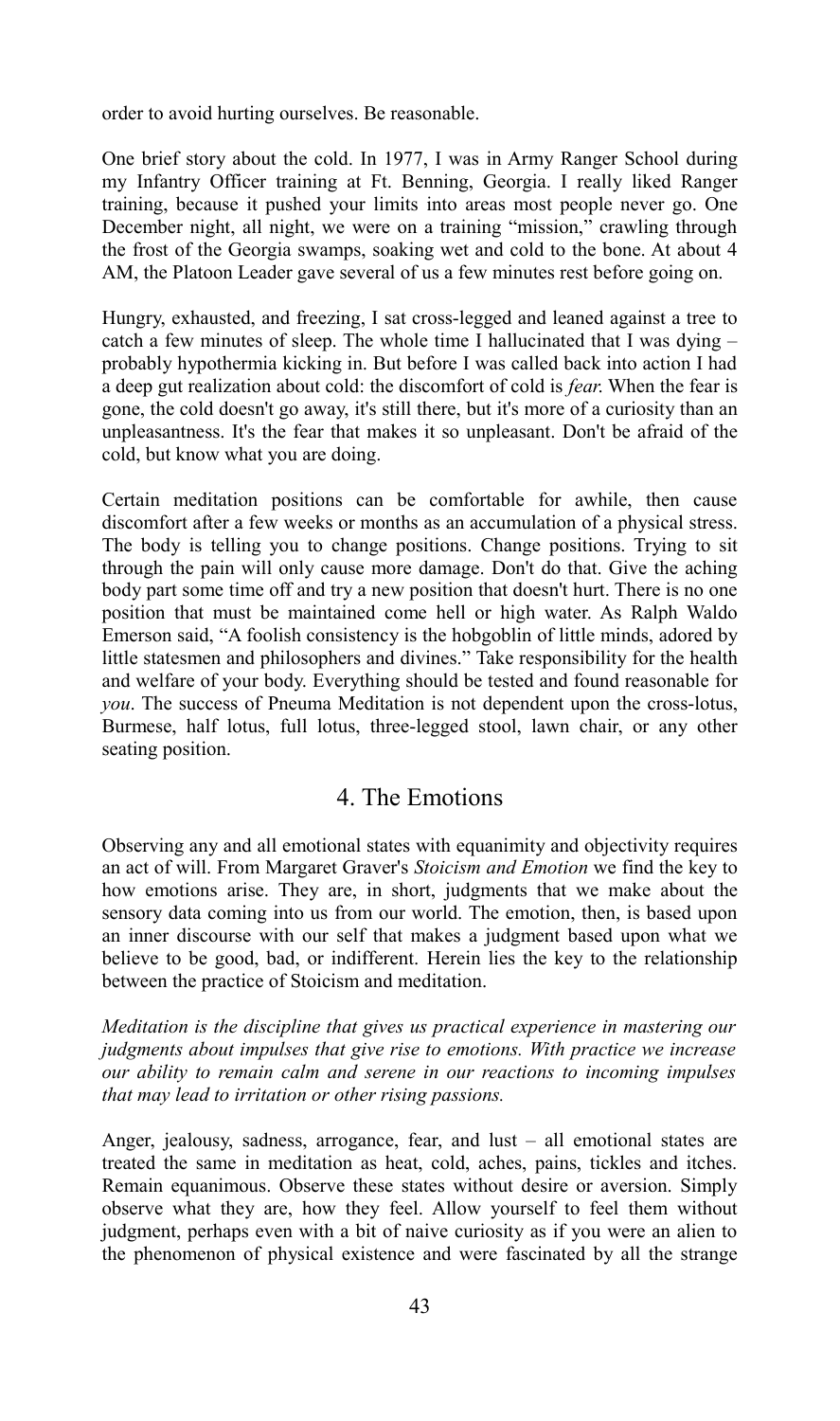feelings that come with being alive and human. This is what it is to be here in the realm of the polarities, a sentient part of the dynamic continuum. It really is quite amazing.

Sometimes the feeling you have in your chest or gut while meditating is an emotion; other times it can be fatigue or just plain restlessness. Focus on it without conscious thought. Continue to be aware of your breathing. Observe the feeling with equanimity. Nature's creation of our ability to feel when combined with rational thought encourages ethical behavior. Sometimes it saves our lives. There are times when the feeling of fear and the desire to fight or run for our lives is exactly the most prudent course of action to take. Not all impulse to action is false.

Let's use a real world example of the kind of emotion that can arise during meditation. While at work yesterday you told your boss in rather blunt terms that he was mistaken about some project or idea that he was promoting. Obviously, he didn't appreciate your comment as you could tell by his body language and familiar scowl. He reacted angrily, stormed away, and now you can anticipate trouble after you finish meditating, eat breakfast, dress and go to work today. You *may* even deserve it, but that's not the point. The point is that you have been feeling a slow burn of anxiety ever since this confrontation, and now, while you are trying to meditate, that repressed anxiety is coming out front and center.

Do you think that the employee is the only one feeling anxiety now? Probably not. Both the employee and the boss are likely to be affected with the same or a similar emotional discomfort. Even mentally working through the incident several times is unlikely to take away that feeling of dread. I'm not just making this up. I've been on both sides of this kind of situation, and many of you have been, too.

Before long the feeling of dread becomes one of anger and resentment at the other person for having caused the feeling of dread in the first place. At this point, the original emotion is not being cooled down; it is being seriously inflamed. Do either of them like how this feels? No, of course not. Feeling anxiety, anger, and resentment all at the same time does not feel good. It does not increase our happiness.

Back to meditation. What do you do about it? When you have an emotion, or any combination of emotions, arising during meditation, bring it out and *f e e l* it. Don't analyze or examine it rationally or verbally. Don't repress it. Don't argue with yourself all the pros and cons of why you should or should not feel the way you do, simply be aware of how it feels. Allow it to exist within you, front and center stage. Hold it there without thought, without judgment, without any attitude at all. Simply let it be – just as if it were an itch or tickle on the end of your nose. Don't scratch it. Just observe. Remain equanimous. Remain objective in the present where the emotion is residing.

Be aware with equanimity, neither love the emotions nor hate them. Just let them be there, quietly, calmly, objectively, until at last they go away. And just like an itch or a tickle, sooner or later, they *will* go away. Both physical and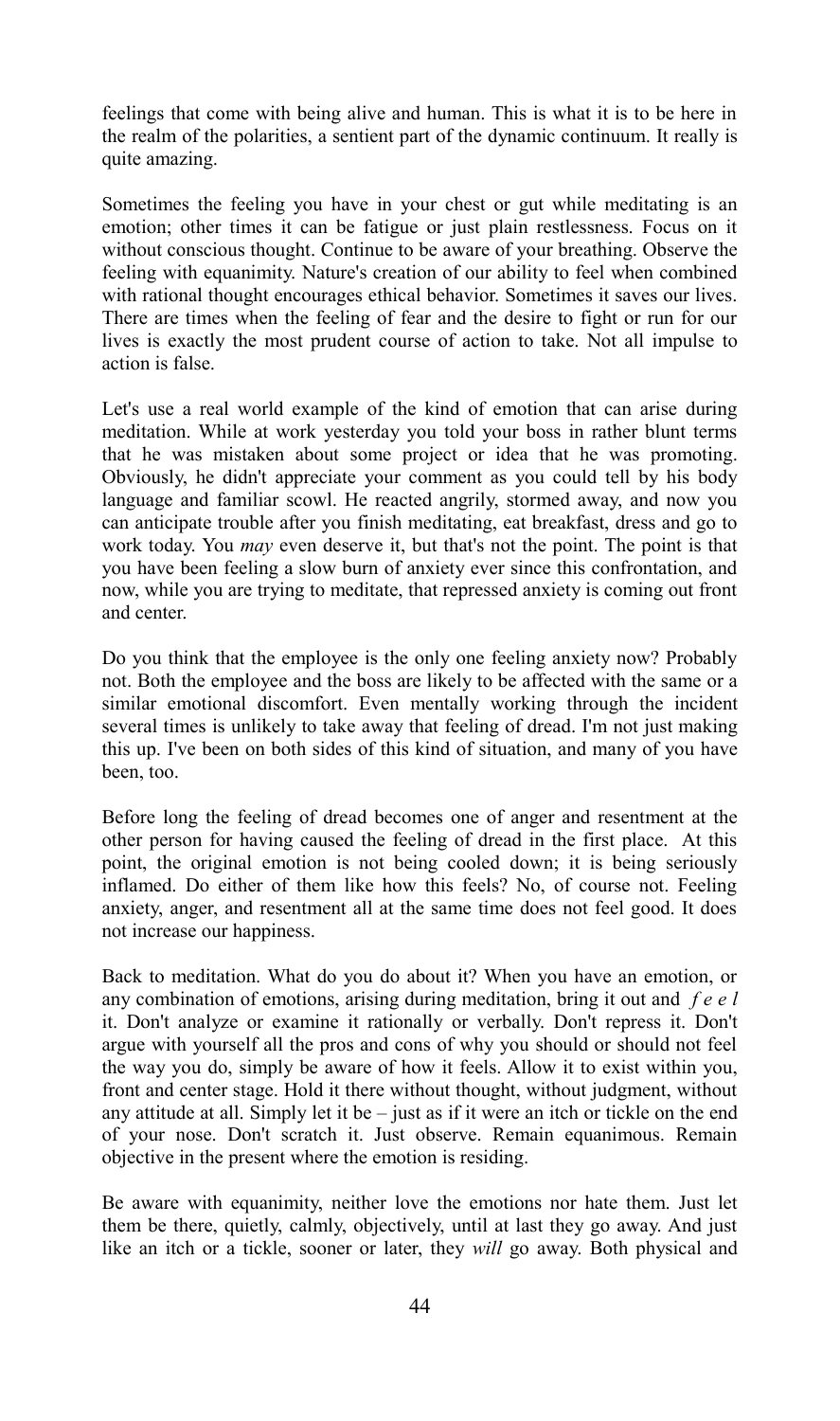emotional states are given their staying power over you by your attachment to them. No attachment; no power. Emotional memories of the past or emotional expectations of an unpleasant future will not require prompting during meditation; they will arise unbidden. You can count on it. Continue awareness of your breathing as you feel the emotion arise. Remain objective. Remain equanimous. Breathe.

Allow yourself to feel this emotion, but not be attracted or repulsed by it. *Either attraction or repulsion will cause you to be attached to it, and as long as you are attached to it you will not be free from it*. Continue to be aware of the feeling for as long as it lasts. Breathing. Pretty soon, just as if it were felt as an itch on the outer edge of your right nostril, the emotion will lose its power, and gradually subside. Breathing. You can even wordlessly recall it if you like. If it's a particularly strong emotion some residual feeling may remain. Breathing. It may even take several meditation sessions to deal with an old or deep emotional scar. Observe with equanimity until it is completely gone, then you will return to serenity.

When you have finished your meditation, open your eyes. It's not comfortable to just jump right up and get busy. Sit for a moment longer, and if you are meditating first thing in the morning, consider the day ahead. You may have some vow or affirmation you may wish to remember now. I recite *the DOW* (see Part One A. *Mneme*) before I get up and begin my day. As a memory exercise, it's exactly the sort of thing that helps me keep Stoic principles at the forefront of my consciousness.

#### \* \* \* \*

#### *Virtue is not measured by the length of your beard.*

By quieting the voice that says *I am,* we realize the other, the *all*. Strengthening the quiet side, the right cerebral hemisphere, increases the synchronization of both right and left hemispheres of the brain. Unfortunately, most people let the right brain wither and atrophy from lack of use. As stated earlier, the brain waves of one who does not meditate shows less activity in the right hemisphere and higher beta activity overall, attributes of tension and nervousness. While meditating, the two hemispheres of the brain come into synchronization, mirroring each in phase and as a harmonious whole. If we as a people respect the mind, then doesn't it seem reasonable to take care of it, to develop its optimal functioning?

There's no excuse for right-brain ignorance or hostility, real or feigned. The Stoics of antiquity didn't understand the neurobiology of the cerebral cortices, but the new Stoic does. Or should. Let's stop pretending the right brain doesn't exist and has no useful purpose in our lives. We've had 2300 years to develop the analytical side of the brain, the left hemisphere, now it's time for the new Stoic to seriously explore the inner universe of the silent mind. Pneuma Meditation can be an important step in that direction.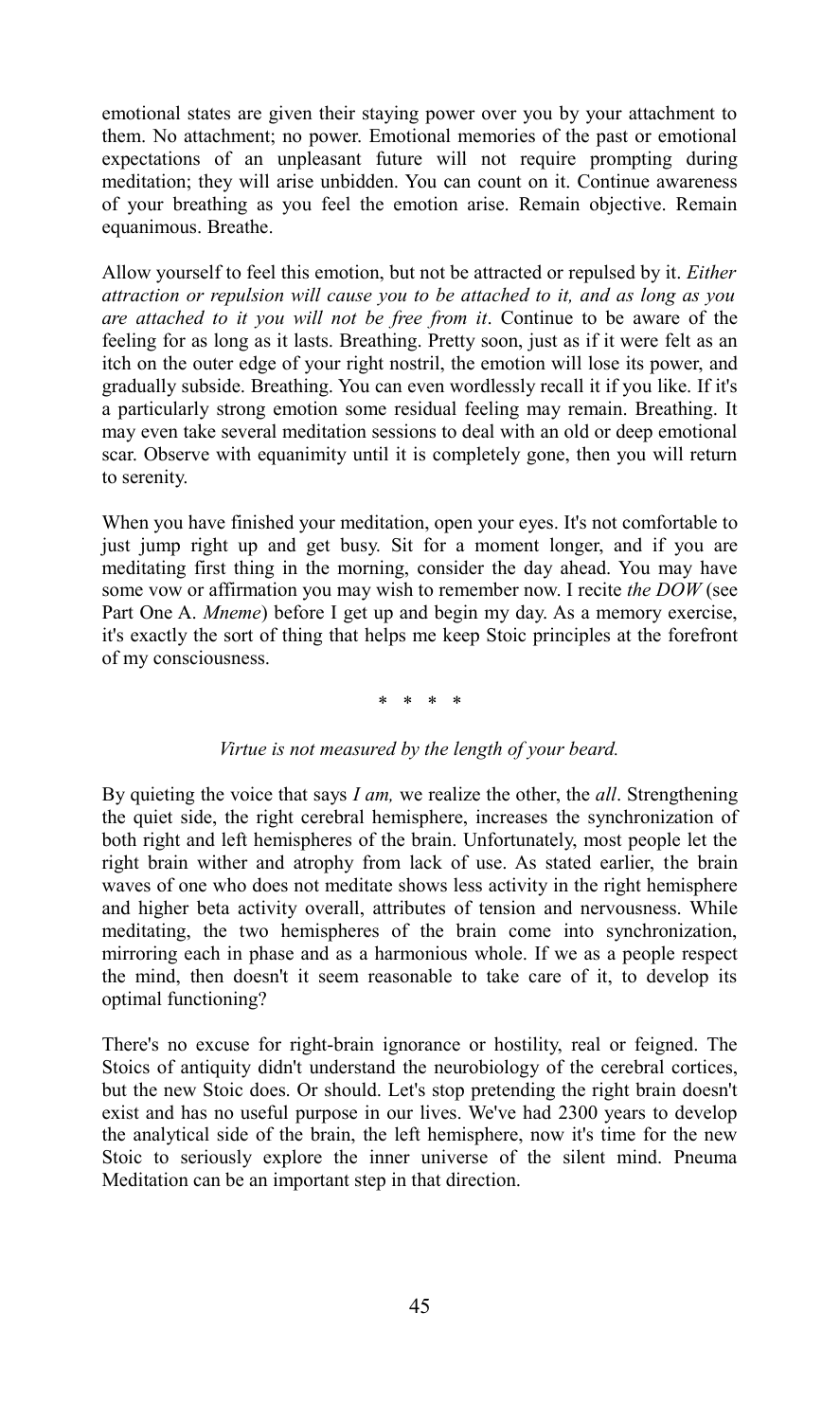## ENDNOTES

### Part One

- 1 Marcus Aurelius, *Meditations* (Penguin, 1964), Book 6.10
- <span id="page-45-1"></span>Seneca, *Letters from a Stoic* (Penguin, 1977), XXXIII: 11
- <span id="page-45-2"></span>Weatherford, J., *Genghis Khan* (Three Rivers Press, 2004), pp. 88-9
- <span id="page-45-3"></span>Arrian, *Discourses of Epictetus* (Walter J. Black, 1944), Book I: 4, 6, 15, II: 2, 6, III: 3, 9, *Ench*. #13
- <span id="page-45-4"></span>Ibid., Book I: 20, 29, 30, II: 10, 16, 19, III: 8, 11, 24, IV: 10
- <span id="page-45-5"></span>Ibid., Book I: 1, 4, 6, 12, 22, 25, II: 2, 4, 6, 13, 19, IV: 1, 4, 5, 10, 12, *Ench*. #1
- <span id="page-45-6"></span> Ibid., Book I: 17, 18, Book III: 2, IV: 1, 11, *Ench*. #5. I have modified the order that Arrian lists the three studies to more accurately reflect the chronology of events rather than what Epictetus identifies in one reference as the most important study (Book III: 2). I should also be mentioned that according to Pierre Hadot, *The Inner Citadel* (Harvard, 1998, p. 83), Epictetus is the only Stoic to also identify these three studies as three activities of the soul. It should also be pointed out that although this author uses 'actions' to identify the  $3<sup>rd</sup>$  study, the Epictetus translators most often uses 'pursuits and avoidances' and 'duties,' which is thought to be a bit of a muddle that can easily be avoided with the use of the single idea of actions.
- <span id="page-45-7"></span>Ibid., I: 26, II: 10, 18, III: 10, 24, IV: 8, 6, *Ench*. #51
- <span id="page-45-8"></span>Ibid., II: 24
- <span id="page-45-9"></span>Ibid., I: 29
- <span id="page-45-10"></span>Ibid., II: 19
- <span id="page-45-11"></span>*32 Principal Doctrines* XXI
- <span id="page-45-12"></span>Ibid., XXII
- <span id="page-45-13"></span>Ibid., XXIII
- <span id="page-45-14"></span>Hadot, P., *Philosophy as a Way of Life* (Blackwell, 1995), p. 83
- <span id="page-45-15"></span>Hadot, p., *The Inner Citadel* (Harvard, 1998), p.71
- <span id="page-45-16"></span>*Discourses,* III: 25
- <span id="page-45-17"></span>Ibid., I:1
- <span id="page-45-18"></span>*The American Heritage Dictionary of the English Language*, 3rd ed. (Houghton Mifflin, 1992), p. 2042
- <span id="page-45-19"></span>*Discourses*, I: 1
- <span id="page-45-20"></span>Ibid., I: 1
- <span id="page-45-21"></span>Ibid., III: 2
- <span id="page-45-22"></span>23 Ibid., *Enchiridion* #5
- <span id="page-45-23"></span>*Discourses*, I:18
- <span id="page-45-24"></span>*Meditations*, Book 9.5
- <span id="page-45-25"></span>Hadot, p., *The Inner Citadel* (Harvard, 1998), pp. 44-5
- <span id="page-45-26"></span>Ibid., p. 44, 70
- <span id="page-45-27"></span>Ibid., pp. 82-4
- <span id="page-45-28"></span>Ibid., p. 83
- <span id="page-45-29"></span>*Meditations*, Book 4.7
- <span id="page-45-30"></span>Ibid., 5.16
- <span id="page-45-31"></span>Hadot, p., *The Inner Citadel* (Harvard, 1998), p.50
- <span id="page-45-32"></span>Seneca, *Letters from a Stoic* (Penguin, 1977) #48
- <span id="page-45-33"></span>*Discourses*, Book 3:2
- <span id="page-45-34"></span>Ibid., *Enchiridion* #5
- <span id="page-45-35"></span>Wm. Shakespeare, *Hamlet*, II, ii, 259
- <span id="page-45-36"></span>*Discourses*, III: 2
- <span id="page-45-37"></span>*Meditations*, Book 7, 47-8
- <span id="page-45-38"></span>Hadot, P., *Philosophy as a Way of Life* (Blackwell, 1995), pp. 196-7
- <span id="page-45-39"></span>*Discourses*, III: 2
- <span id="page-45-40"></span>Ibid., *Enchiridion*, #30
- <span id="page-45-41"></span>*The American Heritage Dictionary of the English Language*, 3rd ed. (Houghton Mifflin, 1992), p. 1474

<span id="page-45-0"></span>